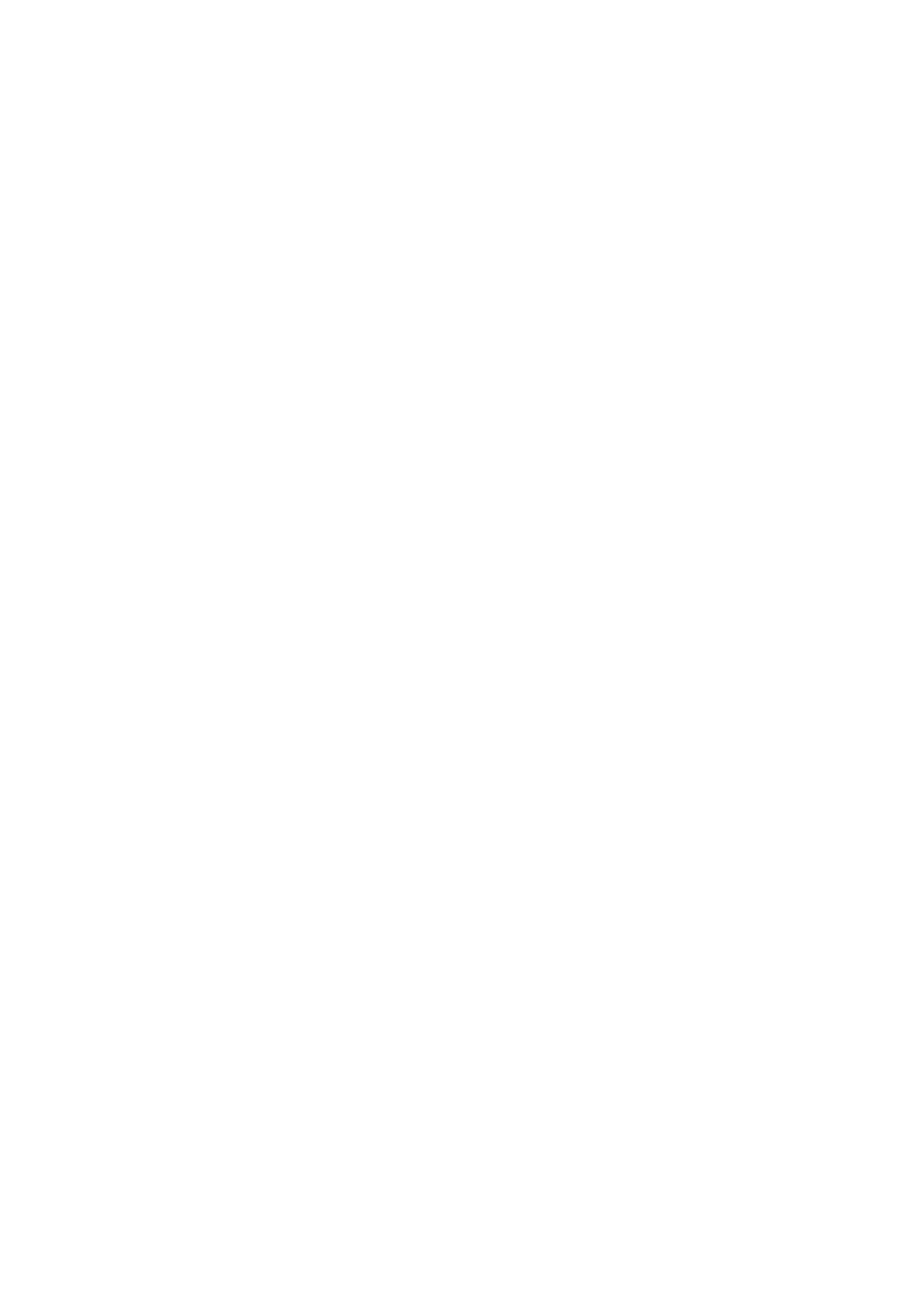# **Contents**

|                                                           | Page |
|-----------------------------------------------------------|------|
| <b>Directors and Advisers</b>                             | 2    |
| <b>Chair's Statement</b>                                  | 3    |
| <b>Strategic Report</b>                                   | 7    |
| Directors' Report                                         | 15   |
| Corporate Governance Statement                            | 18   |
| Directors' Remuneration Report                            | 21   |
| <b>Statement of Directors' Responsibilities</b>           | 31   |
| Independent Auditors' Report to the Members               | 32   |
| <b>Consolidated Statement of Comprehensive Income</b>     | 37   |
| Consolidated and Company Statements of Financial Position | 38   |
| Consolidated Statement of Changes in Equity               | 39   |
| Company Statement of Changes in Equity                    | 40   |
| <b>Consolidated Statement of Cash Flow</b>                | 41   |
| Company Statement of Cash Flow                            | 42   |
| Notes to the Financial Statements                         | 43   |
| Notice of Annual General Meeting                          | 66   |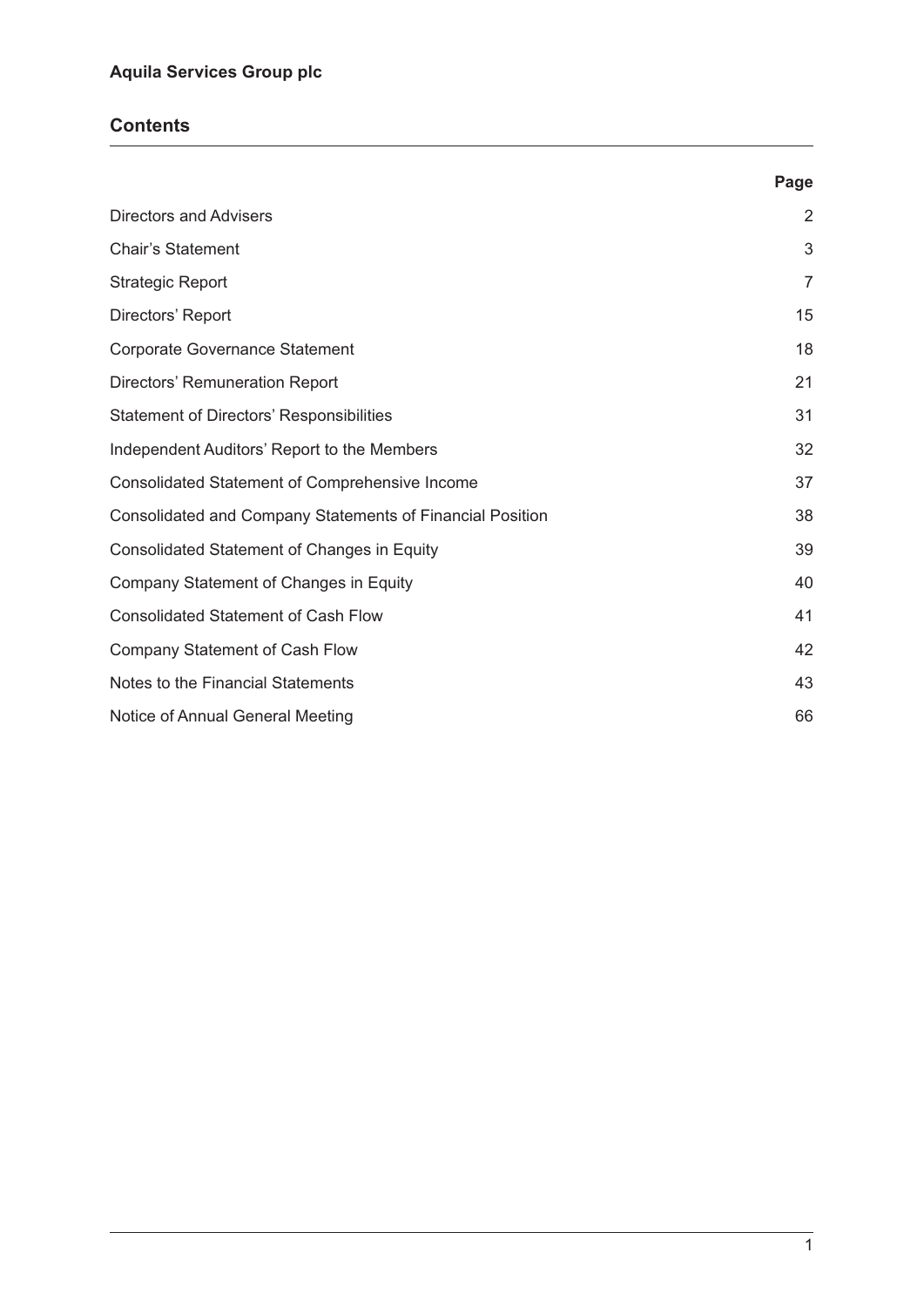# **Directors and Advisers**

| <b>Directors</b>            | Derek Joseph<br>Dr Fiona Underwood<br>Steven Douglas CBE                                                          | Chair (Non-Executive Director)<br>Executive Director - Chief Executive<br><b>Altair and Company Secretary</b><br><b>Group Chief Executive</b> |  |  |
|-----------------------------|-------------------------------------------------------------------------------------------------------------------|-----------------------------------------------------------------------------------------------------------------------------------------------|--|--|
|                             | Susan Kane<br><b>Richard Wollenberg</b><br>Jeffrey Zitron                                                         | <b>Group Finance Director</b><br><b>Non-Executive Director</b><br><b>Non-Executive Director</b><br>- resigned 30 January 2019                 |  |  |
| <b>Company Secretary</b>    | Dr Fiona Underwood                                                                                                |                                                                                                                                               |  |  |
| <b>Registered office</b>    | <b>Tempus Wharf</b><br>29A Bermondsey Wall West<br>London<br><b>SE16 4SA</b>                                      |                                                                                                                                               |  |  |
| <b>Independent Auditors</b> | Crowe U.K. LLP<br>St Bride's House<br>10 Salisbury Square<br>London<br>EC4Y 8EH                                   |                                                                                                                                               |  |  |
| <b>Corporate Advisor</b>    | <b>Beaumont Cornish Limited</b><br>10th Floor<br>30 Crown Place<br>London<br>EC2A4EB                              |                                                                                                                                               |  |  |
| <b>Bankers</b>              | National Westminster Bank plc<br>50 High Street<br>Egham<br>Surrey<br><b>TW20 9EU</b>                             |                                                                                                                                               |  |  |
| <b>Registrars</b>           | <b>Neville Registrars Limited</b><br><b>Neville House</b><br><b>Steelpark Road</b><br>Halesowen<br><b>B62 8HD</b> |                                                                                                                                               |  |  |
| <b>Company Number</b>       | 08988813                                                                                                          |                                                                                                                                               |  |  |
| <b>Company website</b>      | www.aquilaservicesgroup.co.uk.                                                                                    |                                                                                                                                               |  |  |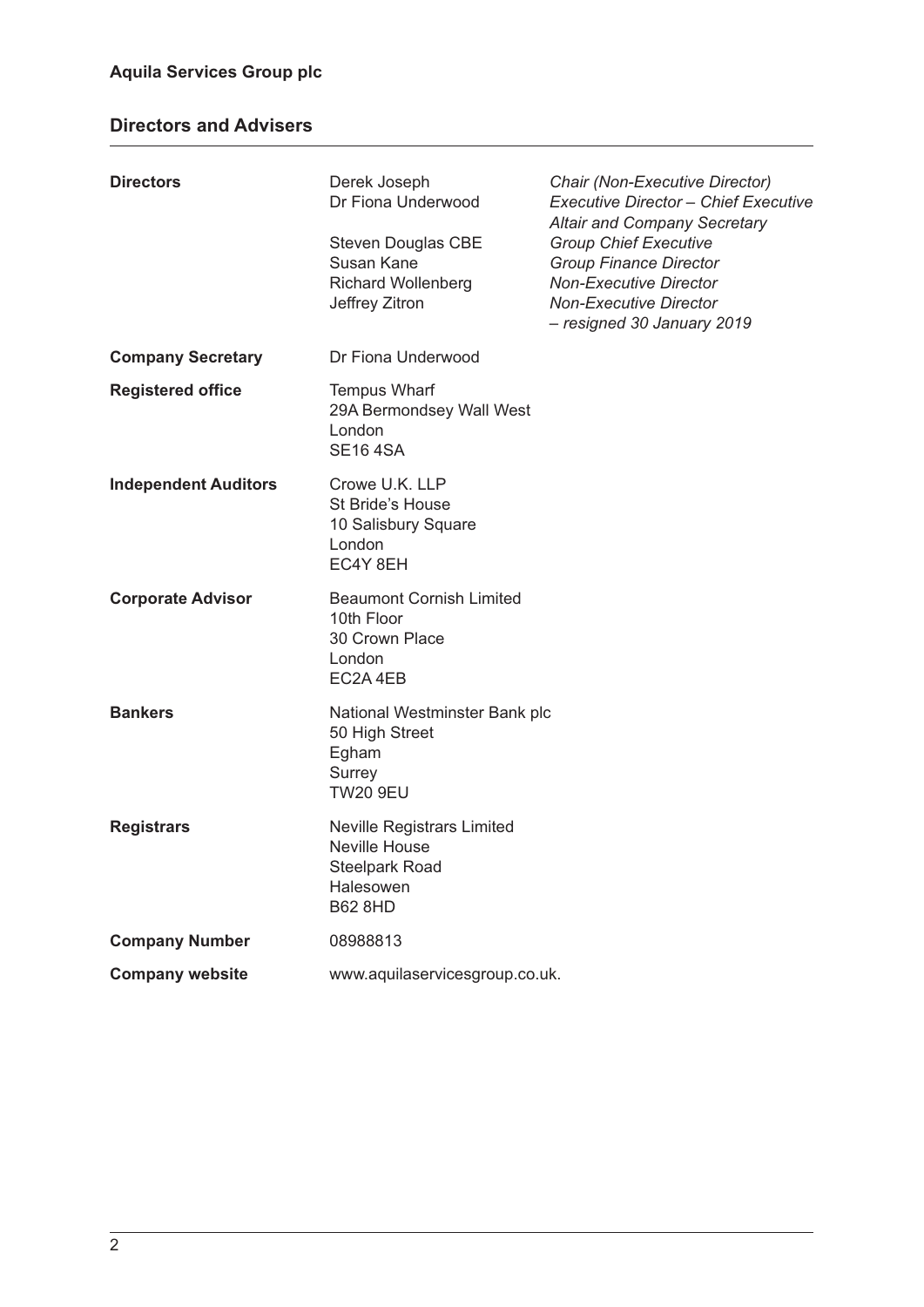Dear Shareholder,

I am pleased to present the Annual Report and Financial Statements for the year to 31 March 2019.

Aquila Services Group plc ('the company') is the holding company for Altair Consultancy & Advisory Services Ltd ('Altair') and Aquila Treasury & Financial Solutions Ltd ('ATFS') which form the group ('the group').

We are pleased to welcome Oaks Consultancy Limited ('Oaks'), an independent consultancy which assists education and sporting organisations and joined the group on 11 June 2019.

The group continues to implement its business strategy of widening our offer to encompass all the professional consultancy services that our client base demands. The group now encompasses specialisms in affordable housing, regeneration, sport and education consultancy. This includes the provision, financing and management of affordable housing and related activities, advising and supporting organisations that benefit local communities such as housing associations, local authorities, government agencies, multi-academy trusts, other non-profit organisations and those set up for community benefit, as well as providing related high level business advice to the commercial property sector. The acquisition of Oaks is a key step in fulfilling this strategy.

# **Group Members**

# *Altair Consultancy & Advisory Services Ltd*

Altair is a specialist management consultancy providing professional services to local authorities, housing associations, charities, property companies, regulators and government departments. The consultancy covers the whole of the United Kingdom and, during the year under review, has been consolidating its presence in the Republic of Ireland and has continued its investment in further resourcing its client base in the Midlands and the North of England. Altair advises on all aspects of development and management of affordable housing for rent and sale and on the effective management of organisations operating in the sector. With the changes in the regulatory regime allowing 'for profit' housing organisations to be registered with The Regulator for Social Housing, advising commercial development companies on how they can comply and work within the new regime is a significant area of expansion.

The acquisition of 'pod', a consultancy specialising in development and related financial modelling services in October 2017 was reported in my previous annual statement. We have now been able to consolidate these activities within the Altair framework and this business stream is now poised for significant growth underpinned by a programme of recruitment which is already underway.

As reported previously, a separate business stream to bid for and undertake work in Africa was established in 2017 and is now being further resourced to expand our international work. This reflects an increased interest by national governments in developing economies, pan-national institutions and aid agencies in the benefits of urban regeneration and creating institutions to support affordable housing in the continent.

The company has over 300 active clients and depending on the service requirement, supplies these on time-based charge-out rates, fixed price or retention agreements.

# *Aquila Treasury & Financial Solutions Ltd*

ATFS is a specialist treasury management consultancy authorised and regulated by the Financial Conduct Authority. ATFS advises local authorities, housing associations, higher education bodies and other clients on their capital funding requirements and supports them in securing and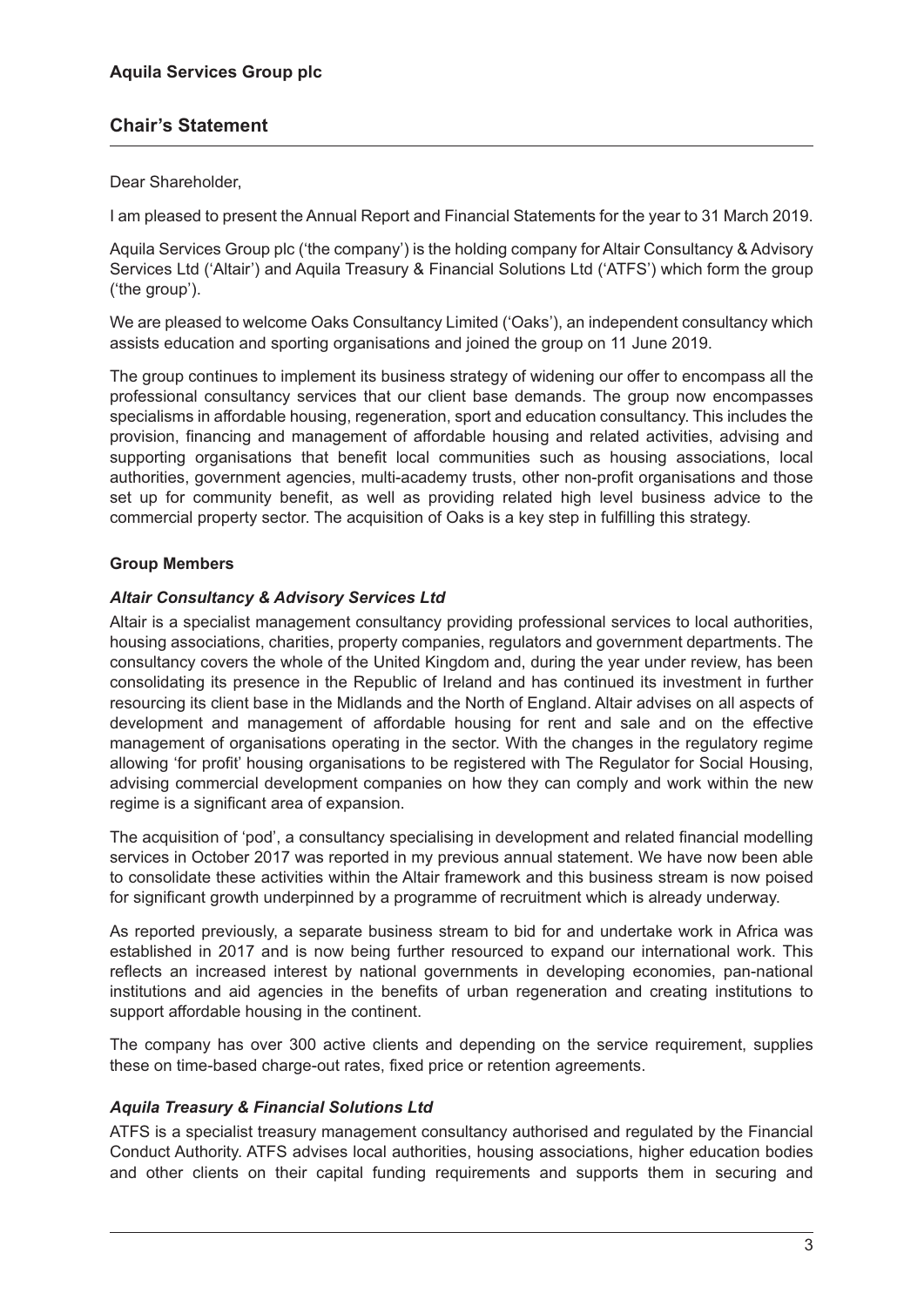managing debt finance. The business operates principally through contracts as retained general treasury advisers with a significant number of clients, and specific advisory projects on which fees are generated according to agreed milestones.

ATFS provides its consultancy services principally through retention agreements or fixed price contracts. Where it is involved in advising on fundraising, fee arrangements are normally result based. These latter contracts are often procured as a result of winning competitive tenders. As smaller clients raise new funds infrequently, growth will be through expanding the client base.

## *Oaks Consultancy Limited*

Oaks joined the group on 11 June 2019 and so its results are not included in the accompanying consolidated results. The company was founded in 2008 and has an established track record in education and sports related consultancy and in recent years has grown its core client base to include organisations in the voluntary and public sector which are either existing group clients or have synergies with the work of those clients.

Oaks is based in Birmingham with the team of 18 delivering services across the UK.

The unaudited management accounts of Oaks at 31 March 2019 reported turnover for the 12 months of £909k and profit before taxation but not adjusted for directors' salaries of £254k. The total consideration for the purchase, including the maximum payment for meeting targets over the next two financial years will not exceed £1.7m of which 35% is cash and 65% new ordinary shares.

Oaks sells its services either through retention agreements, fixed price contracts, or success related fees. This latter arrangement is particularly relevant to assignments involving bidding for funds or arranging sponsorship.

#### *Investments*

In March 2018, Aquila acquired minority stakes in 3C Consultants Limited and AssetCore Limited, companies involved in the provision of IT consultancy to the affordable housing sector and a cloudbased platform to manage loan security respectively. The total cost was approximately £348k. In addition to the investment in 3C, Steve Douglas, our Group Chief Executive, joined the board as a non-executive director. The company sells its consultancy services on a similar basis to Altair and is looking to replicate the same growth targets.

The investment in AssetCore represents around 8% of its enlarged equity and was part of a £500,000 cash injection to expand the platform currently used by eleven major housing associations. I, and our non-executive director Richard Wollenberg also invested similar amounts and now each hold around 8% of the enlarged equity and I sit on the board as a non-executive director.

It is part of the group's continuing strategy to establish a presence as a key player in a range of IT consultancy and digital initiatives in the sector.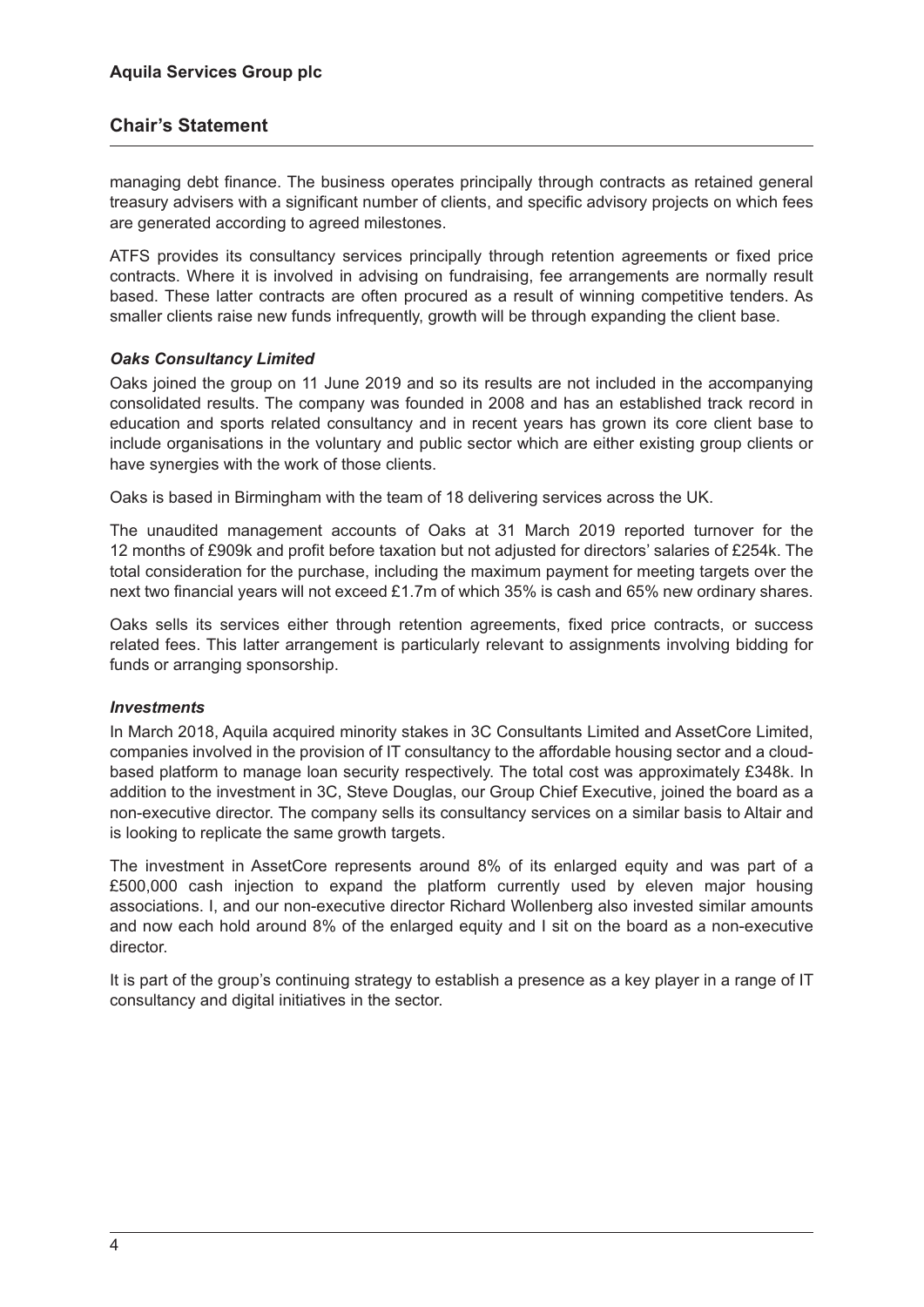## **Financial results**

The comparison between this reporting period, the mid-year results and the previous year's results for the Group are as follows:

|                                               | <b>Year ended</b><br>31 March<br>2019<br>(audited)<br>£000s | 6 months to<br>30 September<br>2018<br>(unaudited)<br>£000s | Year ended<br>31 March<br>2018<br>(audited)<br>£000s |
|-----------------------------------------------|-------------------------------------------------------------|-------------------------------------------------------------|------------------------------------------------------|
| Turnover                                      | 7,656                                                       | 3,592                                                       | 5,905                                                |
| Gross profit                                  | 1,867                                                       | 773                                                         | 1,562                                                |
| Operating profit (before share option charge) | 724                                                         | 281                                                         | 660                                                  |
| Share option charge                           | 117                                                         | 59                                                          | 135                                                  |
| Operating profit (after share option charge)  | 607                                                         | 222                                                         | 524                                                  |

The Group has a strong balance sheet with £1.72m (2018: £0.98m) in cash deposits as at 31 March 2019. Where the Group is committed to pay cash for the acquisition of Oaks, there is sufficient cash and working capital to facilitate this.

Altair's consultancy and interim management business contributed £7.086m (2018: £5.32m) and ATFS's £0.58m (2018: £0.59m).

Operating profit took into account investment in new staff and resources for expanding our activities and meeting changing demand. Profit after tax, attributable to shareholders, was £461k (2018: £405k) and earnings per share was 1.32p (2018: 1.20p).

# **Dividend**

The directors propose a final dividend of 0.6p per share (2018: 0.55p), making a total dividend for the year of 0.89p per share (2018: 0.81p), an increase of 10% compared to 2018. This will be payable on 2 August 2019 to shareholders on the register at 19 July 2019.

# **Outlook**

The outlook for the group remains positive. We are expanding our services and skill base to meet the demands of key organisations in the UK economy. Whatever the outcome of the Brexit negotiations and the future political make-up, there will be continuing pressure to deliver more homes, support employment, particularly in the construction industry, and for the promotion of health and education, including sporting opportunities.

The international work of Altair offers the opportunity to expand our revenue base as well as diversify our markets. Altair Africa and Altair International were set up in 2017 as our first ventures into this wider market. We have built up a small team where I have taken an executive role in identifying clients, winning contracts and being involved in the delivery. These contracts are nearly all won through competitive tender and based on fixed prices, usually denominated in dollars or euros. Building on this initial success, we anticipate appointing an executive to lead this team and to recruit additional specialists, both as employees and associates.

Critical to the reputation and sector penetration of the business is that we embrace the digital agenda of our clients. The investment in 3C and AssetCore is part of this strategy, balancing consultancy support with development of specialist platforms. We will be continuing this approach for the foreseeable future to exploit the demand for digital services.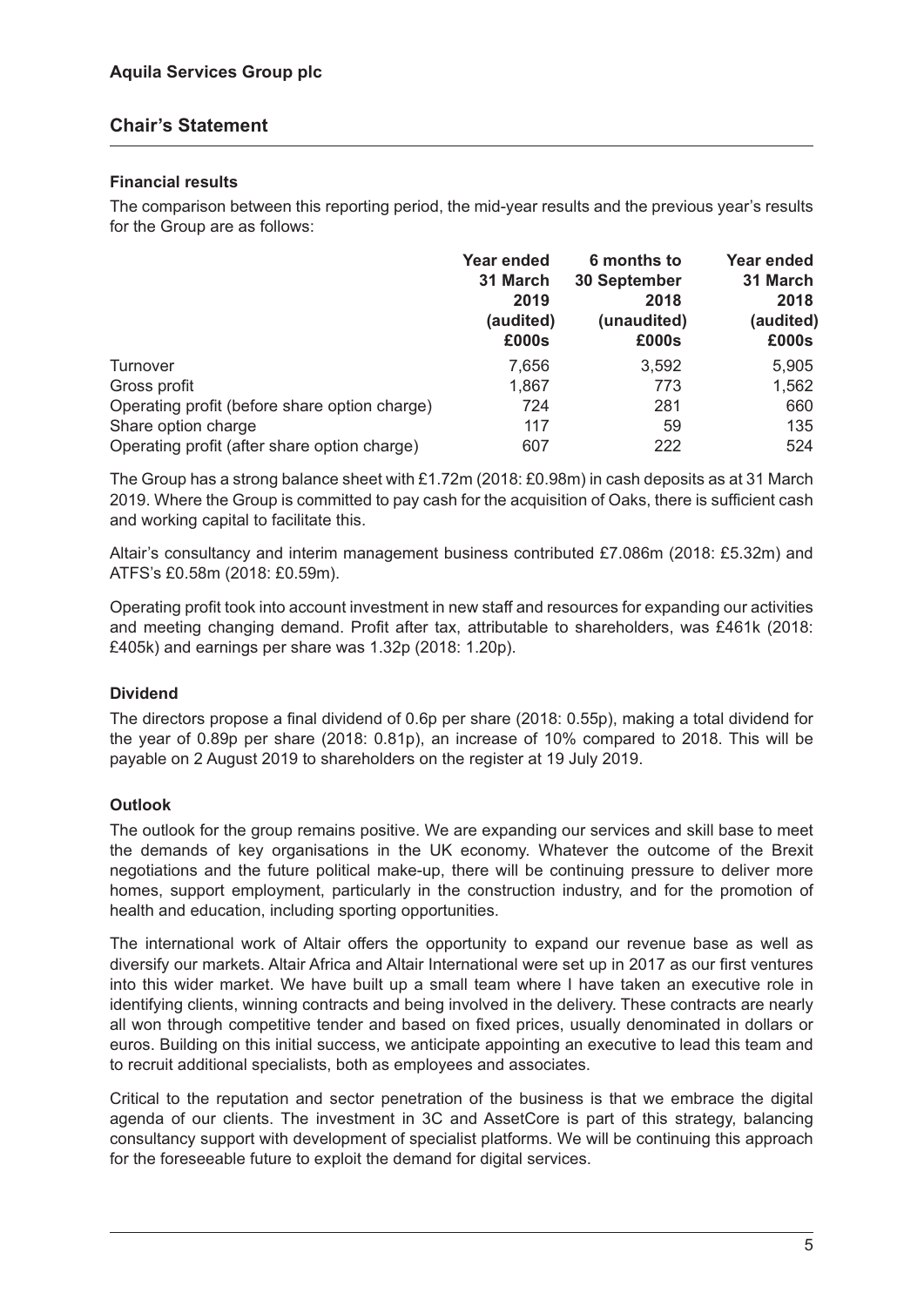We operate in an industry where the providers of support services to our existing clients and potential clients come from a few major providers and a range of smaller fragmented businesses. Where there are synergies and financial opportunities, we will look to make acquisitions. At the same time, we will look to recruit the additional specialist skills we need and invest in our existing staff. Any acquisitions will always include a significant element of shares in the company as part of the consideration and for existing staff, the provision of a valuable share option scheme.

There will always be a limit to how fast the business can grow; we will continue to balance the need for investment and the continuing growth of our reported profits and dividend yield. For the year ended 31 March 2019, I believe that we achieved the right balance and we will continue these policies and strategies for the foreseeable future. I look forward to reporting on continuing progress in our next report for the six months ending 30 September 2019.

I cannot finish this report without recording my thanks to my fellow directors, executive team and staff and associates of the group. As a people business, the group is dependent on their commitment and expertise.

In particular I want to record my thanks to Susan Kane, our Group Finance Director, who was one of the prime movers in setting up Altair in February 2011 and who, after a sabbatical in 2018 and then returning to the group on a part-time basis, has decided to step back from her Group commitments from the date of this year's AGM and retire fully from September 2019. I am delighted that Claire Banks, our current Head of Finance and Corporate Resources, will step into the role of Group Finance Director. I must also mention our pleasure in the award of a CBE in the recent Honours List to our Group Chief Executive, Steve Douglas, for his services to housing. It is richly deserved.

# **Derek Joseph – Chair**

26 June 2019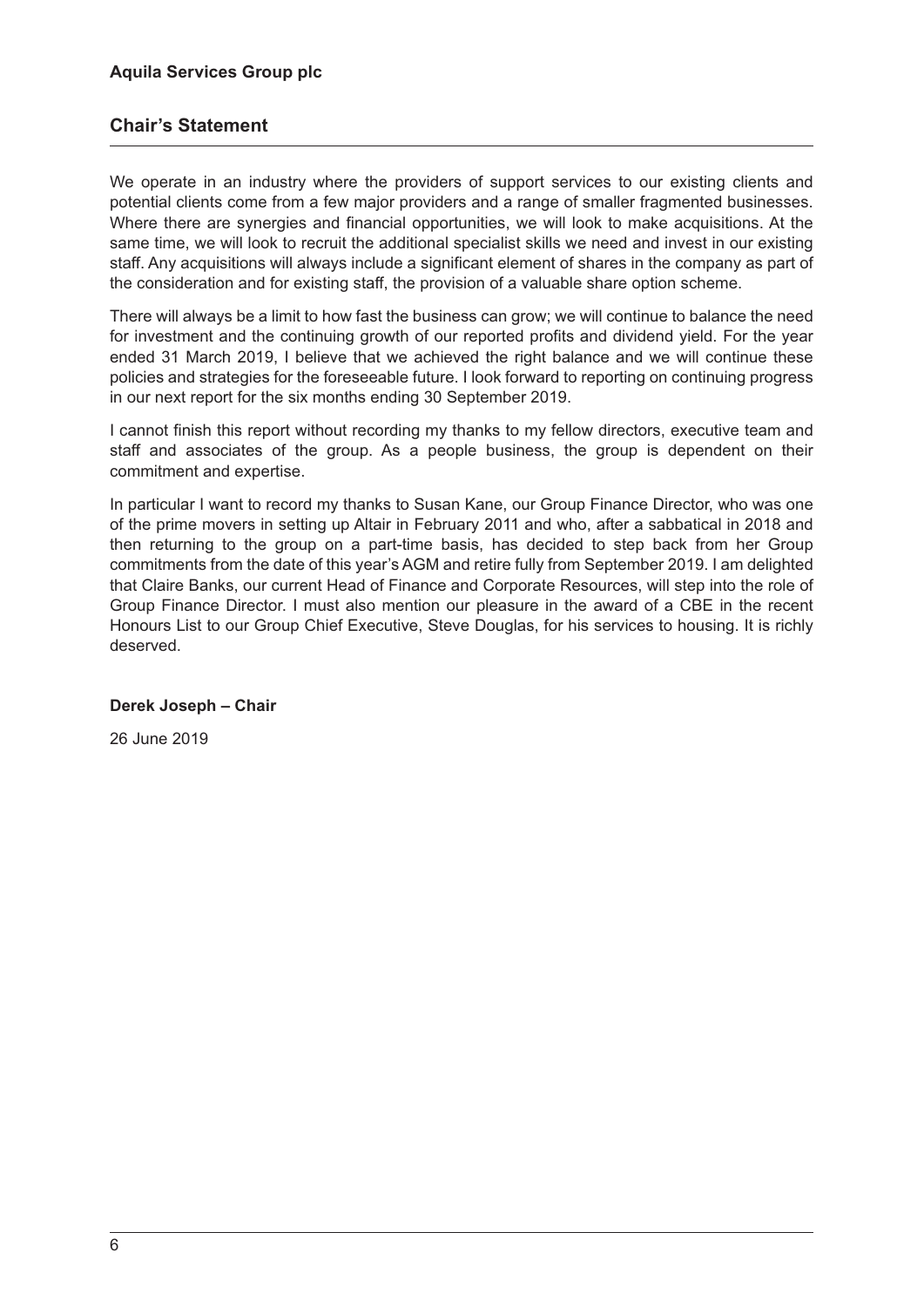# **Strategy and Objectives – Leadership, Quality, Insight**

The strategy and objectives of the Group are to:

- Provide high quality consultancy advice and support to organisations operating within or aligned to the public sector that aim to make a difference in communities
- Continue to seek out acquisitions and investments which will expand our range of services and scope of business to increase our ability to be a multi-disciplinary, multi-sector provider of professional support services for the clients of our subsidiary companies
- Attract and retain employees by providing a great place and environment to work, and enable employee participation and reward through equity participation
- Increase our client base across the UK and internationally
- Encourage innovation through the development of new products.

## **Our business**

As at 31 March 2019 the Group comprised the holding company, Aquila Services Group plc ("the Company"), and two trading subsidiaries, Altair Consultancy and Advisory Services Limited ("Altair") and Aquila Treasury and Finance Solutions Limited ("ATFS").

## *Altair Consultancy and Advisory Services Ltd*

Altair provides support services to enable organisations to carry out their activities in a more efficient manner. It helps manage complex and diverse organisations through periods of significant change, driving service improvement and delivering creative solutions. Altair's traditional client base includes housing associations, developers and regeneration specialists, charities and local authorities. Our client base also includes government departments, statutory bodies, financial institutions and other private commercial institutions.

Within the housing sector, Altair provides a broad range of advisory and consultancy services to its clients, covering areas such as general management, high-level executive recruitment, corporate governance, financial planning, management strategy, organisational improvement and training. The full integration of "pod" has greatly expanded our development, regeneration and compliance offering.

We have strong relationships with the English Regulator (the Regulator of Social Housing), Greater London Authority, Welsh Government, Community Housing Cymru, the Scottish Housing Regulator, the Irish Housing Regulator, the Irish Council for Social Housing and the Government of Jersey. Altair's services also cover the application of government strategies to increase the supply of affordable housing both for rent and home ownership, as well as local government initiatives encouraging the transfer of public sector housing to independent vehicles.

Altair has created a specialist bid team to enable our expansion into Africa. This work has focused on assisting governmental and international institutions interested in the provision of affordable housing in countries such as Nigeria and Rwanda.

# *Aquila Treasury and Financial Solutions Ltd*

ATFS specialises in providing debt and financial risk management advice to organisations principally involved in the affordable/social housing and education sectors. Continued pressure to deliver more homes and fundamental changes in the financing markets mean there is strong and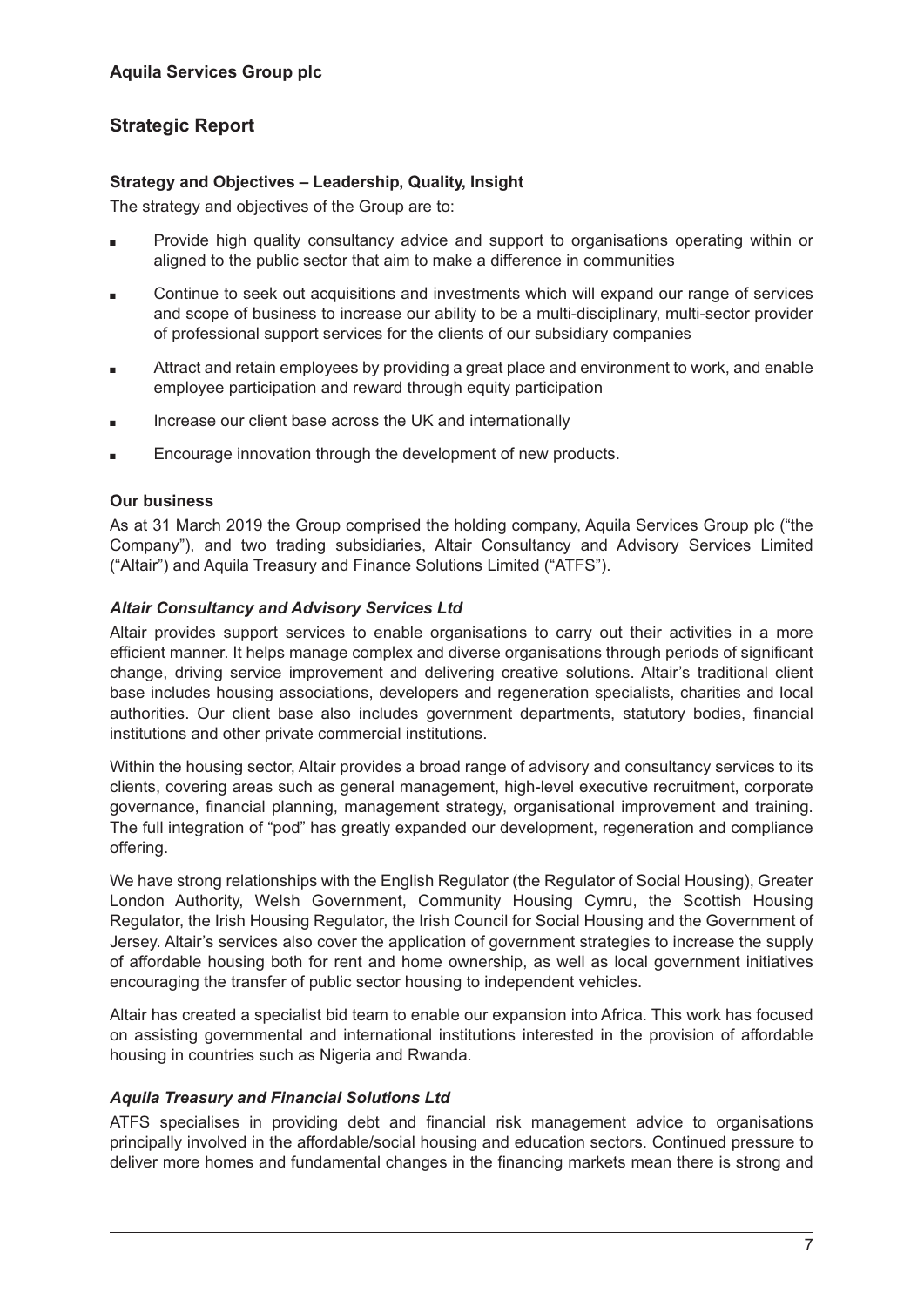growing demand for specialist treasury advisory services, with increasing emphasis on funding from the capital markets and other sources of long-term capital.

Housing associations and local authorities are becoming involved in more complex legal, commercial and financial structures, particularly with housebuilders and private sector developers in joint ventures. As clients face new risks, Altair's products and services complement ATFS' core advisory activity, providing opportunity for the growth of a comprehensive financial and commercial advisory service.

# **Going Forward**

## *Oaks Consultancy Ltd*

Oaks specialises in two main sectors: Education, working with multi-academy trusts/further and higher education institutions; and Sport, working with sport bodies, charities and clubs. Oaks will enable the diversification of our offer using the synergies of our core strengths in governance consultancy, strategic advice and financial modelling support.

## **Review of the Business**

## **Key Performance Indicators**

The Group monitors its key performance indicators (KPIs) regularly. These are set out below:

|      | <b>Revenue</b><br>£000s     | <b>Gross profit</b><br>£000s | <b>Earnings</b><br>per share                     |
|------|-----------------------------|------------------------------|--------------------------------------------------|
| 2019 | 7,656                       | 1,867                        | 1.32 <sub>p</sub>                                |
| 2018 | 5,905                       | 1,562                        | 1.20 <sub>p</sub>                                |
|      |                             |                              |                                                  |
|      | <b>Number of</b><br>clients | new clients                  | <b>Number of Client retention</b><br>rate $(\%)$ |
| 2019 | 339                         | 107                          | 84                                               |

The year under review has achieved the following financial results:

The Group saw a 30% increase in turnover on 2018. This reflected the growth in Altair's housing consultancy, specifically through the acquisition of "pod", which was countered by a decline in revenue of interim management business through a tightening of IR35, some consolidation in the sector, and the continued impact of the government's policy of rent reduction for the sector.

Gross profit for the Group increased by £0.31m (20%). Aquila continues to make substantial investment in its staff and IT infrastructure in anticipation of future growth; the Board anticipates that this continued investment will aid future profit growth. The Group is in a very strong net asset position, with £1.72m in cash held at 31 March 2019.

Operating across the UK and Ireland, we have continued to grow our services into the North of England and Wales. Our international work also continues to grow and demonstrates our ability to transfer our expertise internationally. The Group is benefiting from our acquisitions and investment in recent years and we have seen an increase in opportunities arising from cross-selling the full range of our services with clients.

Brexit is causing continued uncertainty in the sector, with the most significant impact being on housing associations with large market-sale development programmes. We are supporting a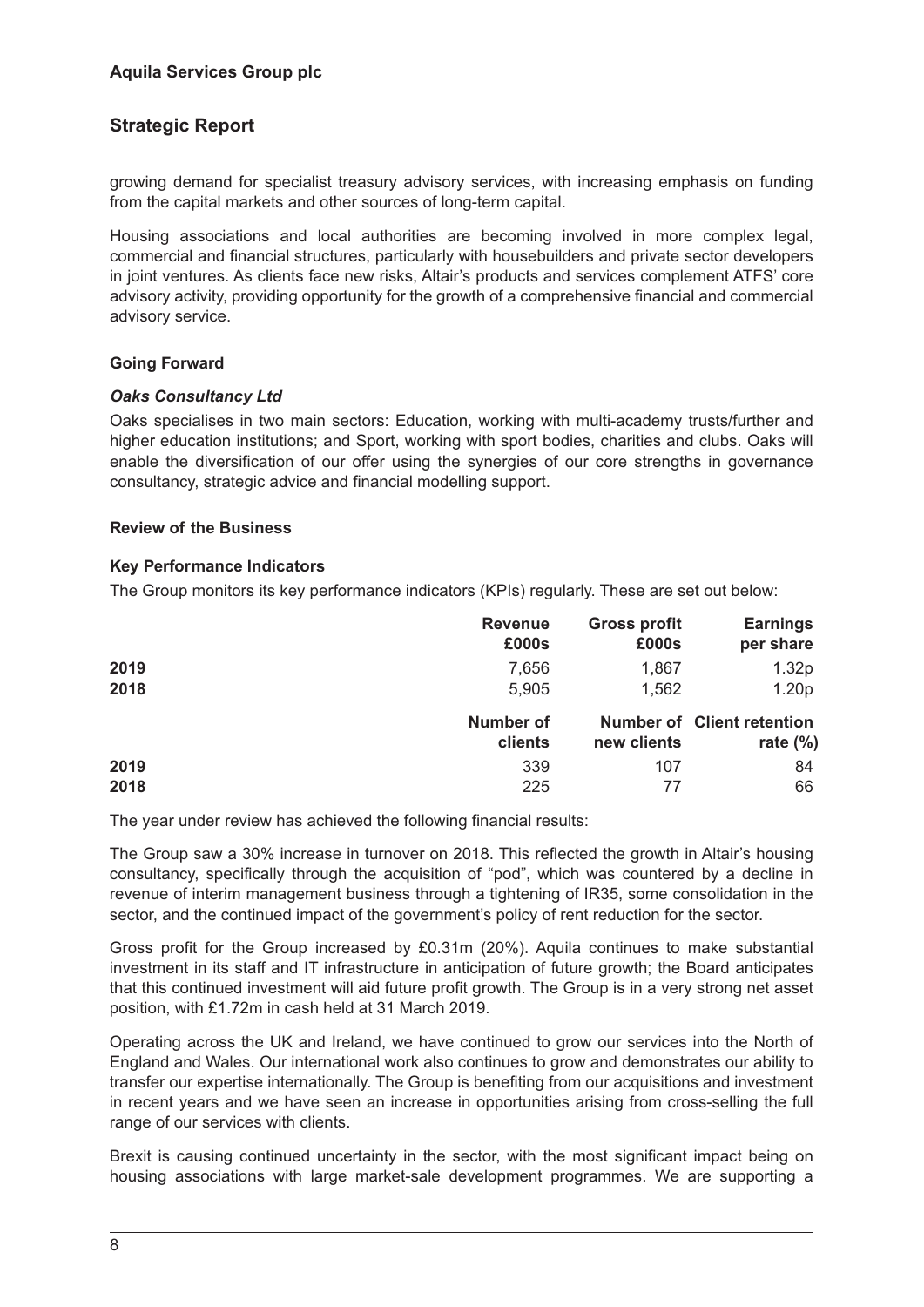number in reprofiling their programmes and ensuring financial viability going forward. Despite the challenges in the outright sale market, development activity in the affordable and social housing sector has remained strong this year. The National Housing Federation reported that, in the twelve months to December 2018, housing associations had completed almost 44,000 new homes, an increase of 12% compared to the previous year. The first quarter for 2019 followed the same trend with nearly 11,000 new homes registered in the affordable and social rented sector, an increase of 36% on the previous year.

This was the first full year of integration following the acquisition of "pod" in October 2018, which expanded our property development capability and capacity, enabling us to take advantage of this strong market. In addition, the removal of the Local Housing Allowance cap is now resulting in a significant increase in development activity by local authorities, with many also setting up their own wholly-owned subsidiaries for development purposes. Aquila is uniquely positioned to provide support on the initial set-up, governance, procurement and then ongoing development programme delivery for these organisations. We are already working with clients such as Lambeth, Enfield, Basildon, Barking and Dagenham.

Compliance with health and safety requirements is a priority for housing providers; this has come into sharper focus following the Grenfell tragedy. We have supported a wide range of organisations in compliance audits and providing governance advice. We have increased our staff capacity to meet this client need. Previously there has been a trend towards deregulation in the sector but, following the publication of the Social Housing Green Paper in 2018, we are likely to see a strengthening of consumer regulation in some form. With governance being one of our core disciplines, we are well positioned to support organisations in ensuring that their overall approach to governance complies with the needs of the changing environment.

The affordable and social housing sector is continuing to become more diverse, with an increase in the number of 'new entrants' and 'for-profit' affordable housing providers. This includes institutional investors and commercial developers who see benefits in setting up as a registered provider of social housing. These new entrants are likely to change the shape of the sector over the next five years, with many having strong ambitions to grow quickly. Our work with these new entrants, such as Blackstone/Sage, Alpha Real Capital and Resi, has focused on providing advice on areas such as registering with the Regulator for Social Housing, financial planning, funding, ensuring regulatory compliance and organisational design. This part of the sector is likely to increase in size and is a key growth opportunity for Aquila.

Within the traditional social housing sector, there is a continued drive for organisations to operate more efficiently and create capacity to build more homes. We have supported several mergers throughout the year and expect further activity next year. Organisational change and transformation activities also remain high on the agenda of many in the sector.

As part of our approach to supporting clients in embracing technology and modernising approaches to work, our work with 3C continues to cover all aspects of ICT consultancy, from strategy to implementation. We also continue to support the exploration of a fintech platform for financial institution compliant document handling through our investment in AssetCore. Both strategic investments support the continuing diversification of our offer to clients, with a specific focus on technology and transformation activities.

Through the transformation programmes, there is ongoing appetite for our human resource and recruitment activities. This particularly focuses on providing support during organisational change. This year we have been involved in several high-profile recruitment activities for executive and nonexecutives for clients such as Gentoo, Riverside, and Shepherds Bush Housing Groups.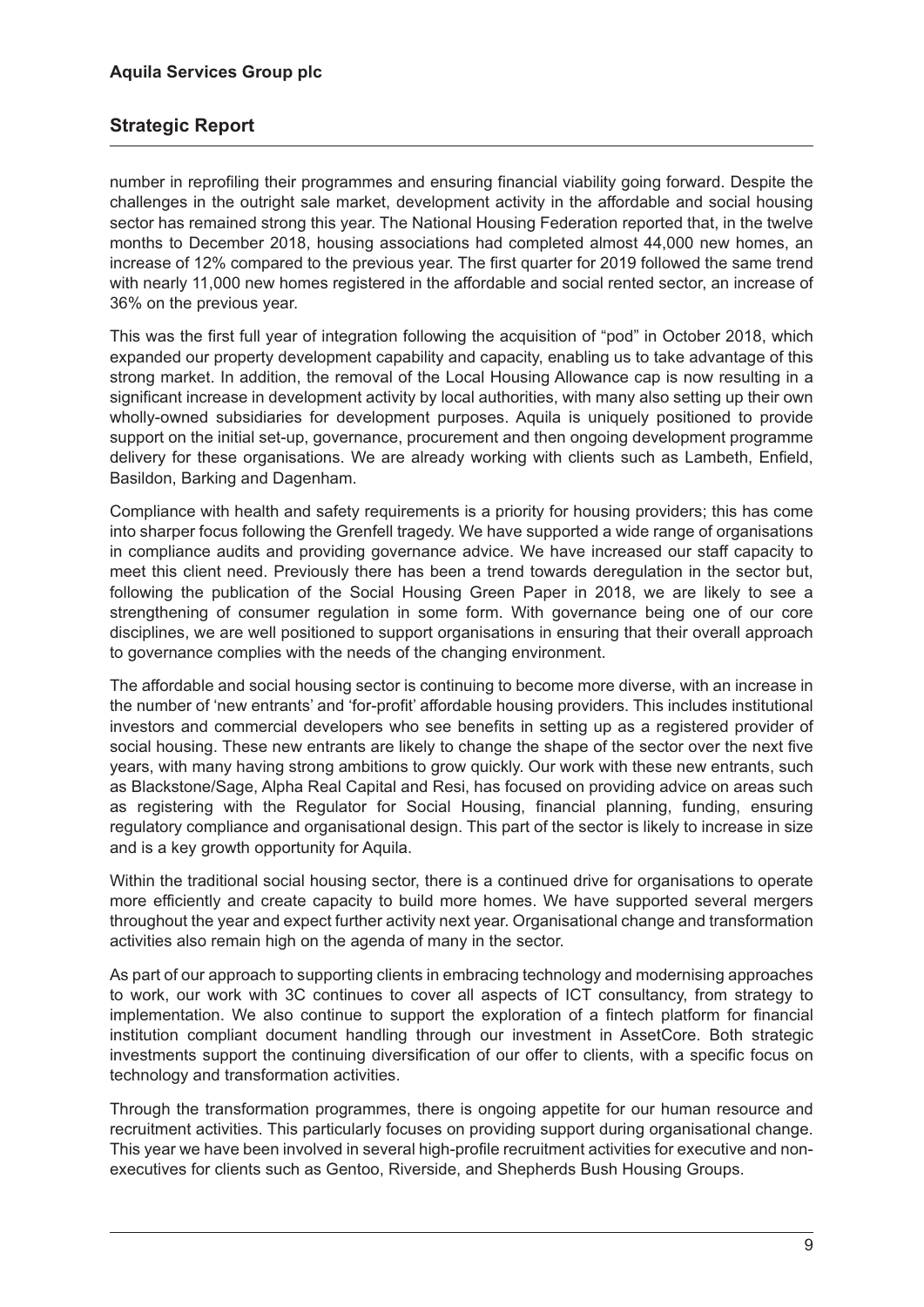Our international work has seen projects in Rwanda and Nigeria. Our work in this area involves providing support for the set-up, funding and management of affordable and social housing related activities. There are significant opportunities for growing our international activities. To support this we have developed, resourced and are implementing an international growth strategy.

We continue to position ourselves as thought leaders in the sector. We published the results of our second report (the first was published in 2016) in the *Future Gazing Future Shaping* series which aims to assess levels and approaches to innovation and transformation in the sector.

We were commissioned by seven housing associations in Wales to complete a feasibility study, funded by Welsh Government, into the most efficient way of delivering 250 off-site manufactured homes per annum in South Wales. This links to our increased activity in the developing area of modern methods of construction.

We also continue to be a lead partner in the Leadership 2025 campaign, creating a more diverse leadership across the housing sector. This work is supported by BME London, L&Q, Optivo and Network Homes.

The extension of IR35 to the private sector is leading to changes in demand for our executive interim management services. Ongoing uncertainty caused by Brexit is also likely to remain a challenge for many in the sector. However, overall the opportunities for continued growth remain strong.

ATFS continues to be contractually retained general treasury advisers to a significant number of clients and additional fees are secured on specific bespoke projects. During the year under review, we successfully advised several clients in connection with their first financing from the capital markets. Although uncertainty concerning the impact of "Brexit" has caused some delay in clients committing to projects, further similar assignments have commenced with fees expected to accrue during the next twelve months.

# **Post balance sheet event**

On 11 June 2019, the Group acquired the entire share capital of Oaks Consultancy Limited. The total consideration for the purchase, including the maximum payment for meeting targets over the next two financial years, will not exceed £1.7m of which 35% is cash and 65% new ordinary shares, as set out in note 25 to the Financial Statements.

The Group will also continue to look at opportunities to expand its consultancy base through acquisition so as to offer an increased scope of services and products to our clients.

# **Principal Risks and Uncertainties**

The principal risks currently faced by the Group are:

# *Financial Instruments*

The main financial risks arising from the Group's activities are credit risk, foreign currency risk and interest rate risk, details of which can be found in note 24 to the Financial Statements.

#### *Unfavourable economic conditions and/or changes to government policy*

The Group's operating results and its financial condition may be negatively affected by a downturn in the general economic climate within the UK which consequently may have an adverse influence upon government policy and spending, and private sector investments.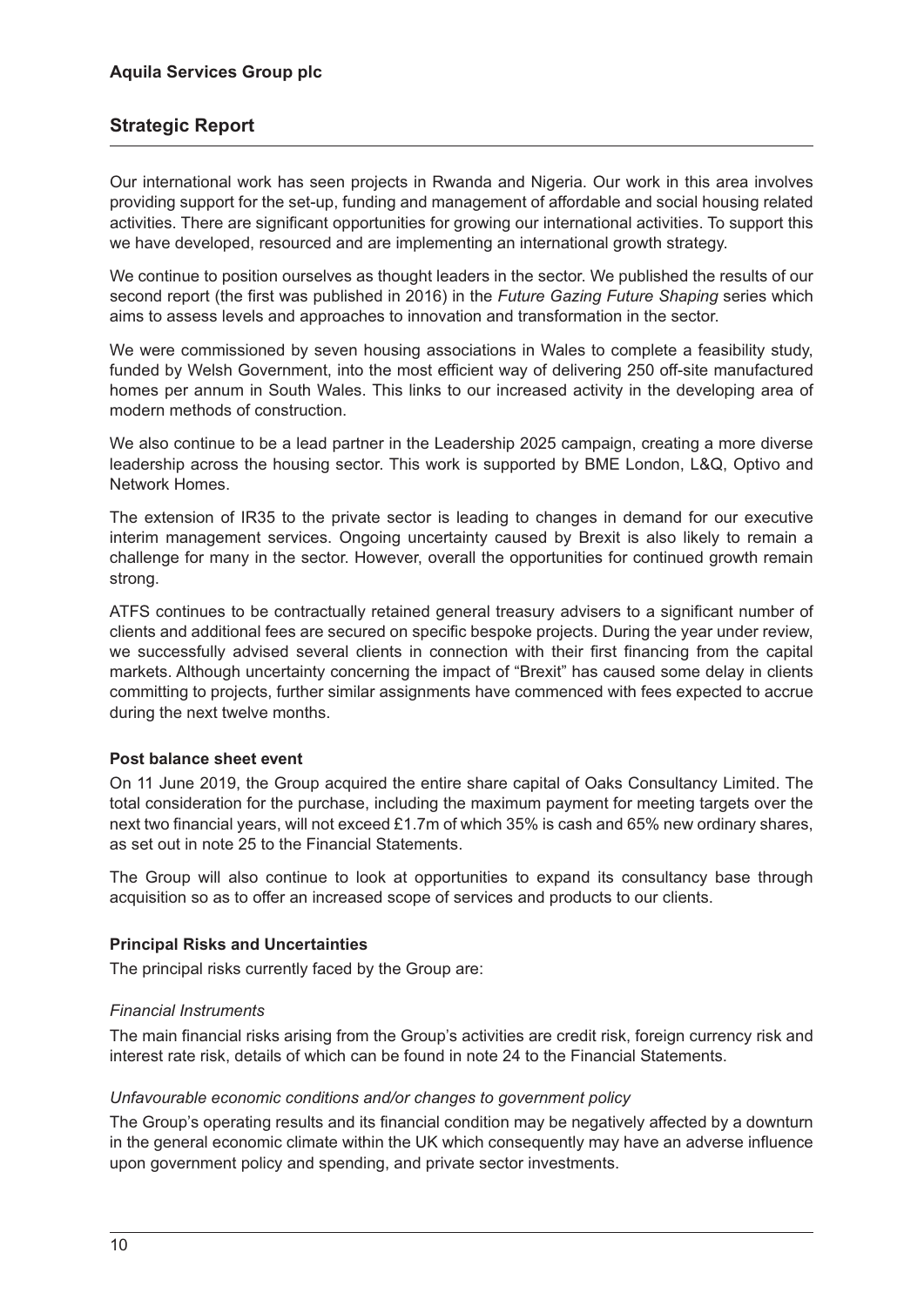A reduced level of economic activity will restrict the amount of outsourcing by companies, local authorities or other bodies and result in the restriction of funding available for the purchase of such services leading to a decline in the number of firms in the sector and their profitability.

The continuing Brexit negotiations and the immediate aftermath of the United Kingdom leaving the European Union could lead to a period of uncertainty; this may cause clients to review their spending with consultancy providers and lead to a reduction in projects.

The focus on the tax arrangements of IR35 within the interim market for public sector bodies has caused a softening of the interim market with government and local authorities. Clients are carefully reviewing their spend and methods of resourcing, turning to new and alternative models.

## *Reduction in government investment and funding*

The Group's future revenues and profitability will be dependent on the current UK Government's policy regarding expenditure on service and social housing improvements and to public expenditure levels in general. The introduction of policies to restrict the income for housing providers is a risk that the Group is monitoring closely.

The Grenfell tragedy in 2017 has meant that organisations have invested in remedial works and, although the Government has indicated there is some money available for recladding of tower blocks, this has been provided from the Affordable Housing Programme which provides the grant to clients who are developing new houses. This reallocation of investment is likely to affect development and regeneration programmes for our clients, although the funding is due to be reinstated in the 2022 Programme.

A change in the political environment relating to regeneration, specifically in the major cities, could dampen private developer appetite and this would have an impact on our clients.

The UK Government and local authorities may decide in future to change their programmes and priorities, including reducing present or future spending and investment where the Group would expect to compete for work.

# *Competition*

The contracts and procurement arrangements under which companies operating in these sectors compete for new business can lead to a higher cost of procuring new contracts and the possibility of not meeting fully the terms of contracts resulting in reduced margins.

#### *Staff skills, retention, recruitment and succession*

The success of the Group is dependent on retaining, developing, motivating and communicating with senior management and personnel and, as the business grows, on recruiting appropriately skilled, competent people at all levels. Any shortage in the availability of appropriately skilled personnel may have a negative impact on the Group. The directors of the subsidiaries are expected to contribute to the Group's ability to obtain, generate and manage opportunities.

#### *Data governance*

The increase of cyber-attacks and the loss of data is a serious risk that is monitored closely. The Group complies with all relevant legislation and has invested in updated systems, security and training during the year.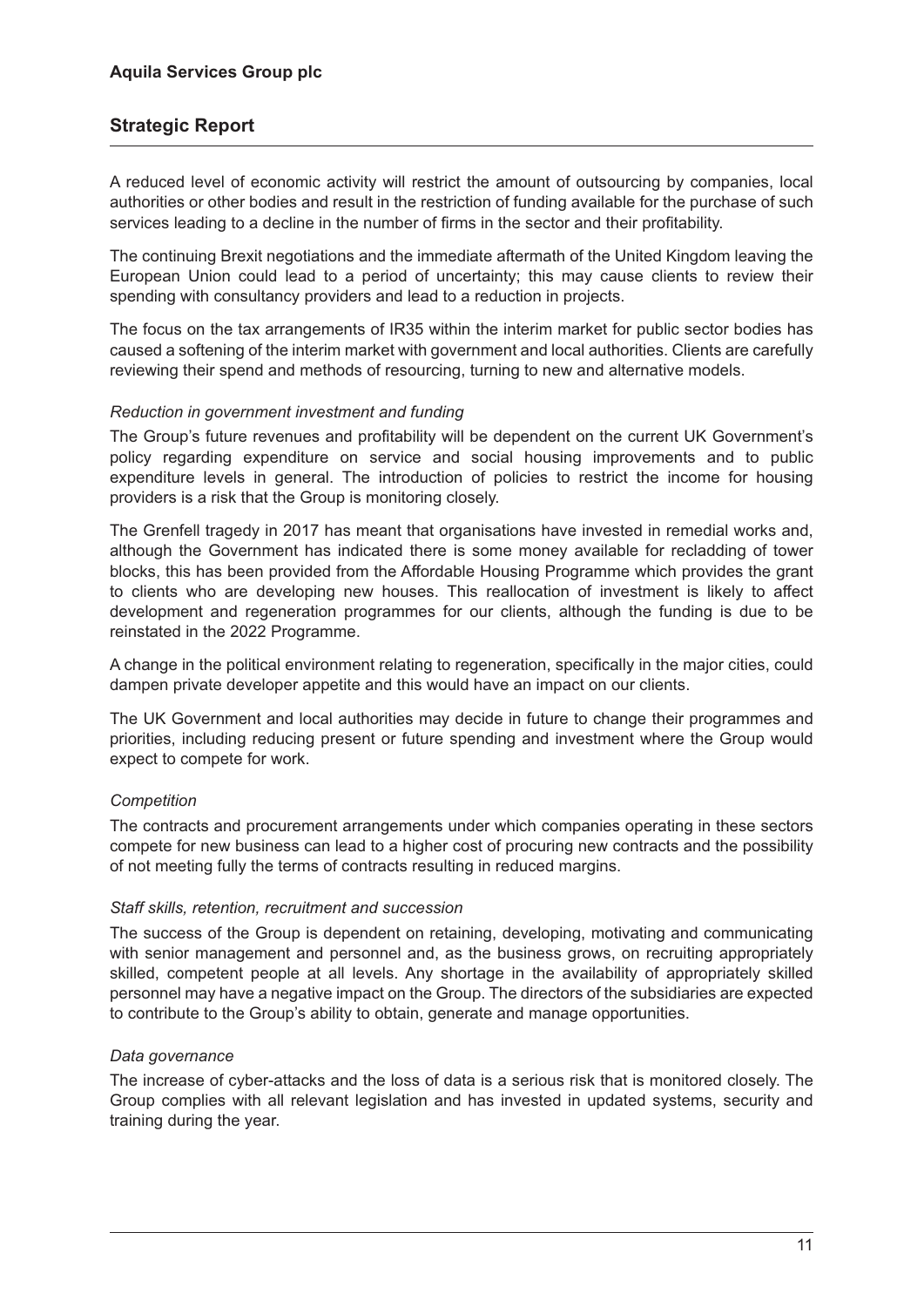The Group seeks to mitigate all these risks through ensuring that it monitors changes in statutory, regulatory and financial requirements and maintains good relationships with its principal contacts within government, regulators and other key influencers within the sector.

The Group is well placed to provide the full range of services needed by housing providers as the external environment changes. The outlook for the business continues to be positive. A continued understanding of its position in the market and delivering value for money to clients will ensure that services and products remain competitive. In addition, the Group will ensure that its people policies are refreshed and follow good practice so that it can continue to attract and retain excellent staff.

## **Employees**

A split of our employees and directors by gender as at the end of the year is shown below:

|                                                           | <b>Male</b> | <b>Female</b> |
|-----------------------------------------------------------|-------------|---------------|
| <b>Directors of the Company</b>                           |             |               |
| Directors of subsidiary companies not included in above   | 3           |               |
| Employees in other senior management positions            |             | 3             |
| Total senior managers other than directors of the Company | 5           |               |
| Other employees of the Group                              | 21          | 23            |
| <b>Total employees of the Group</b>                       | 29          | 28            |
|                                                           |             |               |

The Group consults with its employees regularly through direct updates and conducts an annual review of staff; results are reviewed and discussed by the directors and an action plan agreed and discussed with all staff. The Group invests in training and developing its employees through both internal and external courses.

The Group follows the legislative requirements set out in the Equality Act 2010 which covers all aspects of equality and diversity, replacing previous legislation covering equal pay, sex, race and disability discrimination. The Group gives due consideration to all applications and provides training and the opportunity for career development wherever possible. The Board is also mindful of the Human Rights Act 1998.

#### **Environment**

We understand and effectively manage the actual and potential environmental impact of our activities. The Group's operations are conducted such that compliance is maintained with legal requirements relating to the environment.

# **Corporate and Social Responsibility**

The Group recognises that we have a responsibility to ensure the impact of our business is positive, and that we are good corporate citizens. We focus our corporate and social responsibility in four key areas: sustainability, staff, charitable giving, and supporting communities.

- We are committed to treating with respect and dignity those we work with.
- We are committed to honesty and transparency in our communication with staff, external stakeholders, and customers.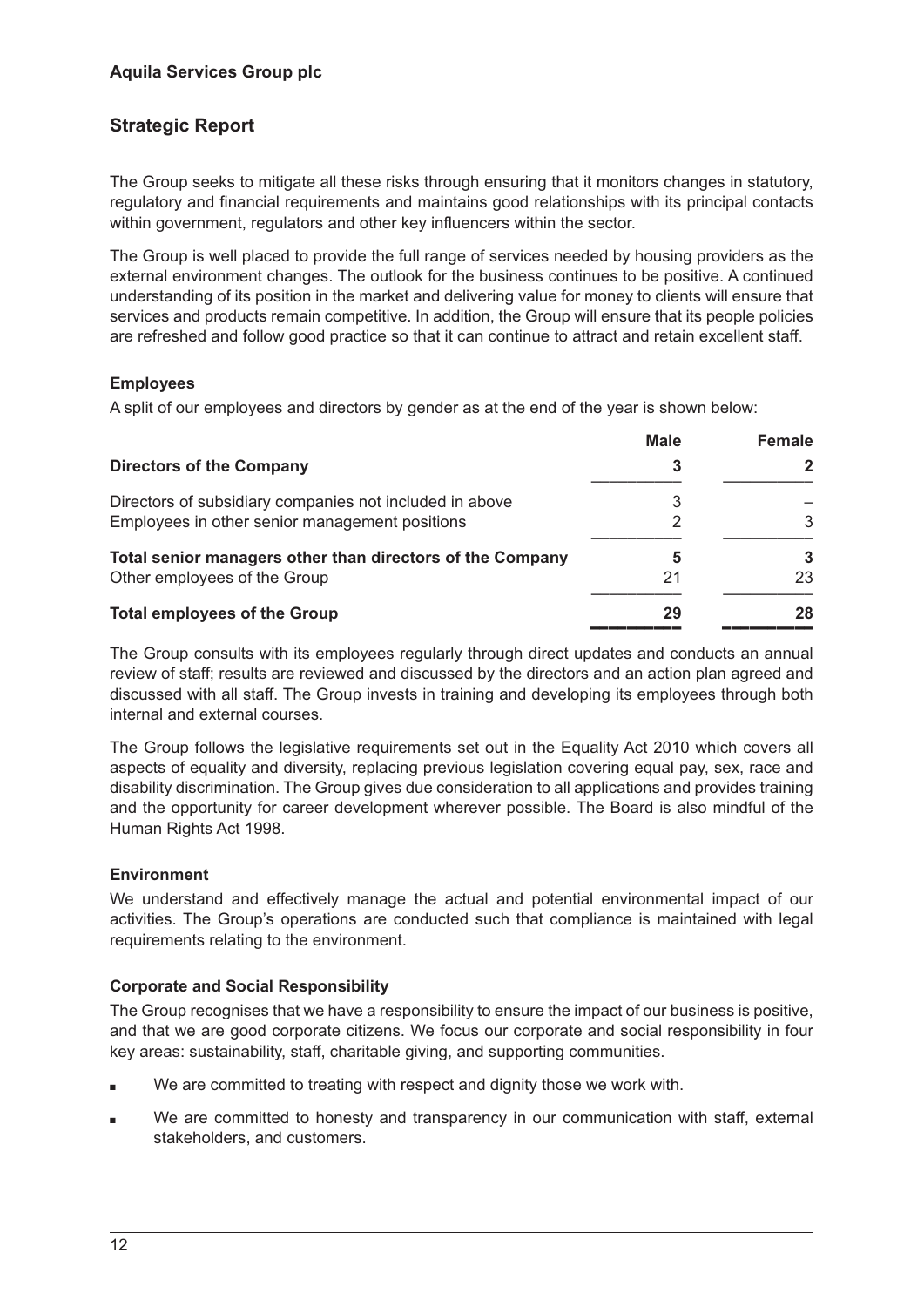- We recognise the importance of reflecting our clients and networks within the housing sector and seek to promote diversity and inclusion in all our activities.
- The Group considers a strategic approach to diversity and inclusion is imperative to creating an environment that supports its talented and highly valued people. Our approach is based on inclusivity, enabling those we work with, and those who work for us, to achieve their potential.
- We ensure those we work with are provided with equitable opportunities, and do not discriminate because of age, gender, sexuality, disability, ethnicity, or any other protected characteristic listed in the Equality Act 2010.
- We aim to work actively with our suppliers to ensure they meet our values and consider the sustainability implications of their decisions.
- <sup>n</sup> We are conscious of our responsibilities to minimise the environmental impact of our activities and to behave in a sustainable manner.
- We know that, as corporate citizens, we have a responsibility to the broader community. We work with our stakeholders to understand community priorities and reflect these in our activities.
- **Ne work with organisations whose customers include some of the most vulnerable in society.** We are committed to supporting our clients as they contribute to their communities and consider the impact of their plans on their stakeholders.
- **Ne recognise that our staff are the most valuable asset of our organisation. Our employment** policies across the Group seek to exceed mere compliance with relevant legislation, to create a working environment that embraces diversity and offers fairness and equality of opportunity throughout our workplace.
- Aquila will support the development of all its staff, particularly those from diverse backgrounds. We will challenge inappropriate and discriminatory behaviours and will continually assess our progress against organisations inside and outside of the sector.
- We support and encourage our staff to engage in the governance of organisations within our spheres of influence, for example by holding non-executive directorships of charities or notfor-profit organisations.

During the year, we continued our commitment to supporting a vibrant and inclusive leadership within the housing sector. Altair has been providing extensive support to the **Leadership 2025** programme. Altair, along with housing associations L&Q, Optivo, Network Homes and BME London, in partnership with Roffey Park Business School, have led this leadership programme aimed at senior leaders from BME backgrounds. Now recruiting for the third-year cohort, and supported by the GLA, Leadership 2025's central aim is to support and empower BME senior professionals to become sector leaders of the future. Leadership 2025 seeks to positively disrupt the housing sector by challenging current perceptions.

Altair has also committed to report on its performance against the findings of the Altair sector review on how it performs in delivering diversity.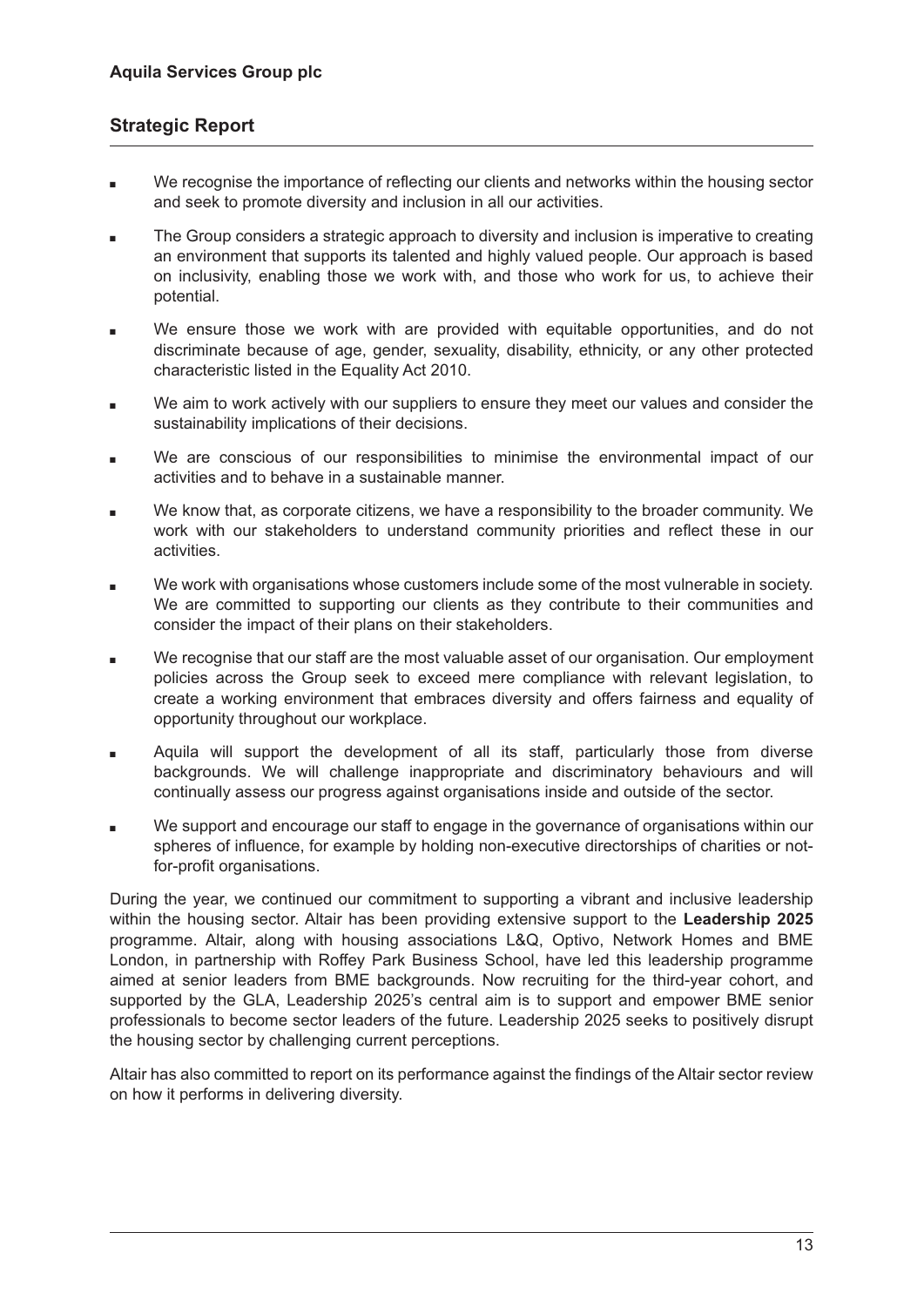# **Going Concern Basis**

The Board updates its three-year business plan annually. This includes a review of the company's cash flows and other key financial ratios over the period. These metrics are subject to sensitivity analysis which involves flexing a number of the main assumptions underlying the forecast, both individually and in unison. Where appropriate, this analysis is carried out to evaluate the potential impact of the company's principal risks. The three-year review also makes certain assumptions about the normal level of capital investment likely to occur and considers whether additional financing facilities will be required.

Based on the results of this analysis, the directors have a reasonable expectation that the company will be able to continue in operation and meet its liabilities as they fall due in the next twelve months and over the three-year period of their assessment; thus they continue to adopt the going concern basis of accounting in preparing the annual financial statements.

# **Steve Douglas CBE – Group Chief Executive**

26 June 2019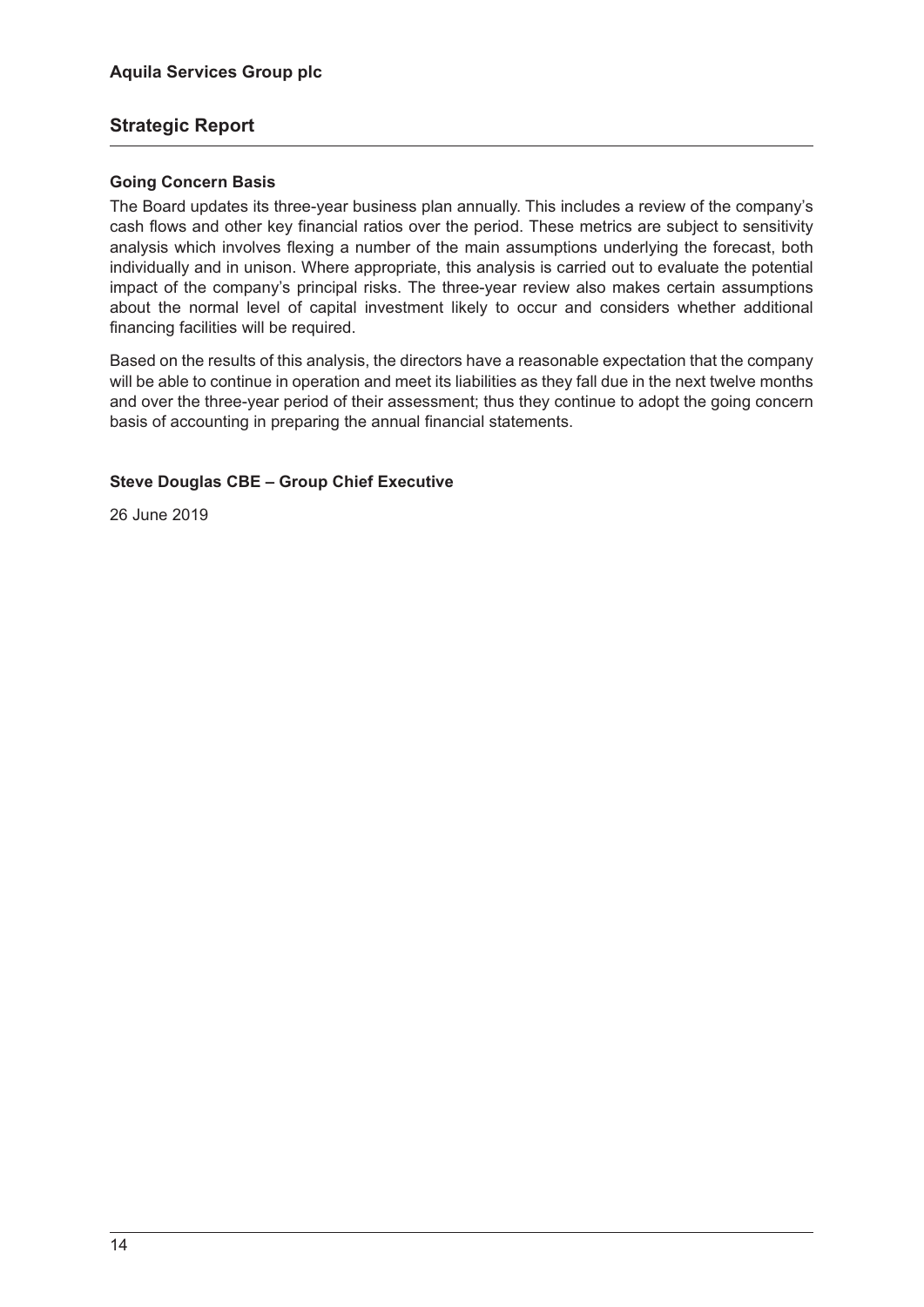# **Directors' Report**

The Directors present their report and consolidated financial statements for the year ended 31 March 2019.

Aquila Services Group plc is incorporated as a public limited company and is registered in England and Wales with the registered number 08988813. Details of the Company's issued share capital, together with the details of the movements during the year are shown in note 17. The Company has one class Ordinary share which carries no right to fixed income. Each share carries the right to one vote at general meetings of the Company. Details of employee share schemes are set out in note 20.

The Board's assessment of the performance of the group, its future developments and the principal risks and uncertainties affecting the group, together with the mitigating factors, are presented in the Strategic report on pages 7 to 14.

## **Principal activities**

The principal activities of the Group are the provision of specialist housing and treasury management consultancy services. The principal activity of the Company is that of a holding company which manages the Group's strategic direction.

## **Results**

The results for the Group for the year ended 31 March 2019 are set out from page 37.

## **Dividends**

The directors recommend a final dividend of 0.6p per Ordinary share to be paid on 2 August 2019 to shareholders on the register at 19 July 2019 which, together with the interim dividend of 0.29p paid on 21 December 2018, makes a total of 0.89p for the year.

# **Directors**

The following served as directors of the Company during the period or thereafter:

| Derek Joseph              | Chair                                                             |
|---------------------------|-------------------------------------------------------------------|
| <b>Steven Douglas</b>     | <b>Group Chief Executive</b>                                      |
| Fiona Underwood           | Executive Director – Chief Executive Altair and Company Secretary |
| Susan Kane                | <b>Group Finance Director</b>                                     |
| <b>Richard Wollenberg</b> | <b>Non-Executive Director</b>                                     |
| Jeffrey Zitron            | Non-Executive Director - resigned 30 January 2019                 |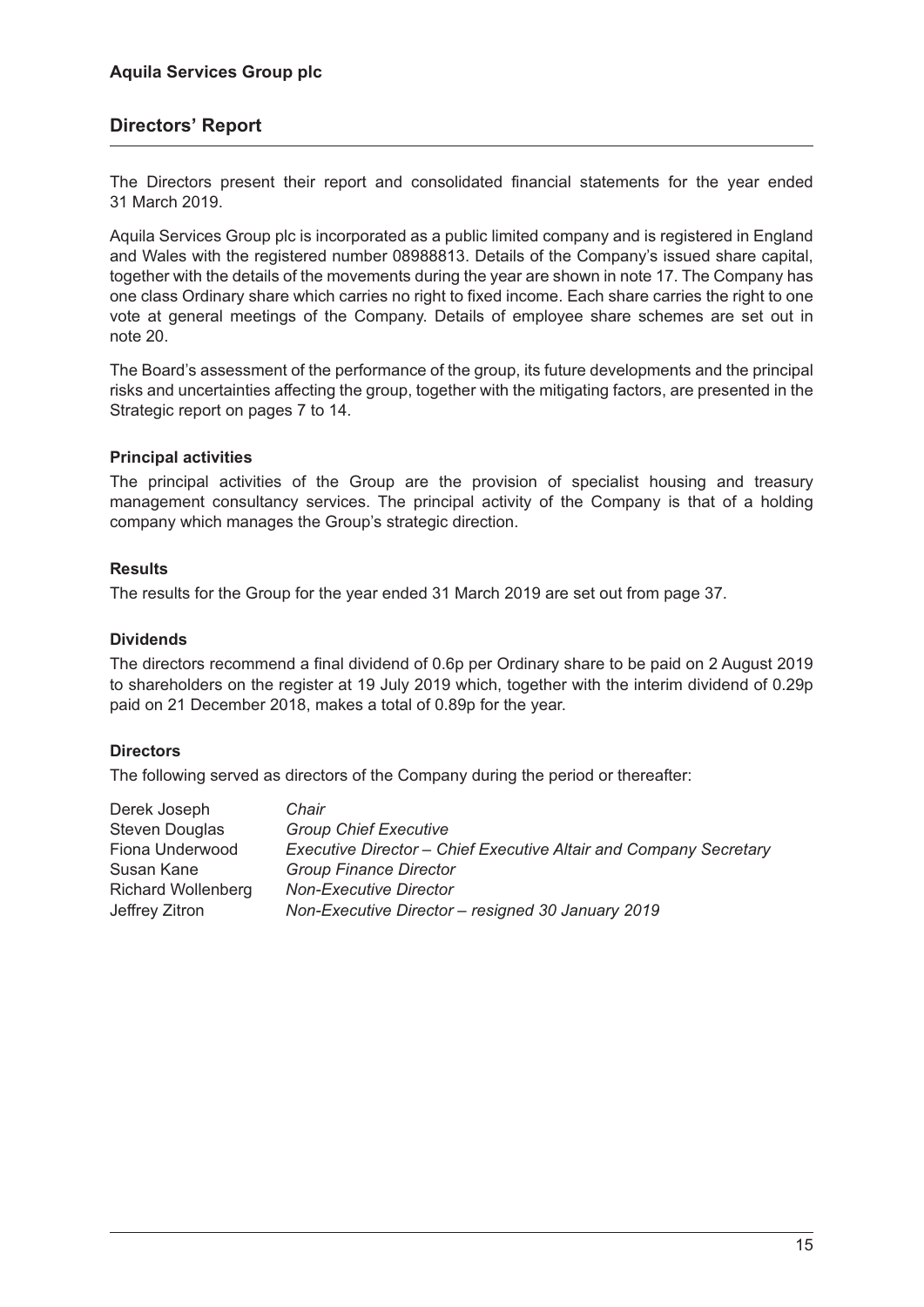# **Directors' Report**

## **Substantial Shareholdings**

As at 31 March 2019, the Company was aware of the following notifiable interests in its voting rights:

|                       | Number of<br><b>Ordinary shares</b> | Percentage of<br><b>Voting rights</b> | <b>Nature of</b><br>holding |
|-----------------------|-------------------------------------|---------------------------------------|-----------------------------|
| Richard Wollenberg*   | 3,808,406                           | 10.8%                                 | <b>Direct</b>               |
| Susan Kane            | 3,279,440                           | 9.3%                                  | <b>Direct</b>               |
| Fiona Underwood**     | 3,279,440                           | 9.3%                                  | <b>Direct</b>               |
| Chris Wood            | 3,279,440                           | 9.3%                                  | <b>Direct</b>               |
| <b>Steven Douglas</b> | 3,144,305                           | 8.9%                                  | <b>Direct</b>               |
| Derek Joseph          | 3,005,538                           | 8.5%                                  | <b>Direct</b>               |
| Jeffrey Zitron        | 2,798,403                           | 7.9%                                  | Direct                      |
| <b>Matt Carroll</b>   | 1,307,229                           | $3.7\%$                               | Direct                      |
| Hannah Breitschadel   | 1,307,229                           | 3.7%                                  | <b>Direct</b>               |

\*Includes shares held by immediate family members of Richard Wollenberg \*\*Fiona Underwood's shares are held in a nominee account at Old Mutual plc

The Company is not aware of any changes to the above holdings between 31 March 2019 and the date of this report.

## **Corporate Governance Statement**

The Directors report incorporates the Corporate Governance Statement set out on pages 18 to 20.

#### **Powers of Directors**

Subject to the Company's Articles of Association, UK legislation and any directions given by special resolution, the business of the Company is managed by the Board of directors. Details of the matters reserved for the Board can be found in the Corporate Governance Statement on pages 18 to 20.

#### **Post balance sheet events**

Post balance sheet events are disclosed in note 25.

#### **Political Donations**

The Group/Company made no political donations during the period.

#### **Data Protection**

The Group/Company is compliant with the Data Protection Act 1998 and the General Data Protection Regulation (Regulation (EU)2016/679).

The updated policies are available on http://aquilaservicesgroup.co.uk.

# **Greenhouse Gas Emissions**

The Group/Company has, as yet, minimal greenhouse gas emissions to report from the operations of the Company and its subsidiaries and does not have responsibility for any other emission producing sources under the Companies Act 2006 (Strategic Report and Directors' Reports) Regulations 2014.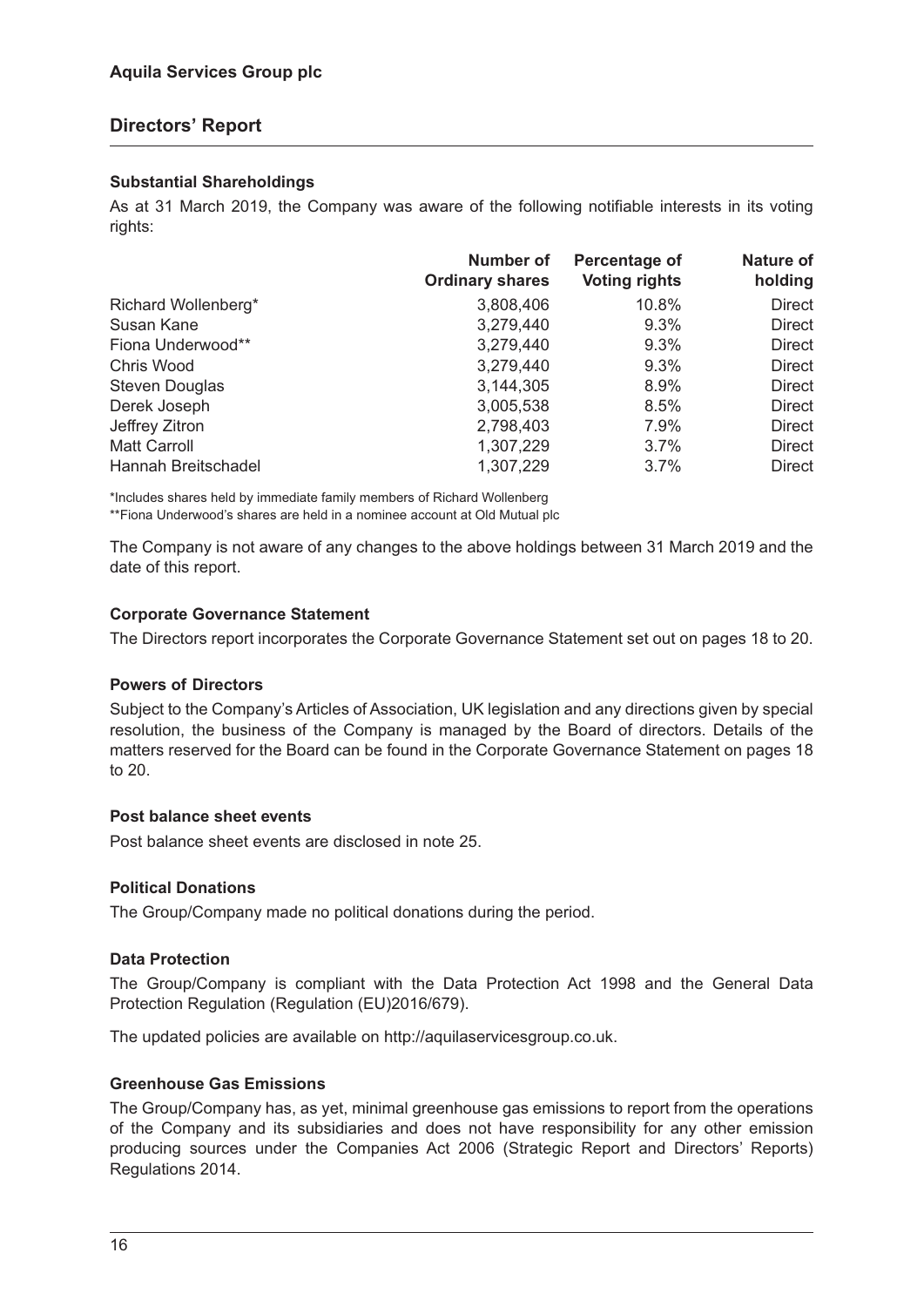# **Directors' Report**

## **Auditor**

Crowe U.K. LLP appointed as auditors on 12 March 2019 have expressed their willingness to remain in office as Auditor and, in accordance with section 489 of the Companies Act 2006, a resolution that Crowe U.K. LLP be re-appointed will be proposed at the Annual General Meeting.

## **Requirements of the Listing Rules**

The following table provides references to where the relevant information required by listing rule 9.8.4R is disclosed:

| <b>Listing Rule requirement</b>                                                                                                                                                                                                                                                                         |                                          |
|---------------------------------------------------------------------------------------------------------------------------------------------------------------------------------------------------------------------------------------------------------------------------------------------------------|------------------------------------------|
| Details of long-term incentive schemes as required by Listing Rule 9.4.3R                                                                                                                                                                                                                               | see Directors'<br>Remuneration<br>Report |
| Details of any arrangement under which a director of the Company has No such waivers<br>waived emoluments from the Company                                                                                                                                                                              |                                          |
| Details of any allotment for cash of equity securities made during the period No such allotments<br>otherwise than to the holders of such equity shares in proportion to their<br>holdings of such equity shares and which has not been specifically<br>authorised by the Company's shareholders        |                                          |
| Details of any contract of significance subsisting during the period to which No such contracts<br>the Company, or one of its subsidiary undertakings, is a party and in which a<br>director of the Company is or was materially interested.                                                            |                                          |
| Details of any contract of significance subsisting during the period between No such contracts<br>the Company, one of its subsidiary undertakings, and a controlling<br>shareholder.                                                                                                                    |                                          |
| Details of contracts for the provision of services to the Company or any of its No such contracts<br>subsidiary undertakings by the controlling shareholder.                                                                                                                                            |                                          |
| Details of any arrangement under which a shareholder has waived or agreed No such waivers<br>to waive any dividends, where a shareholder has agreed to waive future<br>dividends, details of such waiver together with those relating to dividends<br>which are payable during the period under review. |                                          |

#### **Auditor Information**

The Directors who held office at the date of approval of the Report of the Directors confirm that, so far as they are each aware, there is no relevant audit information of which the Group's Auditor is unaware; and each Director has taken all the steps that he ought to have taken as a Director to make himself aware of any relevant audit information and to establish that the Group's Auditor is aware of that information.

#### **Dr Fiona Underwood – Chief Executive Altair and Company Secretary**

By order of the Board

26 June 2019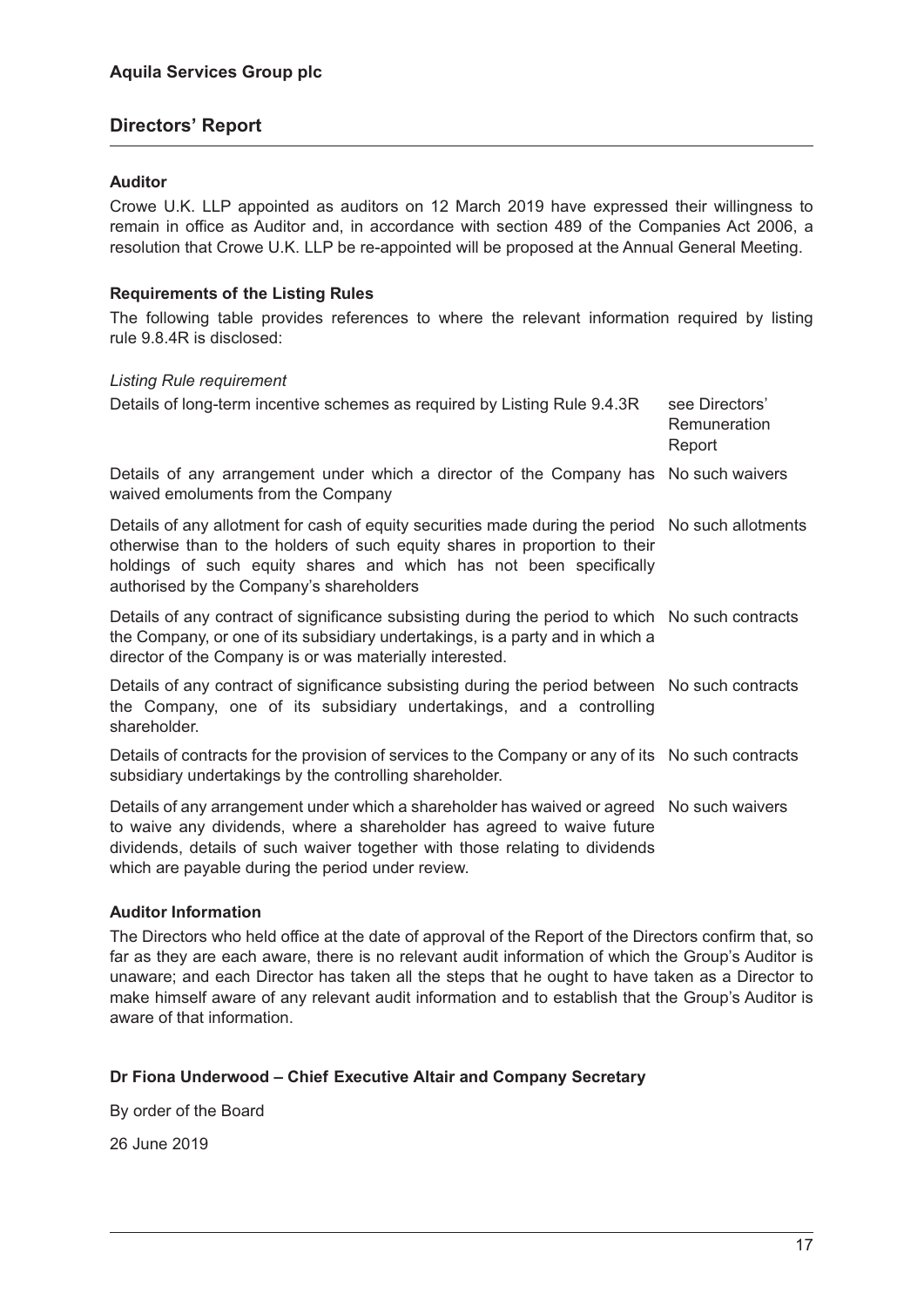# **Corporate Governance Statement**

The Corporate Governance Statement forms part of the Directors' Report.

The Board is committed to maintaining appropriate standards of corporate governance. The statement below, together with the report on directors' remuneration on pages 21 to 30, explains how the company has observed principles set out in The UK Corporate Governance Code ("the Code") as relevant to the company and contains the information required by section 7 of the UK Listing Authority's Disclosure Guidance and Transparency Rules.

The Company is not required to comply with the Code. Given the current size and resources of the Group, the Company has decided not to apply the Code provisions in full.

A copy of the Company's corporate governance practices is available on the Company's website www.aquilaservicesgroup.co.uk.

## **Board of Directors**

The Board currently consists of two non-executive directors and three executive directors. The Board determines that Richard Wollenberg is an independent non-executive director; its assessment is based on the fact that Richard Wollenberg does not receive any additional benefits from the Group.

Derek Joseph has taken on responsibility for helping the Group develop new business growth in Africa. Additional staff members have been recruited to further develop this business and to take on the leadership responsibility. Whilst carrying out these tasks, it has been agreed to remunerate the Chair through a proportion of the fees he earns for the Group and, in the year to 31st March 2019, these totalled £52,756. (2018: £4,620).

Both Derek Joseph and Richard Wollenberg are directors of AssetCore, of which the Group has an 8% shareholding.

Steven Douglas is a board director of 3C, an associate company of the Group.

The Board meets regularly with senior staff throughout the year to discuss areas of operational performance, trading outlook and growth opportunities. The Board met 10 times during the year.

# **Internal financial control**

Financial controls have been established to provide safeguards against unauthorised use or disposition of the assets, to maintain proper accounting records and to provide reliable financial information for internal use. Key financial controls include:

- the maintenance of proper records;
- a schedule of matters reserved for the approval of the Board; and
- evaluation, approval procedures and risk assessment for acquisitions.

The directors consider the size of the Group and the close involvement of executive directors in the day-to-day operations makes the maintenance of an internal audit function unnecessary. The directors will continue to monitor this situation.

The Group's operations are conducted in accordance with the provisions of laws and regulations, including compliance with the provision of laws and regulations central to the FCA.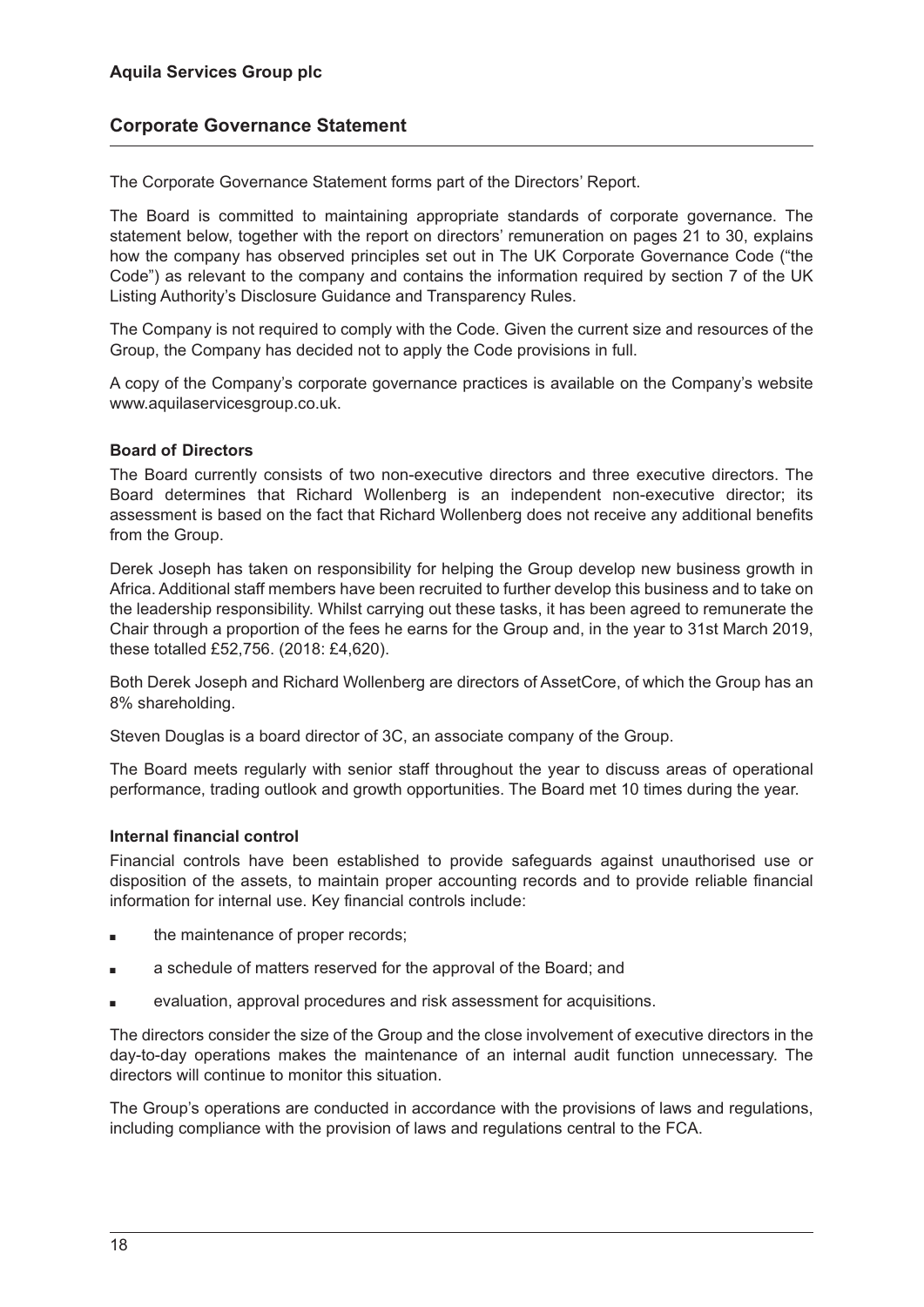# **Corporate Governance Statement**

## **Committees**

The Group has three committees; Audit, Remuneration and Nominations with membership of:

|                           | Audit<br><b>Committee</b> | Remuneration<br><b>Committee</b> | <b>Nominations</b><br><b>Committee</b> |
|---------------------------|---------------------------|----------------------------------|----------------------------------------|
| Derek Joseph              |                           | $\mathcal{N}^{\star}$            | ╱                                      |
| <b>Richard Wollenberg</b> | $\mathscr{N}^*$           |                                  |                                        |
| Jeffrey Zitron**          |                           |                                  |                                        |
| <b>Steven Douglas</b>     |                           |                                  |                                        |
| Fiona Underwood           |                           |                                  |                                        |

\* Committee Chair

\*\* Resigned 30 January 2019

## **Audit Committee**

The Audit Committee, which is chaired by Richard Wollenberg, comprises the independent nonexecutive director, the non-executive director and the Company Secretary. The Board is satisfied that Richard Wollenberg has recent and relevant financial experience to guide the committee in its deliberations.

The primary responsibilities of the Audit Committee are:

- to monitor the financial reporting for the annual and half-yearly reports, challenging where necessary to ensure appropriate accounting standards have been met;
- **n** review the internal controls and risk management systems;
- $\Box$  review the compliance, whistleblowing and fraud polices for the organisation;
- make recommendations to the Board and shareholders in relation to the appointment, reappointment and removal of the external auditors; and
- meet regularly with the external auditor, review and approve the annual audit plan and review the findings of the audit with the external auditor.

The committee will meet with the external auditor to consider the results, internal procedures and controls, and matters raised by the auditor. The audit committee considers auditor independence and objectivity and the effectiveness of the audit process. It also considers the nature and extent of the non-audit services supplied by the auditor reviewing the ratio of audit to non-audit fees. It is a specific responsibility of the audit committee to ensure that an appropriate relationship is maintained between the company and its external auditor. The company has a policy of controlling the provision of non-audit services by the external auditor in order that their objectivity and independence are safeguarded. This control is exercised by ensuring non-audit projects where fees are expected to exceed £5,000 are subject to the prior approval of the audit committee.

As part of the decision to recommend to the Board the re-appointment of the external auditor, the committee considers the tenure of the auditor in addition to the results of its review of the effectiveness of the external auditor and considers whether there should be a full tender process. There are no contractual obligations restricting the committee's choice of external auditor.

The external audit was retendered in February 2019, the process being overseen by the nonexecutive members of the audit committee. There was a formal selection process where three auditors were selected of which two submitted tenders for appointment. Crowe LLP were appointed by the board following the recommendation from the Audit Committee on 12 March 2019.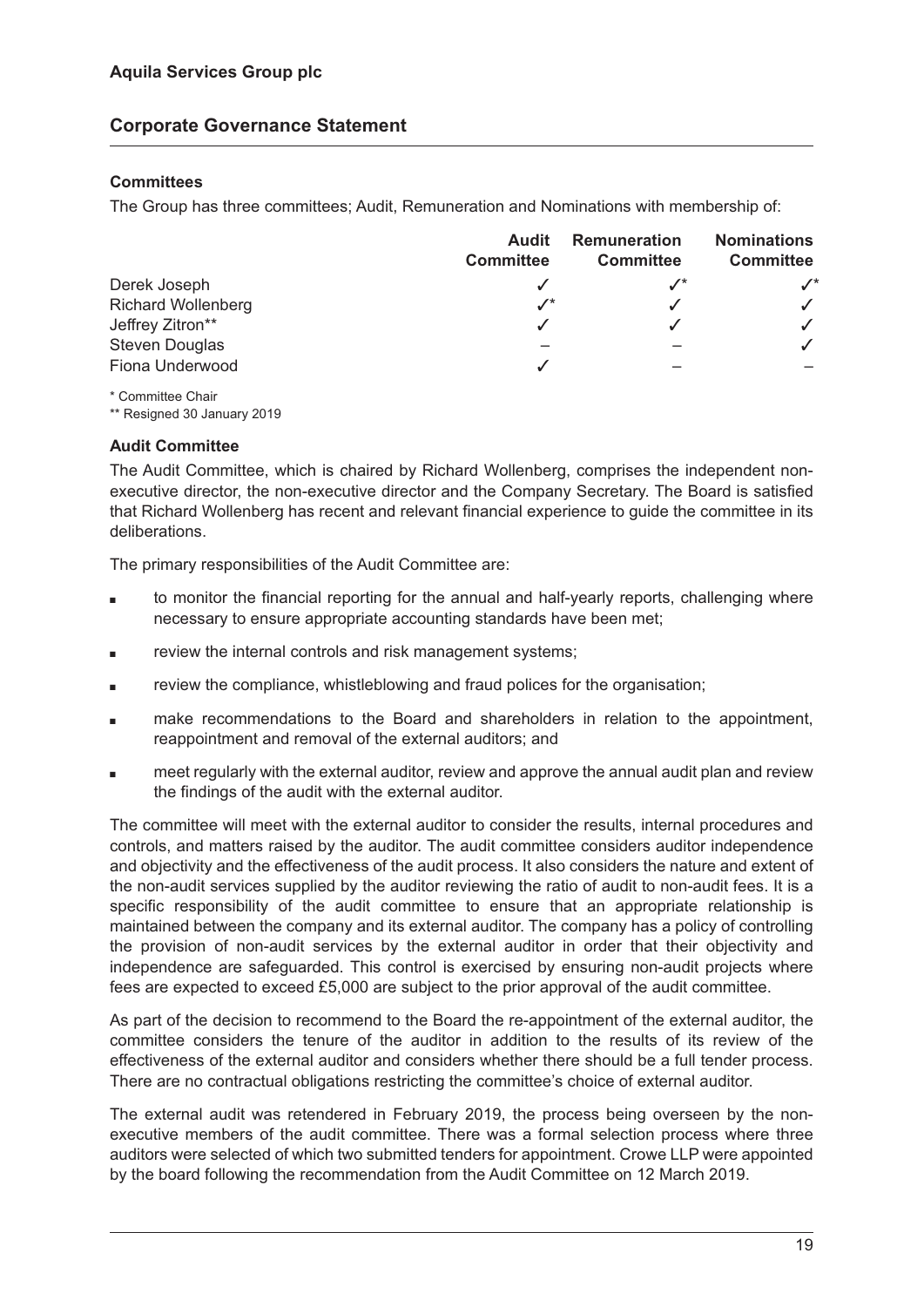# **Corporate Governance Statement**

The Audit Committee are satisfied with the outcome of the procurement process.

## **Nominations Committee**

The primary responsibilities of the Nominations Committee are:

- regularly review the structure, size and composition (including the skills, knowledge, experience and diversity) of the board;
- n consider succession planning for directors and other senior executives;
- keep under review the leadership needs of the organisation, both executive and nonexecutive;
- <sup>n</sup> identifying and nominating, for the approval of the board, candidates to fill the board vacancies as and when they arise;
- make recommendations to the Board and shareholders in relation to the appointment, reappointment and removal of the external auditors; and
- evaluate the balance of skills, knowledge, experience and diversity on the board before any appointment is made by the board, and, in the light of this, prepare a description of the role and capabilities required for a particular appointment.

The Nominations Committee, in conjunction with Board meetings, met several times during the financial year.

# **Remuneration Committee**

The primary responsibilities of the Remuneration Committee are:

- setting the remuneration policy for executive and non-executive directors, including pension and compensation payments. No-one can be involved in their own remuneration process;
- recommending and monitoring the level and structure of senior management remuneration;
- **n** reviewing the ongoing relevance of remuneration policy;
- approving and determining targets for any performance-based pay schemes;
- <sup>n</sup> ensuring contractual terms of termination are fair; and
- **n** overseeing any major change in employee benefits.

The Remuneration Committee met three times during the year.

The report of the Remuneration Committee is set out on pages 21 to 30 of this report.

# **Relations with shareholders**

Presentations are given to institutional investors when requested, normally following the publication of the half year and full year results, when interim and annual reports are sent to all shareholders. The results of such meetings are discussed with board members. All directors attend the Annual General Meeting at which they have the opportunity to meet with shareholders.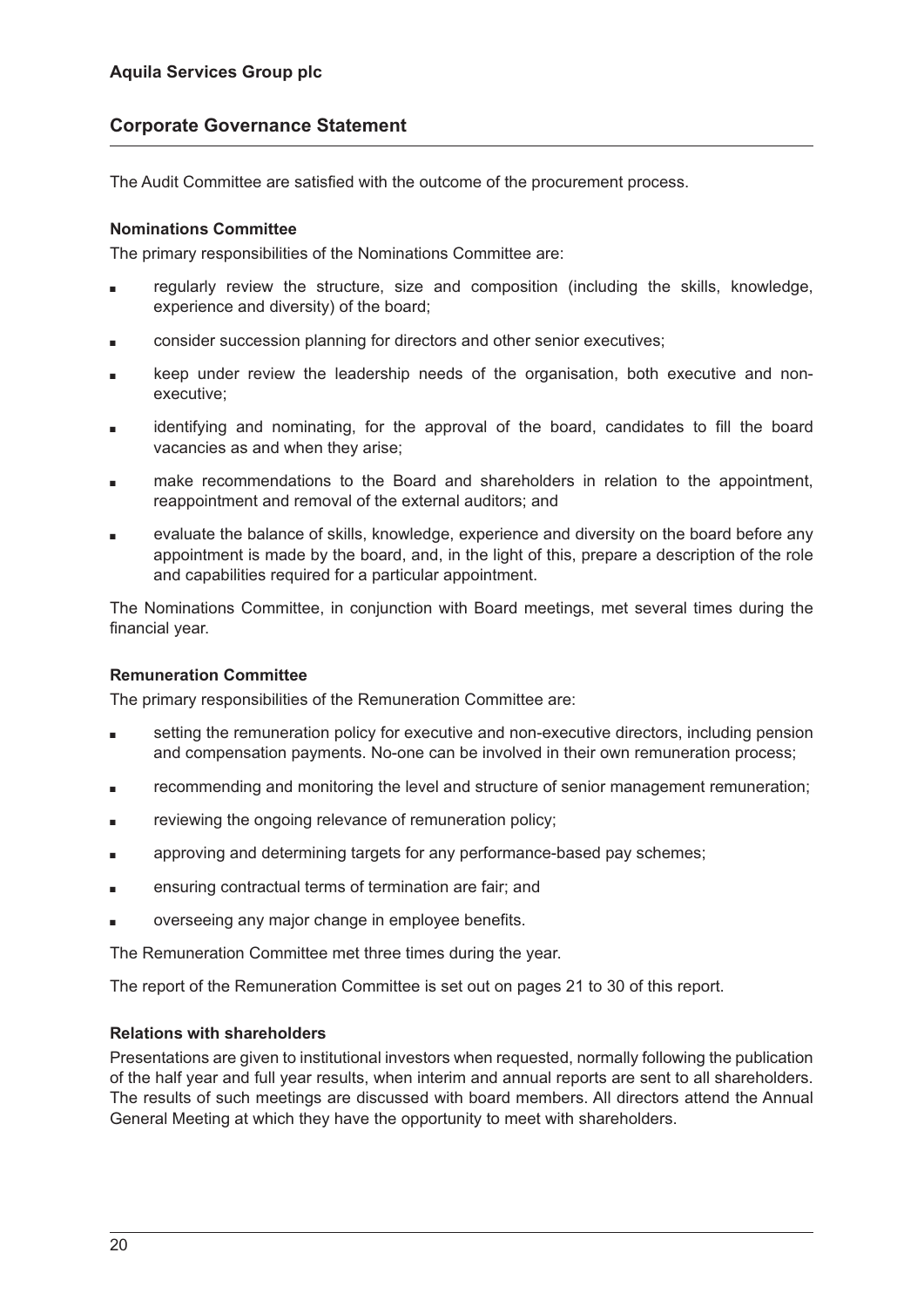The information provided on this page of the Directors' Remuneration Report is not subject to Audit.

The report is split into three main areas:

- Statement from the Chair
- Annual Report on Remuneration
- Policy Report

#### **Remuneration Committee membership**

Derek Joseph *Chair* Richard Wollenberg *Non-Executive Director* Jeffrey Zitron *Non-Executive Director – resigned 30 January 2019*

#### **Statement of implementation of remuneration policy in the following year**

The Remuneration Committee proposes to continue with the policy approved by the shareholders at the 2018 annual general meeting.

#### **Statement from the Chair**

I am pleased to present the Annual Report on Remuneration for the year ended 31 March 2019.

The Remuneration Committee has used the remuneration policy to specifically link to the performance of the Group as a framework to set remuneration levels. Executive directors do not participate in decisions regarding their own remuneration. The committee has access to independent advice but during the year under review they have not sought such advice.

In setting the company's remuneration policy for directors, the Remuneration Committee has considered the best practice provisions annexed to The Financial Conduct Authority Listing Rules and the report has been prepared in accordance with Chapter 6 of the Companies Act 2006 and the Directors' Remuneration Report Regulations 2013.

The Remuneration Committee met three times during the year to discuss the Executive Director's remuneration, including bonus and share option awards. The Directors reviewed the remuneration policy and agreed that, following the revisions last year, no further changes were required.

The remuneration policy is designed to attract and retain executive directors and to motivate them in delivering the objectives of the Company. The underlying principle is that employee and director share ownership is encouraged, and the remuneration policy provides opportunity to reward employees who have met their financial targets and contributed to the wider success of the business. This is achieved through the award of share options. This links their personal interest to the success of the company.

#### **Derek Joseph – Chairman of the Remuneration Committee**

26 June 2019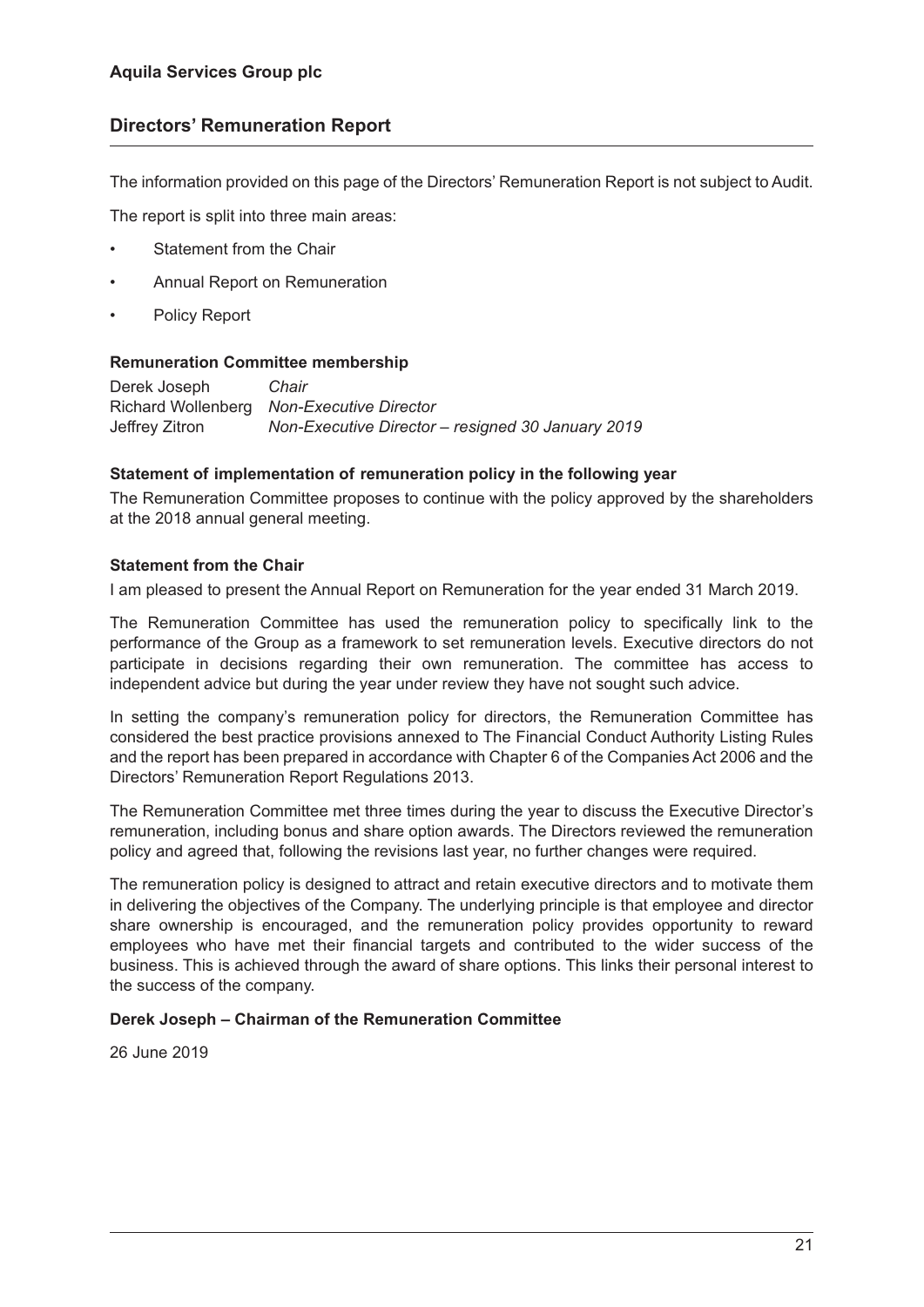The information provided on pages 21 to 30 of the Directors' Remuneration Report is subject to audit.

## **Annual Report on Remuneration**

The directors followed the remuneration policy that was agreed at the AGM in 2018.

The remuneration of the **executive** directors is made up as follows:

#### **Directors' remuneration as a single figure (2019)**

|                       |          | <b>Salary All taxable</b> | Annual  |             |                |         |
|-----------------------|----------|---------------------------|---------|-------------|----------------|---------|
|                       | and fees | benefits                  | bonuses | <b>LTIP</b> | <b>Pension</b> | Total   |
|                       | £        | £                         | £       | £           | £              | £       |
| <b>Steven Douglas</b> | 140,000  | 1,050                     | 22,400  |             | 8,400          | 171,850 |
| Fiona Underwood       | 140,000  | 1,232                     | 22,400  |             | 8,400          | 172,032 |
| Susan Kane            | 42,000   | 1,232                     | 6,720   |             |                | 49,952  |
|                       | 322,000  | 3.514                     | 51,520  |             | 16,800         | 393,834 |
|                       |          |                           |         |             |                |         |

## **Directors' remuneration as a single figure (2018)**

|                       | <b>Salary All taxable</b> |          | Annual  |             |                |         |  |
|-----------------------|---------------------------|----------|---------|-------------|----------------|---------|--|
|                       | and fees                  | benefits | bonuses | <b>LTIP</b> | <b>Pension</b> | Total   |  |
|                       | £                         |          | £       |             |                | £       |  |
| <b>Steven Douglas</b> | 110,000                   | 1,169    | 15,000  |             | 6,300          | 132,469 |  |
| Fiona Underwood       | 110,000                   | 1,389    | 15,000  |             | 6,300          | 132,689 |  |
| Susan Kane            | 59,950                    | 1,389    |         |             |                | 61,339  |  |
|                       | 279,950                   | 3.947    | 30,000  |             | 12,600         | 326,497 |  |
|                       |                           |          |         |             |                |         |  |

The remuneration of the **non-executive** directors is made up as follows:

#### **Non-executive directors' remuneration as a single figure (2019)**

|                           |                      |         | <b>Salary All taxable</b> |                | Annual                          |        |  |  |
|---------------------------|----------------------|---------|---------------------------|----------------|---------------------------------|--------|--|--|
|                           | benefits<br>and fees | bonuses | <b>LTIP</b>               | <b>Pension</b> | <b>Total</b>                    |        |  |  |
|                           |                      |         | £                         |                | £                               | £      |  |  |
| Derek Joseph*             | 62,756               |         |                           |                | $\overbrace{\phantom{1232211}}$ | 62,756 |  |  |
| <b>Richard Wollenberg</b> | 4,000                |         |                           |                |                                 | 4,000  |  |  |
| Jeffrey Zitron            | 3,332                |         |                           |                |                                 | 3,332  |  |  |
|                           | 70,088               |         |                           |                |                                 | 70,088 |  |  |
|                           |                      |         |                           |                |                                 |        |  |  |

\*Included within the fees for Derek Joseph are £52,756 of consultancy fees.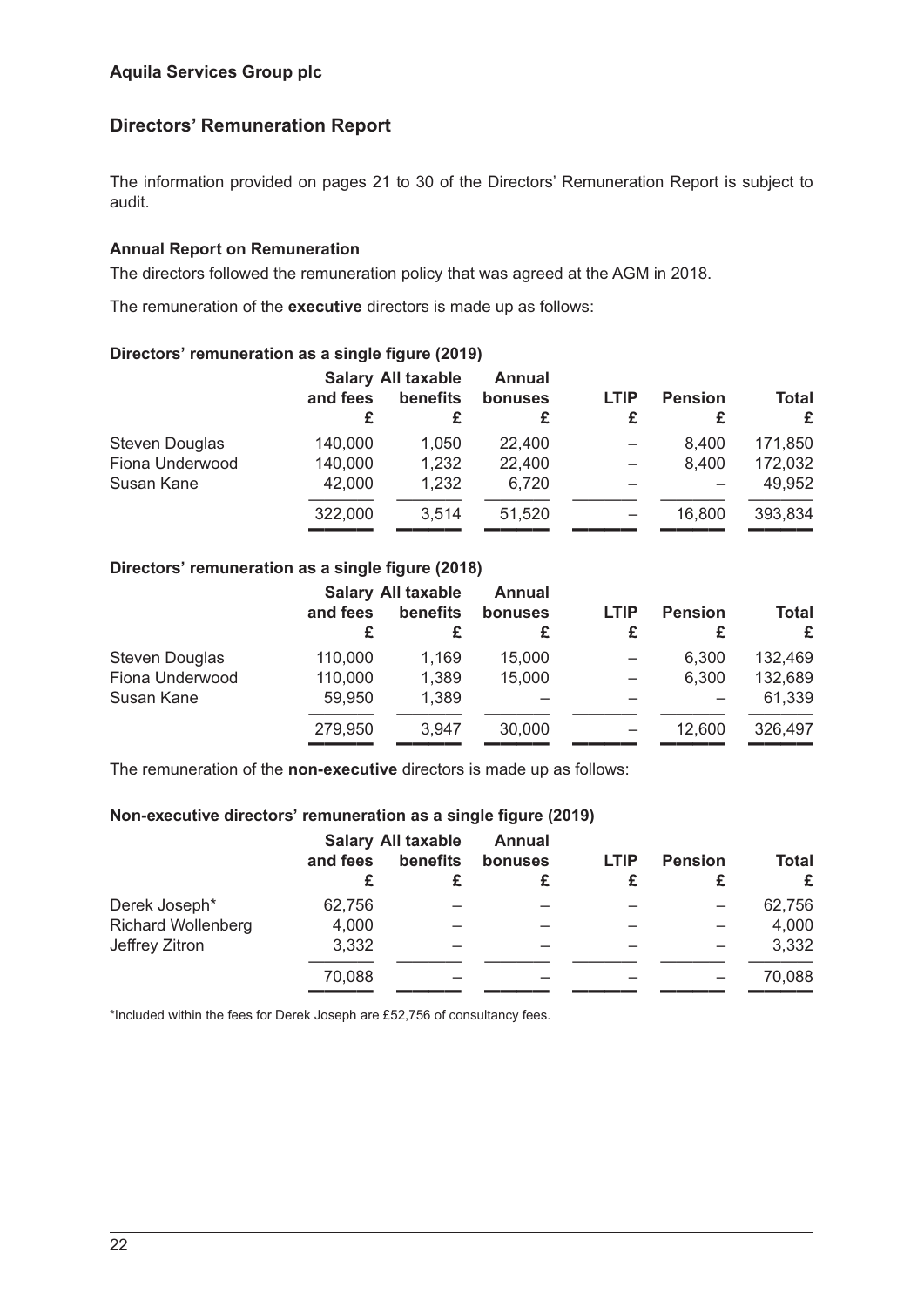|                           | and fees<br>£ | <b>Salary All taxable</b><br>benefits<br>£ | Annual<br>bonuses | <b>LTIP</b><br>£ | <b>Pension</b> | Total  |
|---------------------------|---------------|--------------------------------------------|-------------------|------------------|----------------|--------|
| Derek Joseph*             | 10,953        |                                            |                   |                  |                | 10,953 |
| <b>Richard Wollenberg</b> | 4,000         |                                            |                   |                  |                | 4,000  |
| Jeffrey Zitron            | 5,107         |                                            |                   |                  |                | 5,107  |
|                           | 20,060        |                                            |                   |                  |                | 20,060 |

# **Non-executive Directors' remuneration as a single figure (2018)**

\*Included within the fees for Derek Joseph are £4,620 of consultancy fees.

The taxable benefits above represent private medical insurance.

# **Executive Incentive Scheme**

All the executive directors of the Group's subsidiaries benefit from the executive incentive scheme ("the scheme"). Where a subsidiary is acquired during the reporting period, the Remuneration Committee (RemCo) confirms the eligibility or not of that subsidiary's executive directors for participation in the scheme for the remaining part of the year. For the year under review, the executive directors of both Altair and ATFS were eligible for the executive incentive scheme.

The scheme, which is discretionary, is dependent on the performance target for the year, as set out in the remuneration policy. The scheme comprises two elements:

- 1. An unconsolidated bonus award of up to 30% of basic salary, and
- 2. A share option award of up to £100,000 (based on the mid-market share price on the date the accounts are signed) which forms part of the long-term incentive plan (LTIP) of the scheme.

The target for those eligible executive directors, in-line with the 2018 revised policy, was to achieve the Group's 2017/2018 outturn (reported profit before tax and exceptional items) plus 10%, adjusted for any one-off costs and expenses.

# **2018/19 Award**

RemCo assessed the performance of the Group executive directors against the target and the Committee's decision is shown below.

|                    | <b>Target</b><br><b>Performance</b><br>(Aquila 2018)<br>profit increased<br>by $10\%$ <sup>1</sup> ) | <b>Actual</b><br><b>Performance</b> | <b>Maximum</b><br><b>Possible</b><br>award | 2018/19<br>bonus award -<br><b>Co-Chief</b><br><b>Executives</b> | 2018/19<br>Unconsolidated Unconsolidated<br>bonus award -<br><b>Group Finance</b><br><b>Director</b> |
|--------------------|------------------------------------------------------------------------------------------------------|-------------------------------------|--------------------------------------------|------------------------------------------------------------------|------------------------------------------------------------------------------------------------------|
| Cash based award   | £729,670                                                                                             | £726.568                            | £42,000                                    | £22,400                                                          | £6,720                                                                                               |
| Share option award | £729.670                                                                                             | £726.568                            | £100,000                                   | Nil                                                              | Nil                                                                                                  |
|                    |                                                                                                      |                                     | share options                              | share options                                                    | share options                                                                                        |

The Committee believes that the reward payable is a fair reflection of the performance over the year.

<sup>1</sup> Profit before tax and excluding share option charge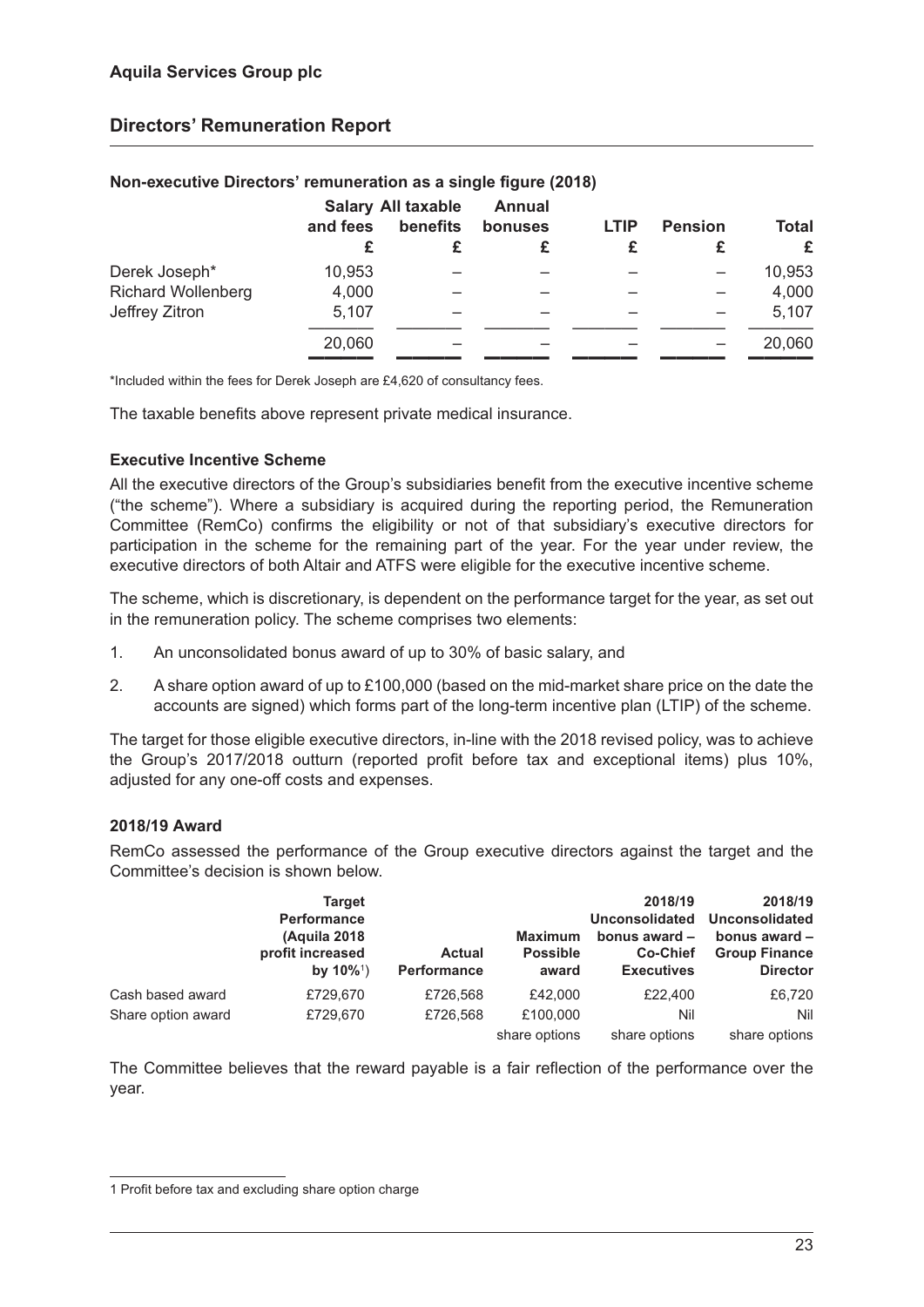#### **Statement of directors' shareholding and share interest**

The total number of directors' interests in shares as at 31 March 2019 is set out below:

|                                 | <b>Number of shares</b> |
|---------------------------------|-------------------------|
| Richard Wollenberg <sup>2</sup> | 3,808,406               |
| Susan Kane                      | 3,279,440               |
| Fiona Underwood                 | 3,279,440               |
| <b>Steven Douglas</b>           | 3,144,305               |
| Derek Joseph                    | 3,005,538               |

Share options have been granted to two directors during the year. The total number of share options in relation to each director with and without performance measures, those vested but unexercised, and those exercised, is set out below:

|                           | <b>With</b><br>performance<br>measures | <b>Without</b><br>performance<br>measures <sup>3</sup> | <b>Vested but</b><br>unexercised <sup>4</sup> | <b>Exercised</b><br>during the<br>year |
|---------------------------|----------------------------------------|--------------------------------------------------------|-----------------------------------------------|----------------------------------------|
| <b>Richard Wollenberg</b> |                                        |                                                        | 515,000                                       |                                        |
| <b>Steven Douglas</b>     | 50,000                                 | 100,000                                                | 615,050                                       |                                        |
| Susan Kane                |                                        | 100,000                                                | 615,050                                       |                                        |
| Fiona Underwood           | 50,000                                 | 100,000                                                | 615,050                                       |                                        |
| Derek Joseph              |                                        |                                                        | 309,000                                       |                                        |
| Jeffrey Zitron            |                                        |                                                        | 300,000                                       |                                        |

#### **Payments to past directors**

In the year ended 31 March 2019, there were no payments to past directors.

#### **Payments for loss of office**

No payments were made to directors for loss of office in the year ended 31 March 2019.

<sup>2</sup> Includes shares held by immediate family members of Richard Wollenberg

<sup>3</sup> Are part of a total of 1,713,772 Ordinary Shares at £0.05 per share which were issued as "Rollover Options" and are exercisable in tranches from 1 April 2016 with expiry dates between 31 March 2023 and 31 March 2025. For each director, 275,050 of these share options are vested.

<sup>4</sup> The Unapproved Options may be exercised at any time up to 20 July 2020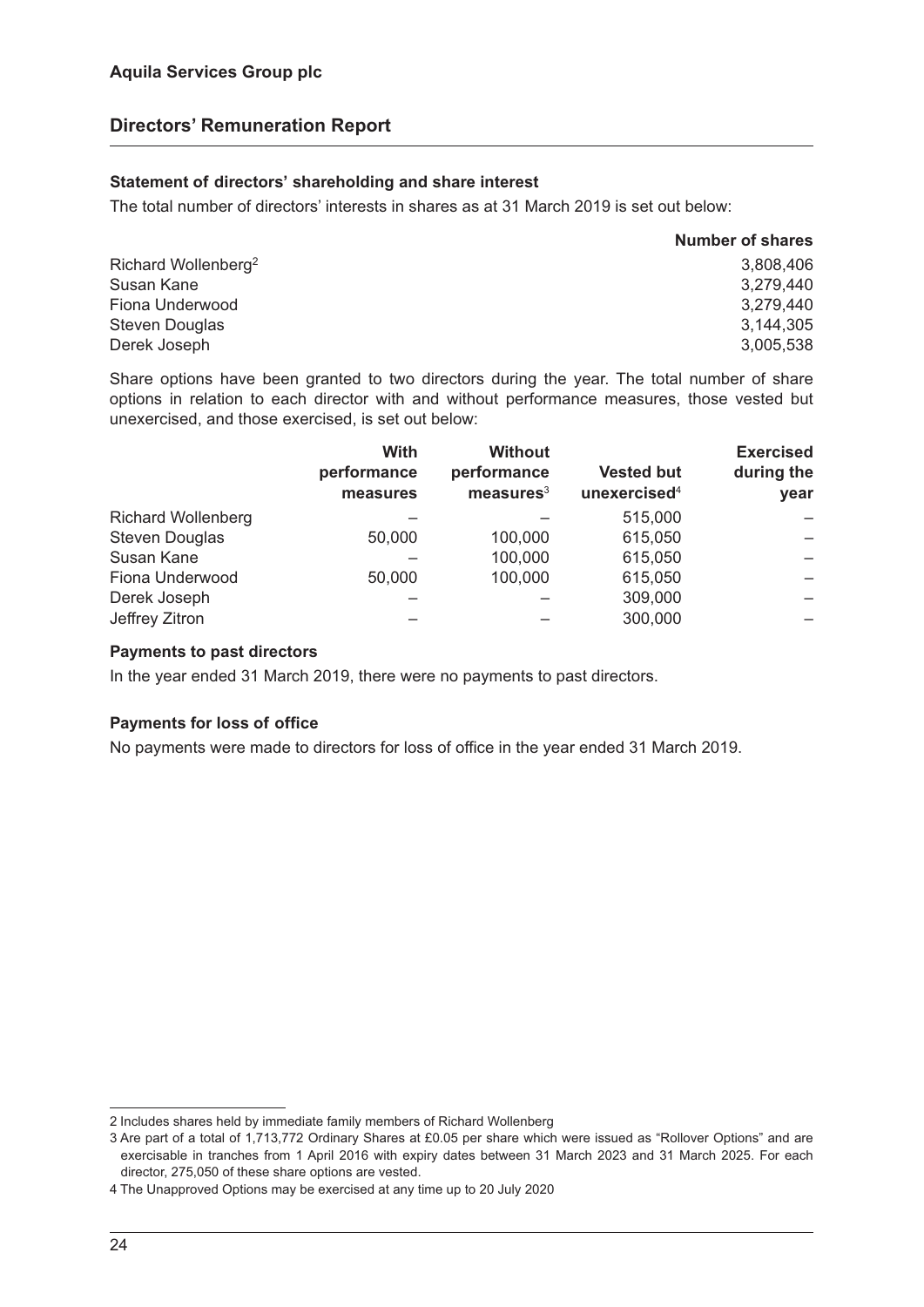The information provided on pages 21 to 30 of the Directors' Remuneration Report is not subject to audit.

## **Performance graph**

The following graph shows the company's performance since flotation, measured by total shareholder return, compared with the performance of the FTSE All Share Index also measured by total shareholder return. Aquila operate in a niche sector with very few comparisons and as such the Directors believe that the FTSE All Share Index provides the best measure on which to assess the Directors performance.



**Data source: London Stock Exchange**

#### **Remuneration of Co-Chief Executive Officers**

|                 | Total        | Annual  | <b>Shares</b>            |         |
|-----------------|--------------|---------|--------------------------|---------|
|                 | Remuneration | bonuses | receivable               | Total   |
|                 |              |         |                          |         |
| Steven Douglas  | 140,000      | 22,400  | $\overline{\phantom{m}}$ | 162,400 |
| Fiona Underwood | 140,000      | 22,400  |                          | 162,400 |

**Percentage change in remuneration of directors undertaking role of chief executive** The total percentage increase from 2017 to 2018 is set out below.

| <b>Total</b>               |
|----------------------------|
| <b>Remuneration</b>        |
| <b>Percentage increase</b> |
| 22%                        |
| 22%                        |
|                            |

The total percentage increase from 2018 to 2019 for all staff was 5%.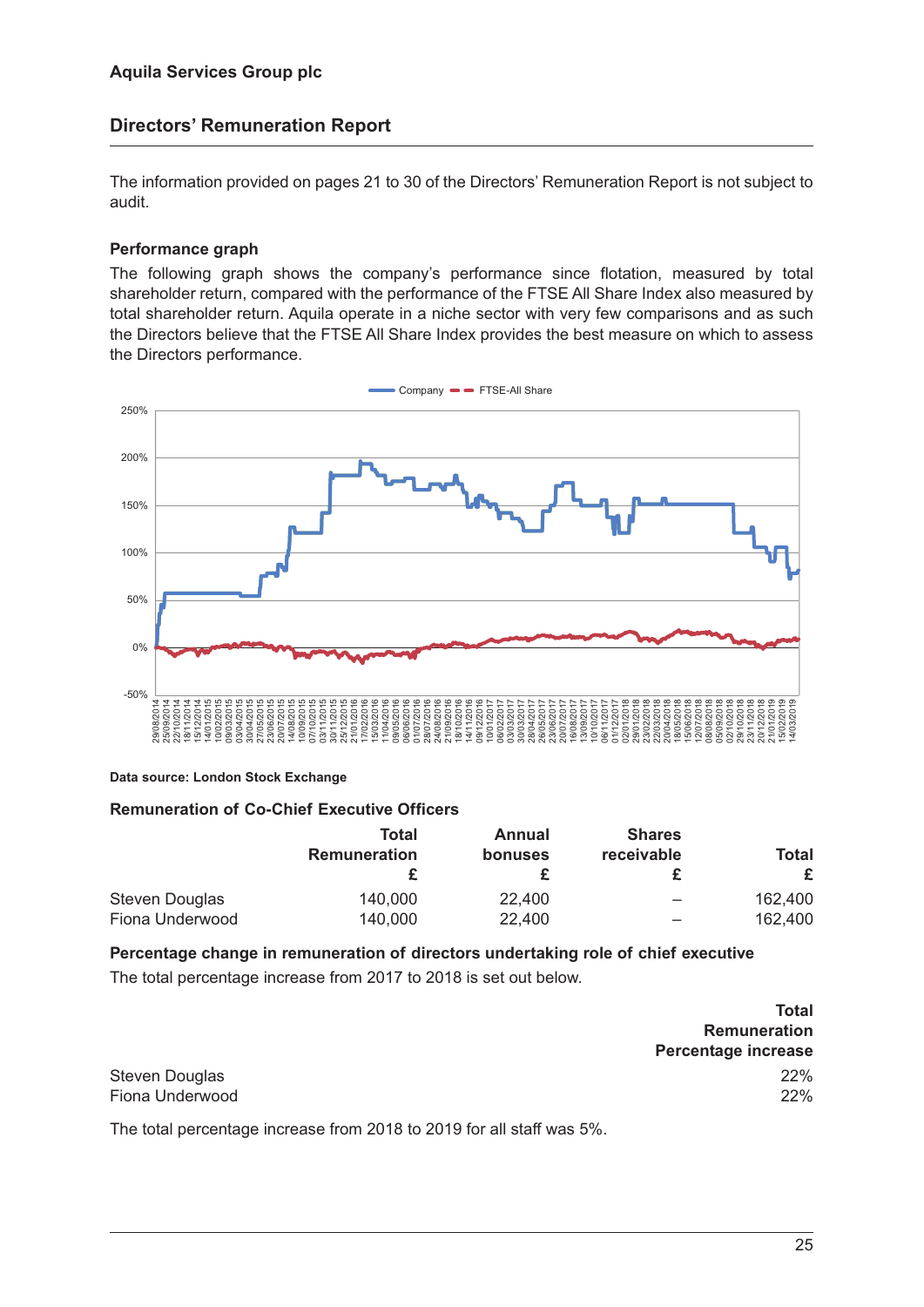## **Relative importance of spend on pay**

Comparison of shareholder distributions and total employee expenditure of the Group is set out below for the years ended 31 March 2018 and 31 March 2019.

|                               | 2019               | 2018              | Change |
|-------------------------------|--------------------|-------------------|--------|
|                               |                    |                   | $\%$   |
| All employee remuneration     | 3,604,701          | 2,943,663         | 23%    |
| Total dividend per share      | 0.891 <sub>p</sub> | 0.81 <sub>p</sub> | 10%    |
| Distributions to shareholders | 314.117            | 285,650           | 10%    |

## **Gender pay gap report**

The Group is not required by law to report on its gender pay figure but recognises the importance of openness and transparency. The Group's mean and median pay gap figures for the years ended 31 March 2018 and 31 March 2019 are as follows:

- Women's hourly mean rate is 21% lower than men's for 2019 (2018: 7.8% lower)
- Women's hourly median rate is 14% lower than men's for 2019 (2018: 3% lower)

This is compared to national average figures of a 14.3% mean gap and an 8.6% median.

The Group is committed to exploring the reasons for the pay gap and will review its HR and reward strategy, pay structures and associated policies to address any issues and proactively engage in practical solutions to address the gap.

The Group is also committed to creating an ethnically diverse organisation. From this year, the Group will start to monitor its ethnicity pay gap figures, related recruitment activities and talent development opportunities to ensure that it is creating prospects for diverse talent pools.

# **Employees**

The Group is committed to creating an environment where its staff feel engaged and motivated in their roles. It is by default a learning organisation where people can gain new knowledge skills and experience through the work that they deliver. It also offers staff learning and development opportunities and the chance to communicate their views through the annual survey. The results of which are actively considered by the directors and leadership team.

The Group ensures that it complies with its legislative requirements in relation to employment law.

#### **Consideration by the directors of matters relating to directors' remuneration**

No advice or services were given that materially assisted the committee in their consideration of the remuneration policy.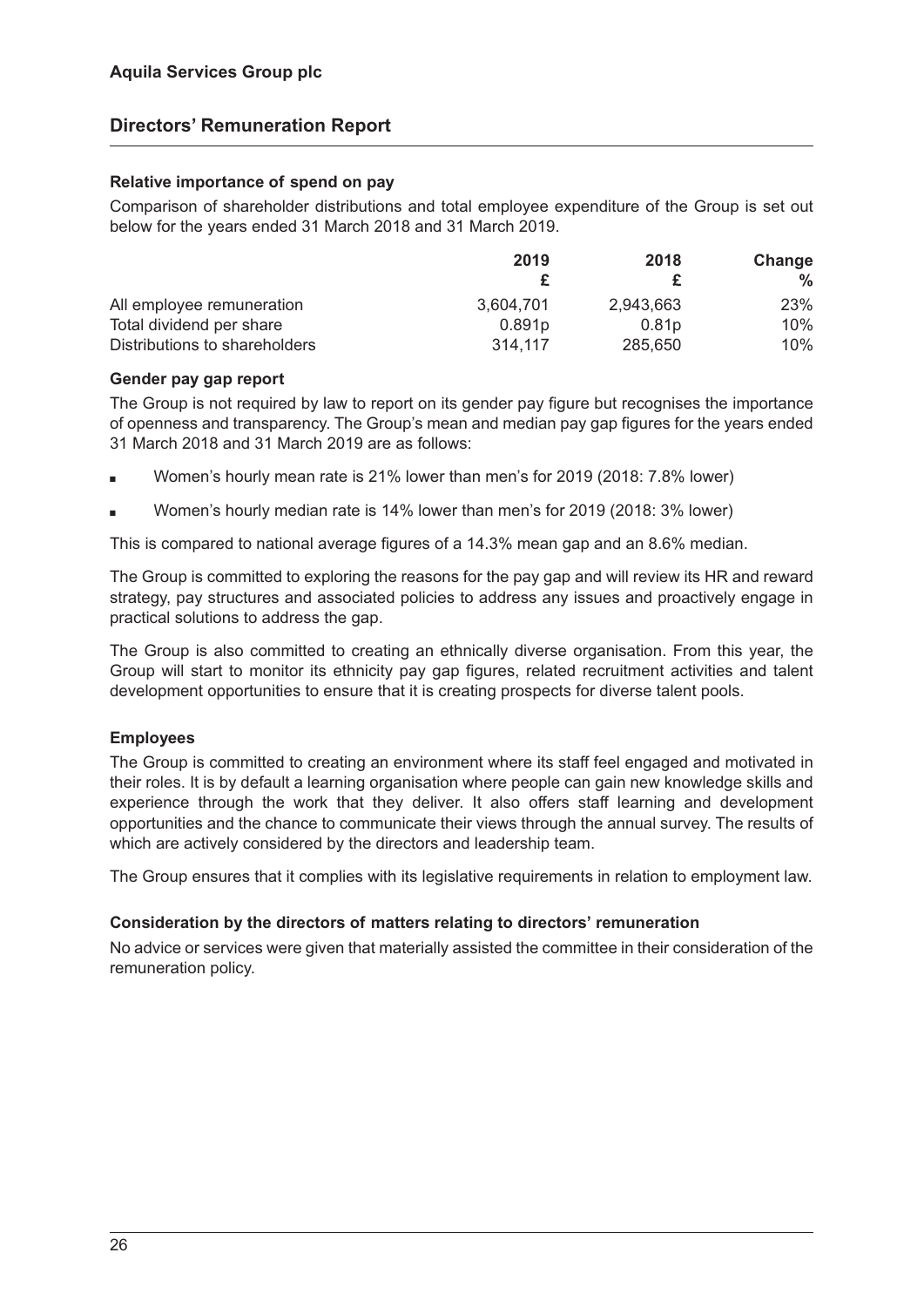## **Shareholder voting at the last general meeting**

The Group is committed to on-going shareholder dialogue and takes an active interest in voting outcomes. Where there are substantial votes against resolutions in relation to directors' remuneration, the reasons for any such vote will be sought, and any actions in response will be detailed here.

The Directors' Remuneration Report for the year ended 31 March 2018 was approved by shareholders at the Annual General Meeting held on 31 July 2018. The Directors' Remuneration Policy was last approved by shareholders at the Annual General Meeting held on 31 July 2018.

| % of votes cast |
|-----------------|
| 99.98%          |
| $0\%$           |
| 0.02%           |
| 100%            |
| % of votes cast |
| 100%            |
| $0\%$           |
| 100%            |
|                 |

## **Policy Report**

The remuneration policy was updated in 2018 to reflect changes due to continued growth of the Group. All the provisions within the previous policy continue to apply, the amendments to the previous policy are not considered material to the Group. The changes are within pensions and annual bonuses (performance criteria) as set out in the table below.

# *Future policy table*

The following tables provides a summary of the key components of the remuneration package for executive directors:

|                           | <b>Purpose</b>                                                                                                                                                                                           | <b>Operation</b>                                                                                                                                                                                                                                            | <b>Performance Criteria</b>                          |
|---------------------------|----------------------------------------------------------------------------------------------------------------------------------------------------------------------------------------------------------|-------------------------------------------------------------------------------------------------------------------------------------------------------------------------------------------------------------------------------------------------------------|------------------------------------------------------|
| <b>Salary</b><br>and fees | To provide competitive<br>fixed elements of<br>reward which can<br>attract and retain high<br>calibre individuals with<br>the appropriate skills<br>and knowledge to<br>deliver the Group's<br>strategy. | Salaries are reviewed annually or when an<br>individual changes position or responsibility.<br>The committee will also consider the skills,<br>experience and on-going performance of<br>individuals when deciding on any changes to<br>their basic salary. | Assessment of personal and<br>corporate performance. |
| benefits                  | <b>All taxable</b> To provide a range of<br>cost-effective benefits<br>which are in-line with<br>the market.                                                                                             | The main benefits include private medical<br>insurance and death in service benefit of four<br>times salary.<br>The committee may wish to introduce other<br>benefit provisions from time-to-time.                                                          | None                                                 |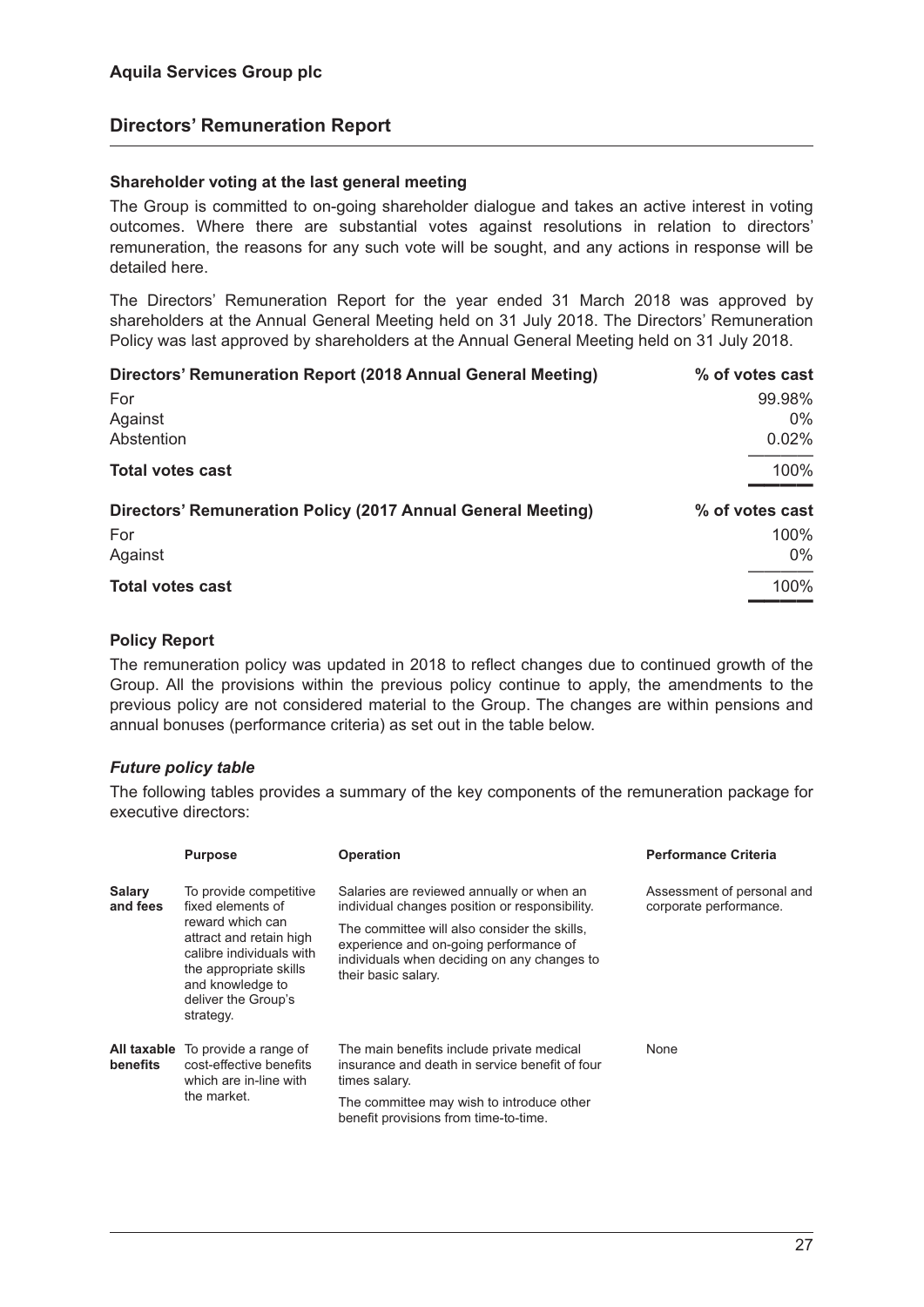|                         | <b>Purpose</b>                                                                         | <b>Operation</b>                                                                                                                                                                                                                                                                                                                                                                                    | <b>Performance Criteria</b>                                                                                                                                                                         |
|-------------------------|----------------------------------------------------------------------------------------|-----------------------------------------------------------------------------------------------------------------------------------------------------------------------------------------------------------------------------------------------------------------------------------------------------------------------------------------------------------------------------------------------------|-----------------------------------------------------------------------------------------------------------------------------------------------------------------------------------------------------|
| <b>Pensions</b>         | To provide cost-<br>effective long-term<br>retirement                                  | Contributions of 6% of salary is available to all<br>staff. There is no differential for executive<br>directors.                                                                                                                                                                                                                                                                                    | None                                                                                                                                                                                                |
|                         | arrangements                                                                           | A salary sacrifice scheme is available for staff<br>should they wish to increase their personal<br>contributions.                                                                                                                                                                                                                                                                                   |                                                                                                                                                                                                     |
|                         |                                                                                        | Executive directors can opt-out of the company<br>pension scheme seeking to plan for their<br>retirement.                                                                                                                                                                                                                                                                                           |                                                                                                                                                                                                     |
| Annual<br>bonuses       | To incentivise and<br>reward for<br>achievement of in-year<br>objectives linked to the | Executive directors are eligible for an annual<br>bonus of up to 30% of their annual salary<br>(unconsolidated award) upon achievement of<br>company/subsidiary targets.                                                                                                                                                                                                                            | 1. Up to 15% can be<br>awarded for a year-on-<br>year increase in reported<br>profit before tax and                                                                                                 |
|                         | performance of the<br>Group and the<br>individual subsidiaries.                        | Half of the executive directors' annual bonus may<br>be paid into a Long-Term Incentive Plan (LTIP) at<br>the discretion of the Remuneration Committee.<br>which will earn a rate of interest equivalent to a<br>bank deposit and can be drawn, on a rolling<br>basis, after a minimum of three years. Early<br>release or penalties will be relevant to leavers<br>depending on the circumstances. | exceptional items<br>adjusted for any Group<br>costs and expenses<br>year-on-year growth.                                                                                                           |
|                         |                                                                                        |                                                                                                                                                                                                                                                                                                                                                                                                     | 2. Up to 30% can be<br>awarded for an<br>achievement of 10%<br>increase in reported profit<br>before tax and<br>exceptional items year-<br>on-year adjusted for any<br>Group costs and<br>expenses. |
|                         |                                                                                        |                                                                                                                                                                                                                                                                                                                                                                                                     | 3. To take account of further<br>growth within the Group<br>individual subsidiary<br>reported profit for the year<br>of acquisition is used as<br>the baseline for those<br>executive directors.    |
| <b>Share</b><br>options | To incentivise and<br>reward for the<br>achievement of                                 | An annual grant of share options, which vest after<br>three years subject to continued service and the<br>achievement of targets.                                                                                                                                                                                                                                                                   | 1. Share option awards are<br>measured against an<br>increase in reported profit                                                                                                                    |
|                         | long-term<br>performance, aligned<br>to the generation of<br>shareholder value.        | Upon the achievement of the target executive<br>directors will be entitled to a share option award<br>which is the equivalent of one third the reported<br>profit (before tax and exceptional items) of the<br>individual subsidiary companies. The number of                                                                                                                                       | before tax and<br>exceptional items<br>year-on-year adjusted for<br>any Group costs and<br>expenses.                                                                                                |
|                         |                                                                                        | share options available for distribution is<br>determined from the mid-market price on the day<br>the results are published.                                                                                                                                                                                                                                                                        | 2. To take account of further<br>growth within the Group<br>individual subsidiary                                                                                                                   |
|                         |                                                                                        | The committee can, on the recommendation of<br>the executive directors, award share options to<br>individual members of staff to reward exceptional<br>performance. Any share options awarded to staff<br>must be included within the one-third reported<br>profit distribution for each subsidiary.                                                                                                | reported profit for the year<br>of acquisition is used as<br>the baseline for those<br>staff within each<br>subsidiary.                                                                             |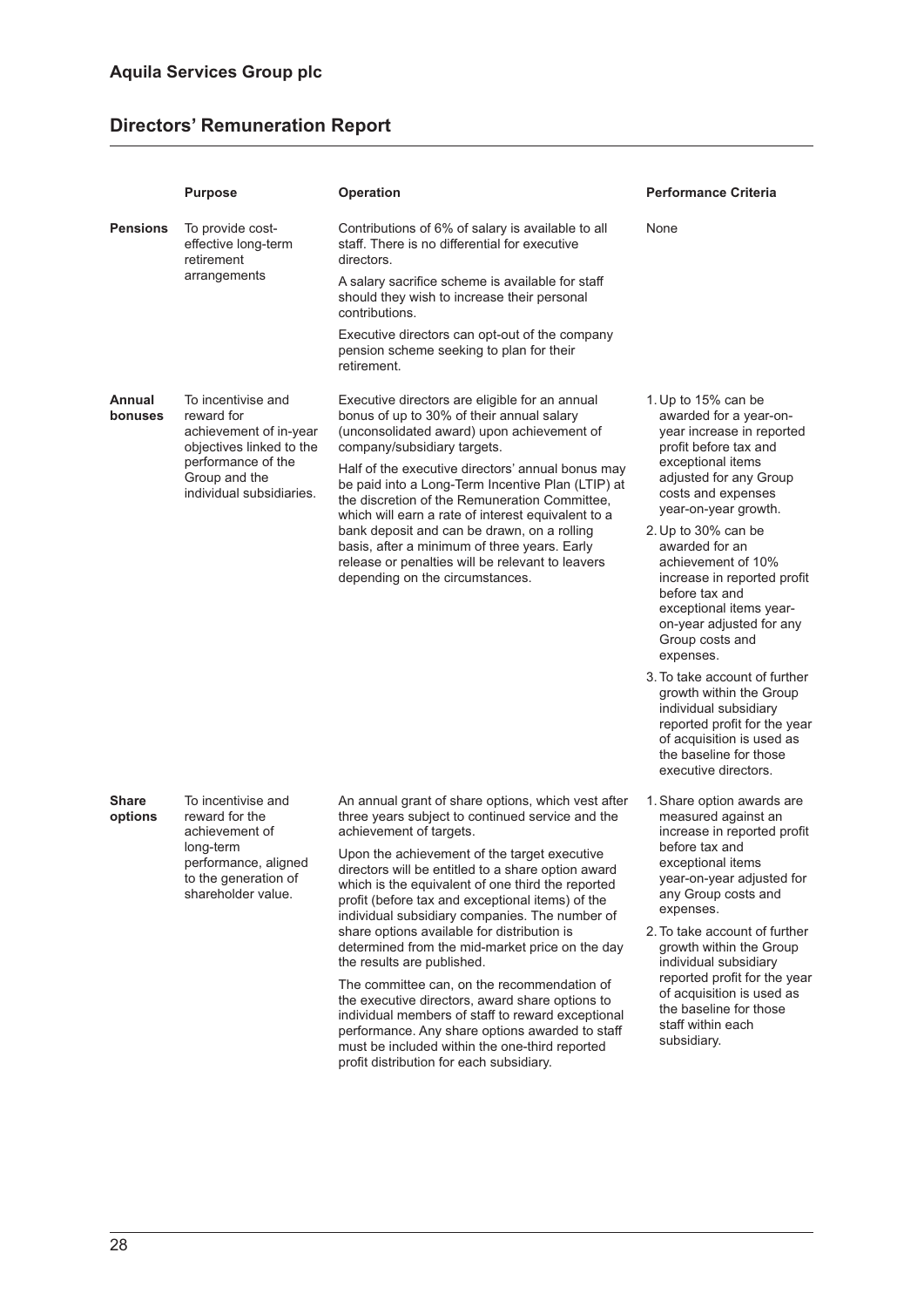## **Approach to recruitment remuneration**

The Committee's approach to recruitment remuneration is to offer a market competitive remuneration package sufficient to attract high calibre candidates who are appropriate to the role but without paying any more than is necessary.

Any new executive director's remuneration would include the same elements and be in line with the policy set out in this Report.

## **Service contracts of executive directors**

All executive directors have a service contract. The contract can be terminated by either party upon giving six months' notice in writing. The contracts are available for inspection at the company's offices.

## **Illustration of application of remuneration policy**

The chart below illustrates the remuneration that would be paid to each of the Executive Directors under three different performance scenarios: (i) Minimum; (ii) On-target; and (iii) Maximum.

The elements of remuneration have been categorised into two components: (i) Fixed; and (ii) Annual variable (annual bonus awards);



The remuneration is based on the following assumptions.

That the base salary of the co-chief executives is at £145,000 pa. That the pension contribution is 6% of salary and that bonuses are based on 15% and 30% of salary as indicated in the remuneration policy.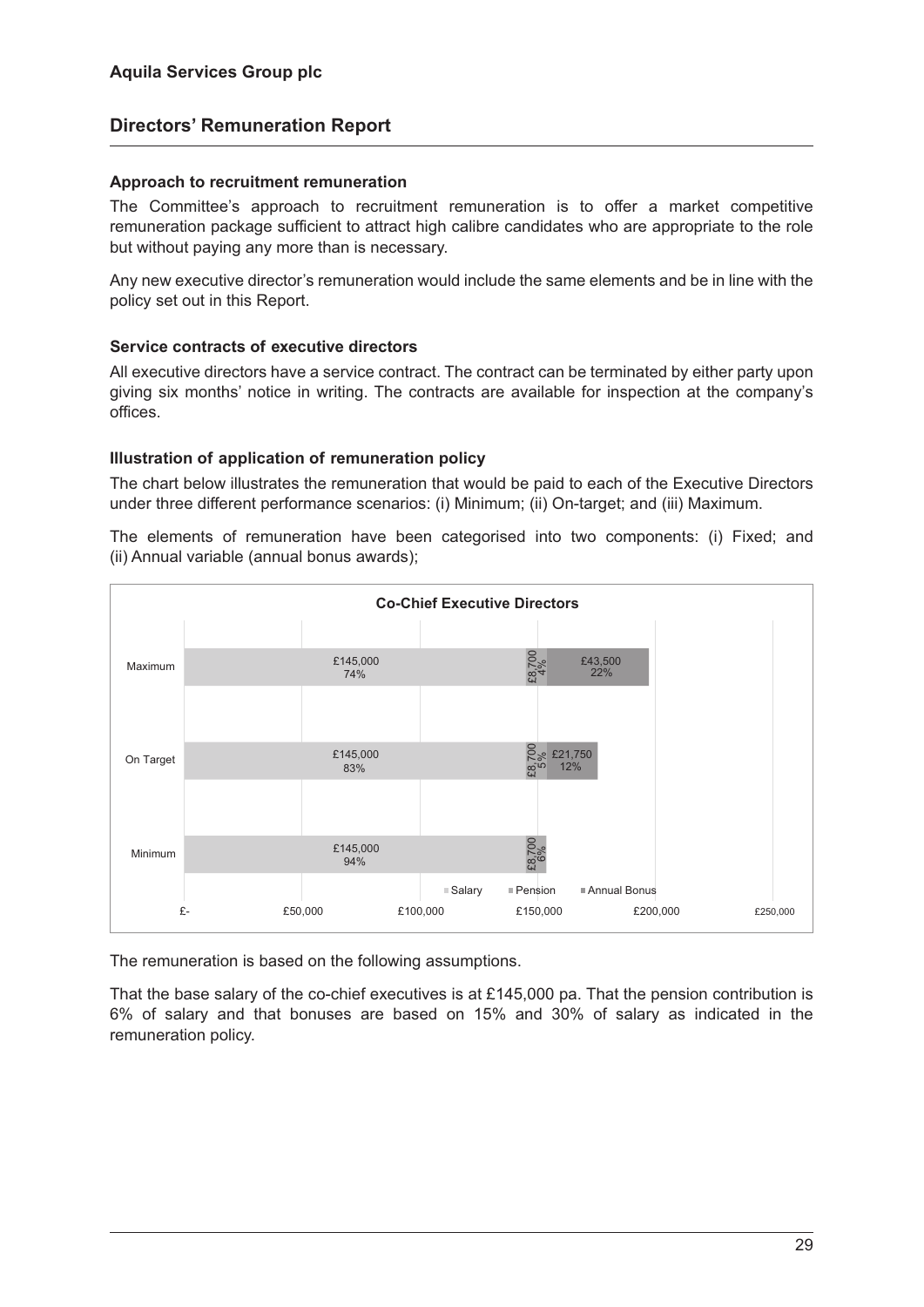



The remuneration for the Group Finance Director for the year ended 31 March 2019 is based on the following assumptions.

That the base salary of the Group Finance Director remains at 2 days per week. That pension contributions are nil and that bonuses are based on 15% and 30% of salary as indicated in the remuneration policy.

# **Policy on payment for loss of office**

Payments for loss of office would be determined by the remuneration committee taking into account contractual obligations.

# **Statement of consideration of employment conditions elsewhere in the Group**

The Committee has not consulted with its employees on executive pay but is aware of the pay and employment benefits across the wider Group. The wider benefits package available to staff is reflected within the remuneration package for executive directors, the exceptions being the level of bonus awarded and long-term share options.

# **Statement of consideration of shareholder views**

The Committee will consider shareholder feedback received at the AGM and during meetings with shareholders and investors throughout the year and will use these views to formulate any changes to the remuneration policy.

# **Derek Joseph – Chairman**

26 June 2019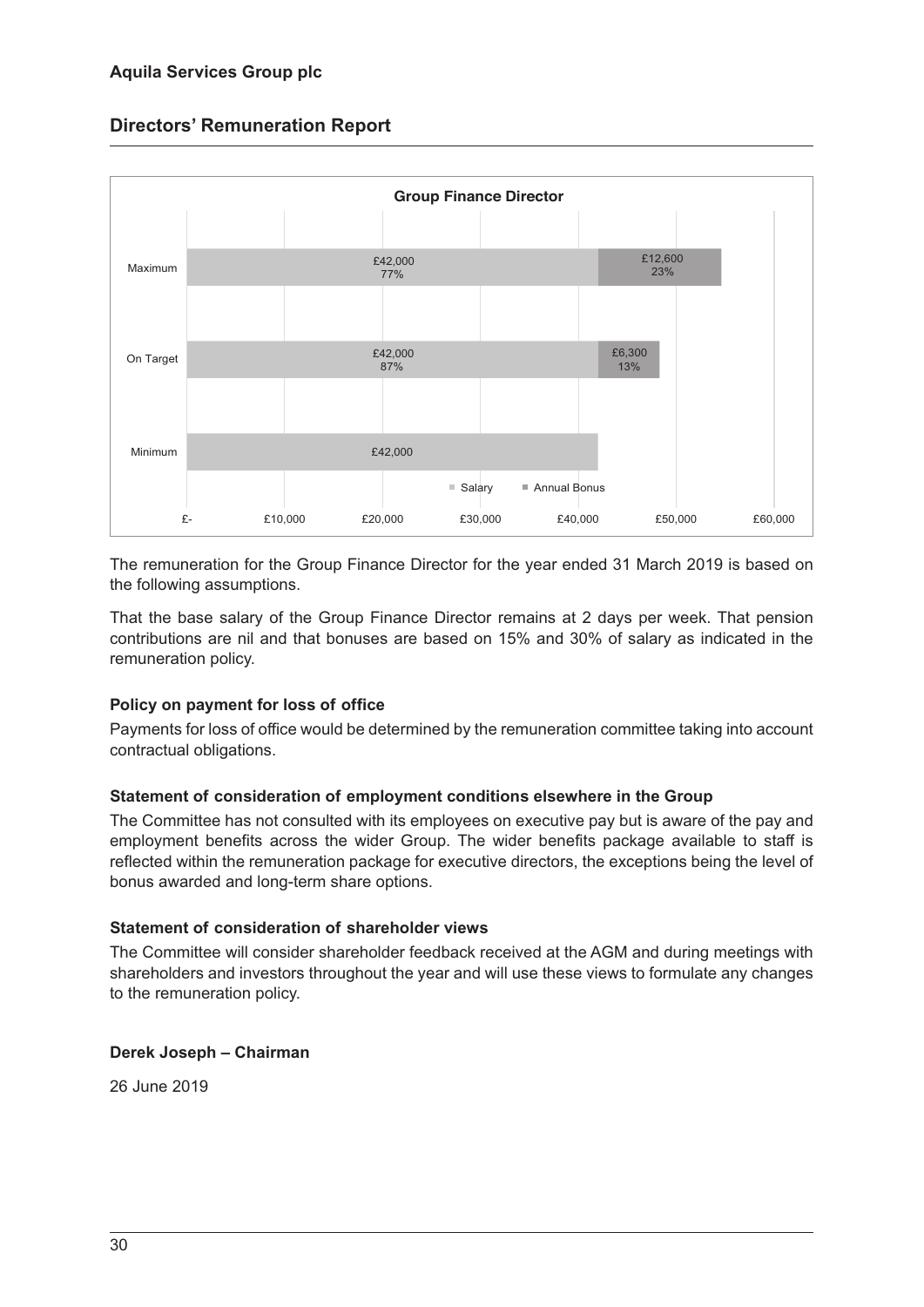# **Aquila Services Group plc**

# **Statement of Directors' Responsibilities in respect of the Annual Report and the Financial Statements**

The Directors (whose names and functions are set out on page 2) are responsible for preparing this report and the financial statements in accordance with applicable law and regulations.

Company law requires the Directors to prepare financial statements for each financial year. Under that law the directors have prepared the Company and Group financial statements in accordance with International Financial Reporting Standards (IFRSs) as adopted by the European Union and applicable law. Under company law, the directors must not approve the financial statements unless they are satisfied that they give a true and fair view of the state of affairs of the Company and the Group and the profit or loss of the Company and the Group for that period.

In preparing the Company and Group financial statements, the Directors are required to:

- select suitable accounting policies and then apply them consistently;
- n make judgements and estimates that are reasonable and prudent;
- **n** present information, including accounting policies, in a manner that provides relevant, reliable, comparable and understandable information;
- <sup>n</sup> state whether IFRSs as adopted by the European Union have been followed, subject to any material departures disclosed and explained in the financial statements;
- prepare the financial statements on the going concern basis unless it is inappropriate to presume that the Company and Group will continue in business; and
- provide additional disclosures when compliance with the specific requirements in IFRSs is insufficient to enable users to understand the impact of particular transactions, other events and conditions on the entity's financial position and financial performance.

The Directors are responsible for keeping adequate accounting records that are sufficient to show and explain the Company and Group's transactions and disclose with reasonable accuracy at any time the financial position of the Company and Group and enable them to ensure that the financial statements comply with the Companies Act 2006 and Article 4 of the IAS Regulation. They are also responsible for safeguarding the assets of the Company and hence for taking reasonable steps for the prevention and detection of fraud and other irregularities.

The directors are responsible for the maintenance and integrity of the corporate and financial information included on the Company's website. Legislation in the United Kingdom governing the preparation and dissemination of financial statements may differ from legislation in other jurisdictions.

We confirm that to the best of our knowledge:

- the Company and Group financial statements, prepared in accordance with IFRS as adopted by the European Union, give a true and fair view of the assets, liabilities, financial position and profit of the Company and Group; and
- these strategic and directors' reports include a fair review of the development and performance of the business and the position of the Company and Group together with a description of the principal risks and uncertainties that it faces.

# **Dr Fiona Underwood – Chief Executive Altair and Company Secretary**

On behalf of the Board

26 June 2019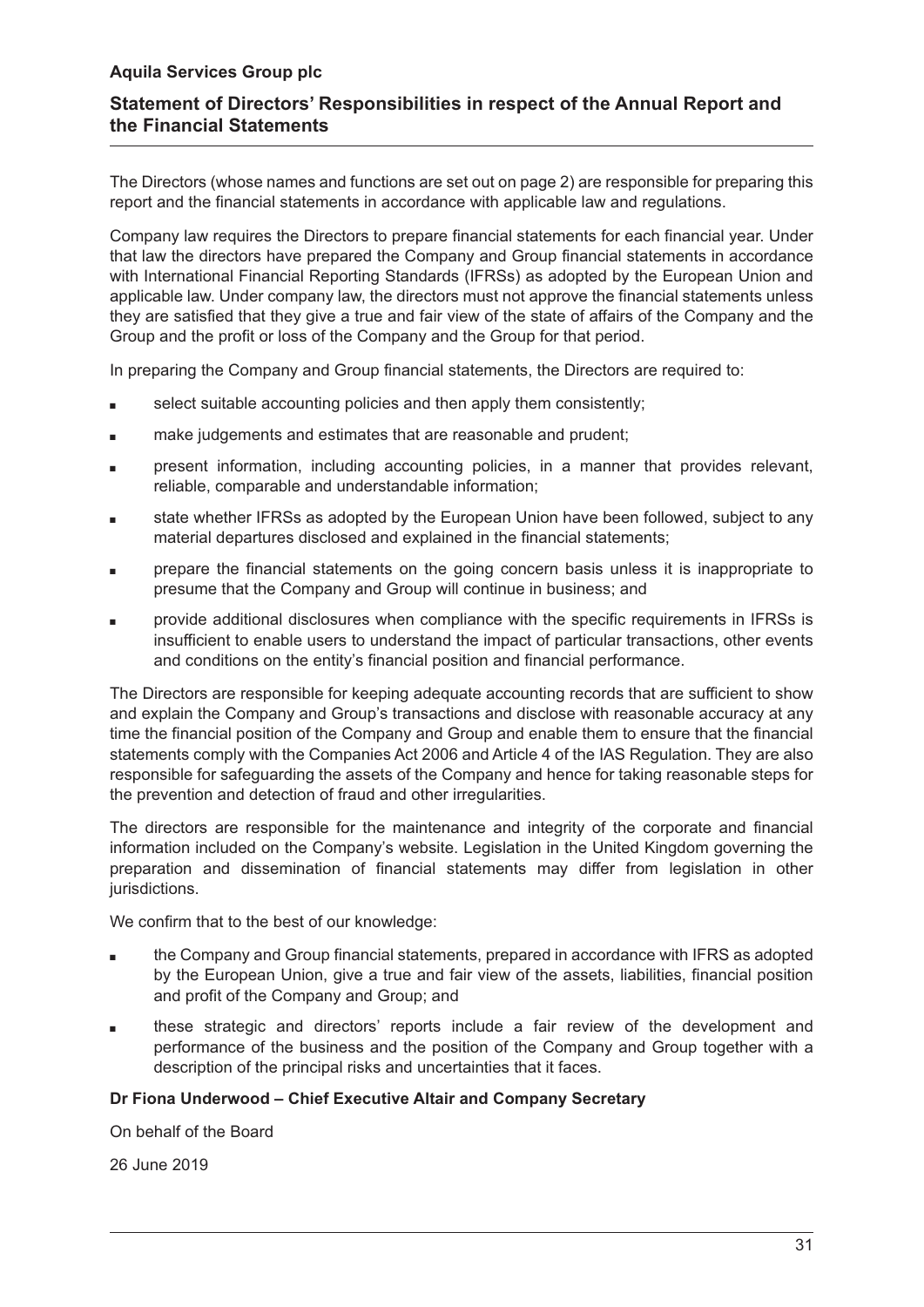# **Independent Auditor's Report to the Members of Aquila Services Group plc**

# **Opinion**

We have audited the financial statements of Aquila Services Group Plc (the 'Parent Company') and its subsidiaries (together the 'Group') for the year ended 31 March 2019 which comprise the Consolidated Statement of Comprehensive Income, the Consolidated and Company Statements of Financial Position, the Consolidated Statement of Changes in Equity, the Company Statement of Changes in Equity, the Consolidated Statement of Cash Flows, the Company Statement of Cash flows and notes to the financial statements, including a summary of significant accounting policies. The financial reporting framework that has been applied in their preparation is applicable law and International Financial Reporting Standards (IFRSs) as adopted by the European Union.

In our opinion, the financial statements:

- give a true and fair view of the state of affairs of the Group and of the Parent Company as at 31 March 2019 and of the Group's profit for the year then ended;
- have been properly prepared in accordance with International Financial Reporting Standards as adopted by the European Union;
- have been prepared in accordance with the requirements of the Companies Act 2006.

# **Basis for opinion**

We conducted our audit in accordance with International Standards on Auditing (UK) (ISAs (UK)) and applicable law. Our responsibilities under those standards are further described in the Auditor's responsibilities for the audit of the financial statements section of our report. We are independent of the Group and the Parent Company in accordance with the ethical requirements that are relevant to our audit of the financial statements in the UK, including the FRC's Ethical Standard, and we have fulfilled our other ethical responsibilities in accordance with these requirements. We believe that the audit evidence we have obtained is sufficient and appropriate to provide a basis for our opinion.

# **Conclusions relating to going concern**

We have nothing to report in respect of the following matters in relation to which ISAs (UK) require us to report to you when:

- The directors' use of the going concern basis of accounting in the preparation of the financial statements is not appropriate; or
- The directors have not disclosed in the financial statements any identified material uncertainties that may cast significant doubt about the Group's or the Parent Company's ability to continue to adopt the going concern basis of accounting for a period of at least twelve months from the date when the financial statements are authorised for issue.

#### **Overview of our audit approach**

#### *Materiality*

In planning and performing our audit we applied the concept of materiality. An item is considered material if it could reasonably be expected to change the economic decisions of a user of the financial statements. We used the concept of materiality to both focus our testing and to evaluate the impact of misstatements identified.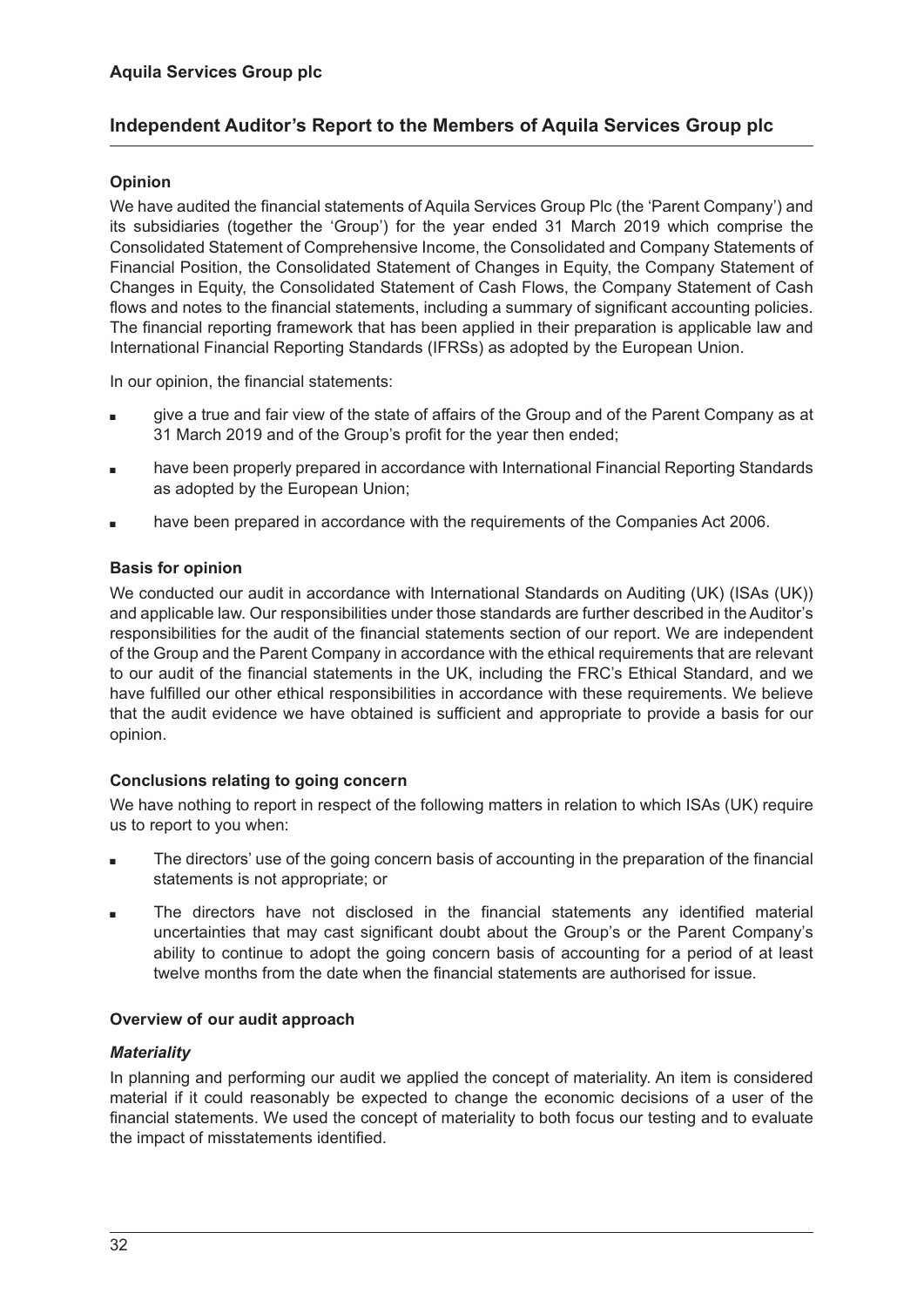# **Independent Auditor's Report to the Members of Aquila Services Group plc**

Based on our professional judgement, we determined overall materiality for the financial statements as a whole to be £75,000 (FY18 £59,000), based on a percentage of revenue.

We use a different level of materiality ('performance materiality') to determine the extent of our testing for the audit of the financial statements. Performance materiality is set based on the audit materiality as adjusted for the judgements made as to the entity risk and our evaluation of the specific risk of each audit area having regard to the internal control environment.

Where considered appropriate performance materiality may be reduced to a lower level, such as, for related party transactions and directors' remuneration.

We agreed with the Audit Committee to report to it all identified errors in excess of £4,000 (2018: £2,950). Errors below that threshold would also be reported to it if, in our opinion as auditor, disclosure was required on qualitative grounds.

## *Overview of the scope of our audit*

We audit the Parent Company and its Subsidiary Companies. Our audit approach was developed by obtaining an understanding of the Group's activities, the key functions undertaken on behalf of the Board by management and the overall control environment. Based on this understanding we assessed those aspects of the Group and Subsidiary Companies transactions and balances which were most likely to give rise to a material misstatement and were most susceptible to irregularities including fraud or error. Specifically, we identified what we considered to be key audit matters and planned our audit approach accordingly.

We gained an understanding of the legal and regulatory framework applicable to the Group and the industry in which it operates, and considered the risk of acts by the Group which were contrary to applicable laws and regulations, including fraud. These included but were not limited to compliance with Companies Act 2006, the FCA listing, the principles of the UK Corporate Governance Code, and IFRS.

We designed audit procedures to respond to the risk, recognising that the risk of not detecting a material misstatement due to fraud is higher than the risk of not detecting one resulting from error, as fraud may involve deliberate concealment by, for example, forgery, misrepresentations or through collusion.

We focused on laws and regulations that could give rise to a material misstatement in the Company financial statements. Our tests included, but were not limited to:

- **n** agreement of the financial statement disclosures to underlying supporting documentation;
- **n** enquiries of management;
- **n** review of minutes of Board meetings throughout the period; and
- **n** considering the effectiveness of control environment in monitoring compliance with laws and regulations.

There are inherent limitations in the audit procedures described above and the further removed noncompliance with laws and regulations is from the events and transactions reflected in the financial statements, the less likely we would become aware of it. As in all of our audits we also addressed the risk of management override of internal controls, including testing journals and evaluating whether there was evidence of bias by the Directors that represented a risk of material misstatement due to fraud.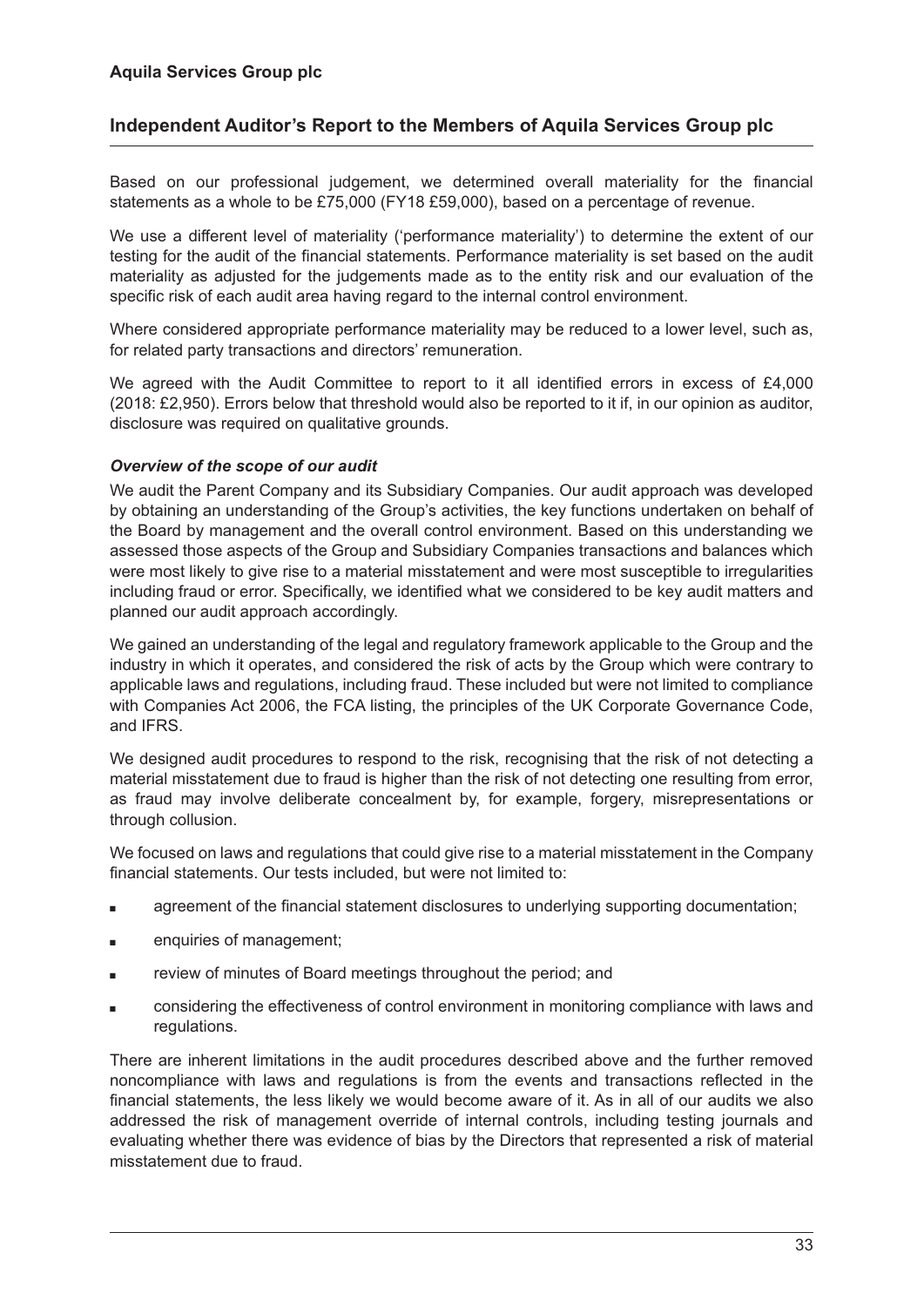# **Independent Auditor's Report to the Members of Aquila Services Group plc**

## *Key Audit Matters*

Key audit matters are those matters that, in our professional judgement, were of most significance in our audit of the financial statements of the current period and include the most significant assessed risks of material misstatement (whether or not due to fraud) that we identified. These matters included those which had the greatest effect on: the overall audit strategy, the allocation of resources in the audit; and directing the efforts of the engagement team. These matters were addressed in the context of our audit of the financial statements as a whole, and in forming our opinion thereon, and we do not provide a separate opinion on these matters.

This is not a complete list of all risks identified by our audit.

| <b>Key audit matter</b>                                                                                | How the scope of our audit addressed<br>the key audit matter                                                                                                                 |
|--------------------------------------------------------------------------------------------------------|------------------------------------------------------------------------------------------------------------------------------------------------------------------------------|
| recognition<br>and<br>Revenue<br>completeness                                                          | Our audit work included but was not restricted to:<br>Analytical procedures over revenue;<br>٠                                                                               |
| The revenue recognised in the<br>financial statements may be<br>understated and not recognised         | Substantive transactional testing of income recognised<br>$\blacksquare$<br>in the financial statements;                                                                     |
| in accordance with the relevant<br>accounting standard and the                                         | Testing of revenue streams recorded near the year end<br>۰.<br>to ensure appropriate period recognition;                                                                     |
| Group's accounting<br>policy.<br>Changes in financial reporting<br>standards may not be correctly      | Evaluating the client's system for managing and<br>accounting for revenue; and                                                                                               |
| reflected<br>the<br>Group's<br>in<br>accounting policy or treatment.                                   | Considered the revenue recognition<br>policies for<br>consistency and compliance against the relevant<br>accounting standards.                                               |
| Carrying value of goodwill                                                                             | We reviewed management's assessment of the basis for                                                                                                                         |
| Goodwill on consolidation or<br>the<br>arising<br>historical<br>on<br>purchase of the trade and assets | the recognition and carrying value of goodwill with<br>particular focus on current performance, key assumptions<br>used and the integrity of the underlying valuation model. |
| of another entity may not be<br>carried at the correct value and<br>may be impaired.                   | We considered management's choice of assumptions<br>based on past and current performance as well as re-<br>performing the calculation.                                      |

Our audit procedures in relation to these matters were designed in the context of our audit opinion as a whole. They were not designed to enable us to express an opinion on these matters individually and we express no such opinion.

# **Other information**

The directors are responsible for the other information. The other information comprises the information included in the annual report, other than the financial statements and our auditor's report thereon. Our opinion on the financial statements does not cover the other information and, except to the extent otherwise explicitly stated in our report, we do not express any form of assurance conclusion thereon.

In connection with our audit of the financial statements, our responsibility is to read the other information and, in doing so, consider whether the other information is materially inconsistent with the financial statements or our knowledge obtained in the audit or otherwise appears to be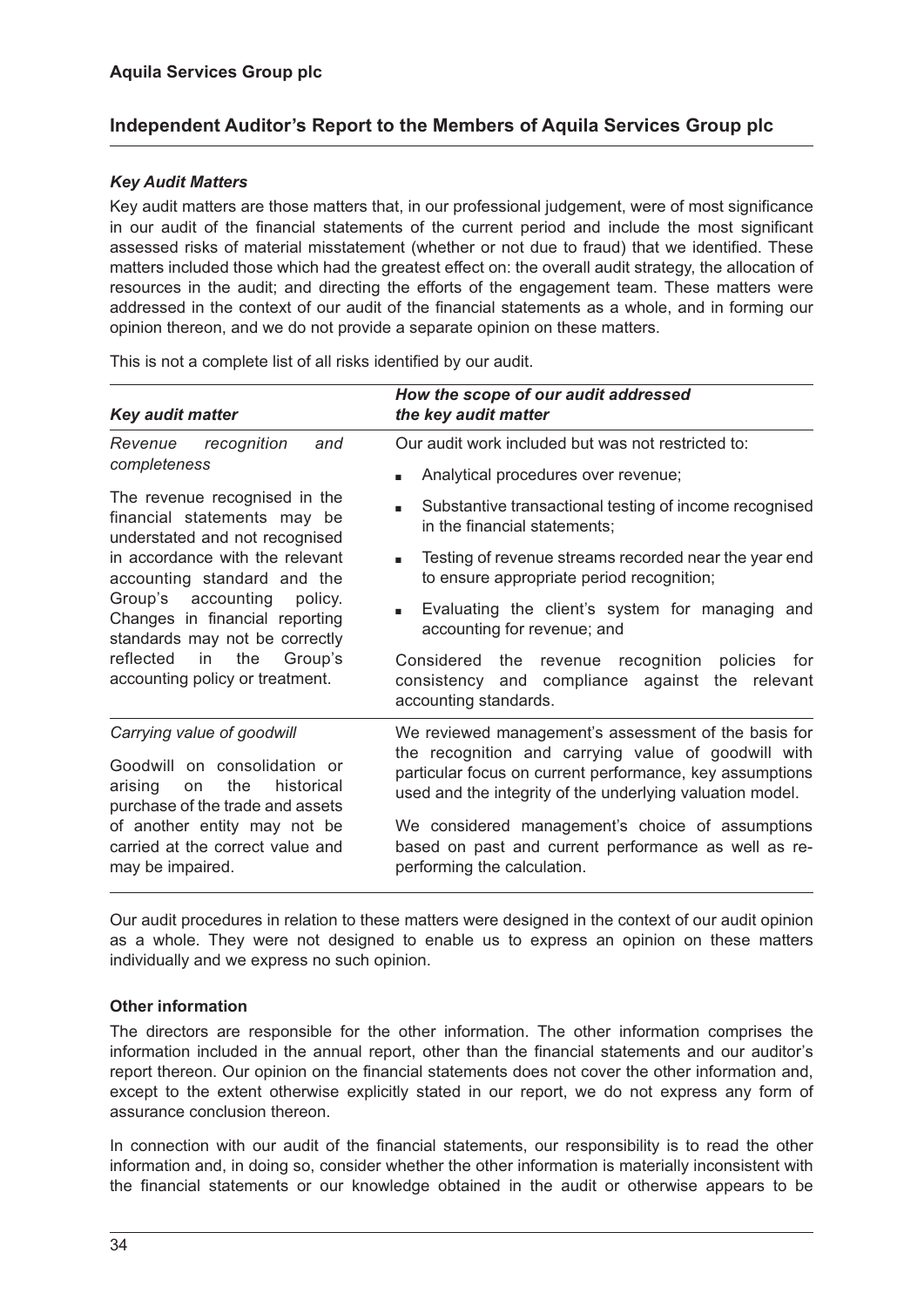# **Independent Auditor's Report to the Members of Aquila Services Group plc**

materially misstated. If we identify such material inconsistencies or apparent material misstatements, we are required to determine whether there is a material misstatement in the financial statements or a material misstatement of the other information. If, based on the work we have performed, we conclude that there is a material misstatement of this other information, we are required to report that fact.

We have nothing to report in this regard.

### **Opinions on other matters prescribed by the Companies Act 2006**

In our opinion the part of the directors' remuneration report to be audited has been properly prepared in accordance with the Companies Act 2006.

In our opinion based on the work undertaken in the course of our audit

- <sup>n</sup> the information given in the strategic report and the directors' report for the financial year for which the financial statements are prepared is consistent with the financial statements; and
- the directors' report and strategic report have been prepared in accordance with applicable legal requirements.

### **Matters on which we are required to report by exception**

We have nothing to report in respect of the following matters in relation to which the Companies Act 2006 requires us to report to you if, in our opinion:

- adequate accounting records have not been kept by the Group or the Parent Company, or returns adequate for our audit have not been received from branches not visited by us; or
- <sup>n</sup> the financial statements and the part of the directors' remuneration report to be audited are not in agreement with the accounting records and returns; or
- <sup>n</sup> certain disclosures of directors' remuneration specified by law are not made; or
- **n** we have not received all the information and explanations we require for our audit.

### **Responsibilities of the directors for the financial statements**

As explained more fully in the directors' responsibilities statement set out on page 31, the directors are responsible for the preparation of the financial statements and for being satisfied that they give a true and fair view, and for such internal control as the directors determine is necessary to enable the preparation of financial statements that are free from material misstatement, whether due to fraud or error.

In preparing the financial statements, the directors are responsible for assessing the Group's and Parent Company's ability to continue as a going concern, disclosing, as applicable, matters related to going concern and using the going concern basis of accounting unless the directors either intend to liquidate the Group or Parent Company, or to cease operations, or have no realistic alternative but to do so.

### **Auditor's responsibilities for the audit of the financial statements**

Our objectives are to obtain reasonable assurance about whether the financial statements as a whole are free from material misstatement, whether due to fraud or error, and to issue an auditor's report that includes our opinion. Reasonable assurance is a high level of assurance, but is not a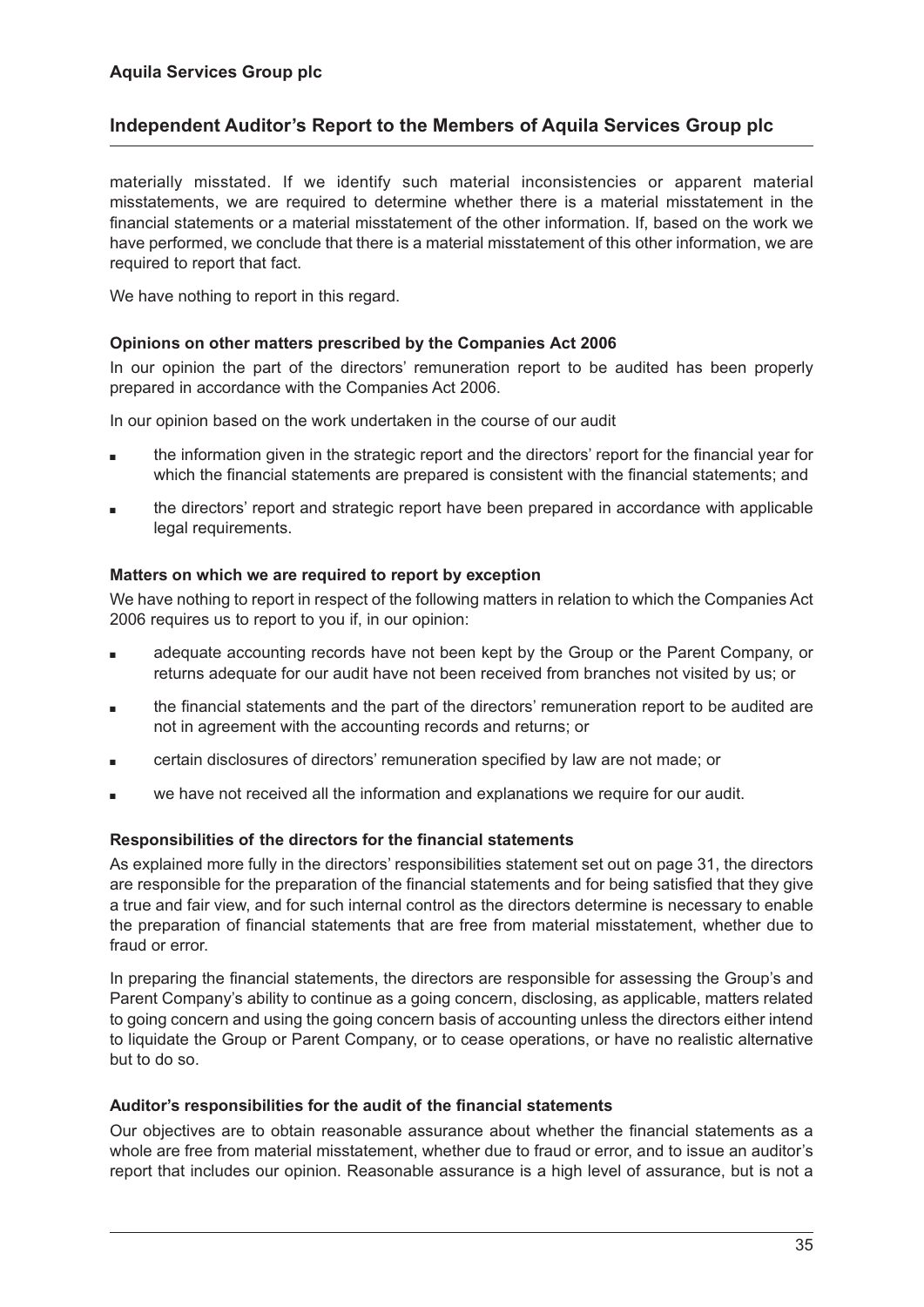# **Independent Auditor's Report to the Members of Aquila Services Group plc**

guarantee that an audit conducted in accordance with ISAs (UK) will always detect a material misstatement when it exists. Misstatements can arise from fraud or error and are considered material if, individually or in the aggregate, they could reasonably be expected to influence the economic decisions of users taken on the basis of these financial statements.

A further description of our responsibilities for the audit of the financial statements is located on the Financial Reporting Council's website at: www.frc.org.uk/auditorsresponsibilities. This description forms part of our auditor's report.

### **Other matters which we are required to address**

We were appointed by the Audit Committee on 21 March 2019 to audit the financial statements for the period ending 31 March 2019. Our total uninterrupted period of engagement is less than a year, covering the period ended 31 March 2019.

The non-audit services prohibited by the FRC's Ethical Standard were not provided to the Group and we remain independent of the Group in conducting our audit.

Our audit opinion is consistent with the additional report to the audit committee.

### **Use of our report**

This report is made solely to the Parent Company's members, as a body, in accordance with Chapter 3 of Part 16 of the Companies Act 2006. Our audit work has been undertaken so that we might state to the Parent Company's members those matters we are required to state to them in an auditor's report and for no other purpose. To the fullest extent permitted by law, we do not accept or assume responsibility to anyone other than the company and the company's members as a body, for our audit work, for this report, or for the opinions we have formed.

Rhodri Whitlock (Senior Statutory Auditor) For and on behalf of Crowe U.K. LLP St Bride's House 10 Salisbury Square London EC4Y 8EH

26 June 2019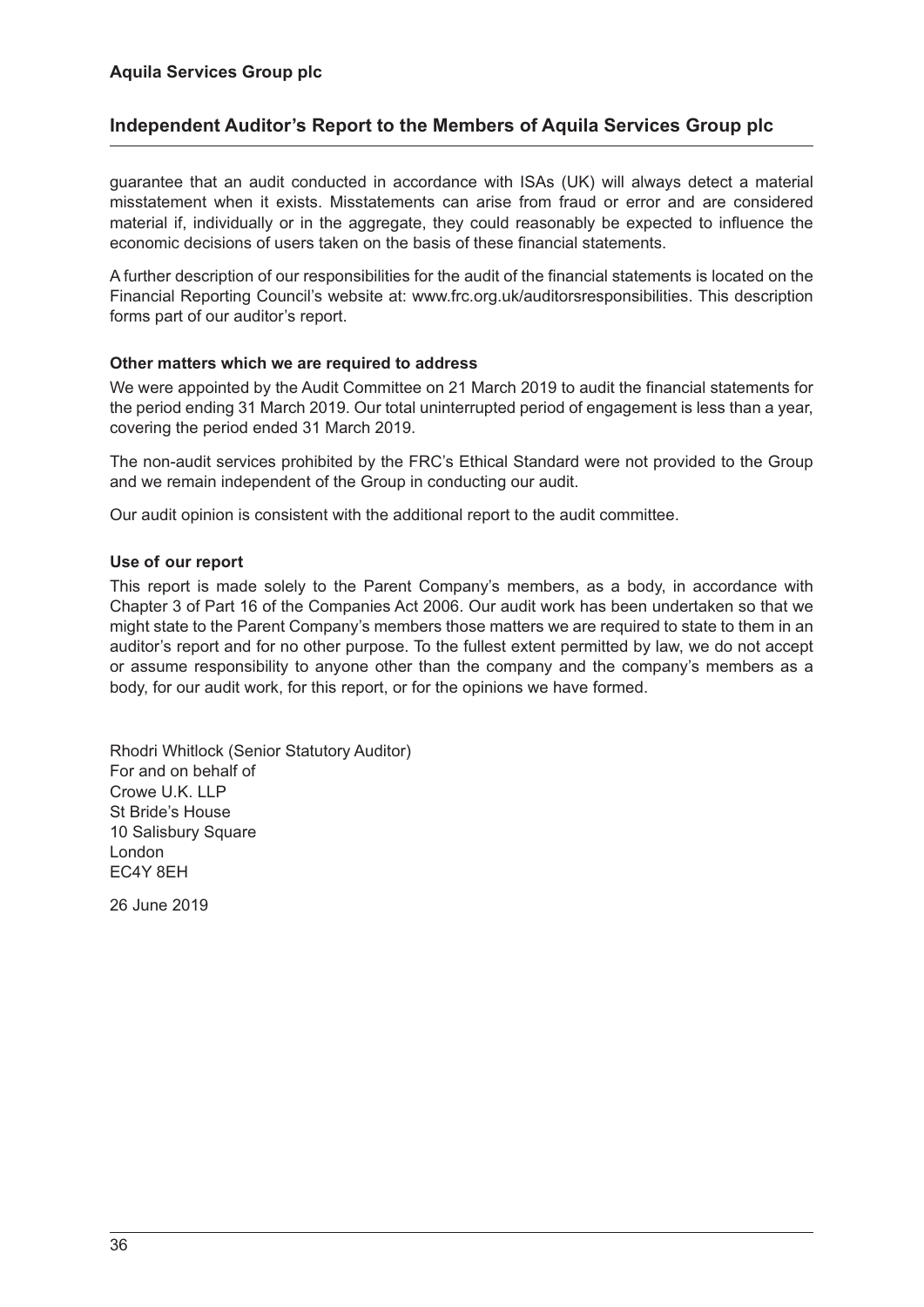# **Consolidated statement of comprehensive income For the year ended 31 March 2019**

|                                                            | <b>Notes</b> | 2019<br>£                | 2018<br>£                |
|------------------------------------------------------------|--------------|--------------------------|--------------------------|
| Revenue<br>Cost of sales                                   | 4<br>5       | 7,655,632<br>(5,788,472) | 5,905,221<br>(4,343,456) |
| <b>Gross profit</b><br>Administrative expenses             | 5            | 1,867,160<br>(1,259,523) | 1,561,765<br>(1,037,287) |
| <b>Operating profit</b><br>Finance income                  | 4            | 607,637<br>1,860         | 524,478<br>3,596         |
| <b>Profit before taxation</b><br>Income tax expense        | 6<br>8       | 609,497<br>(143, 460)    | 528,074<br>(123, 390)    |
| <b>Profit for the year</b><br>Other comprehensive income   |              | 466,037                  | 404,684                  |
| Total comprehensive income for the year                    |              | 466,037                  | 404,684                  |
| Earnings per share attributable to owners<br>of the parent |              |                          |                          |
| <b>Basic</b>                                               | 9            | 1.32 <sub>p</sub>        | 1.20 <sub>p</sub>        |
| <b>Diluted</b>                                             | 9            | 1.15p                    | 1.05p                    |

The income statement has been prepared on the basis that all operations are continuing operations.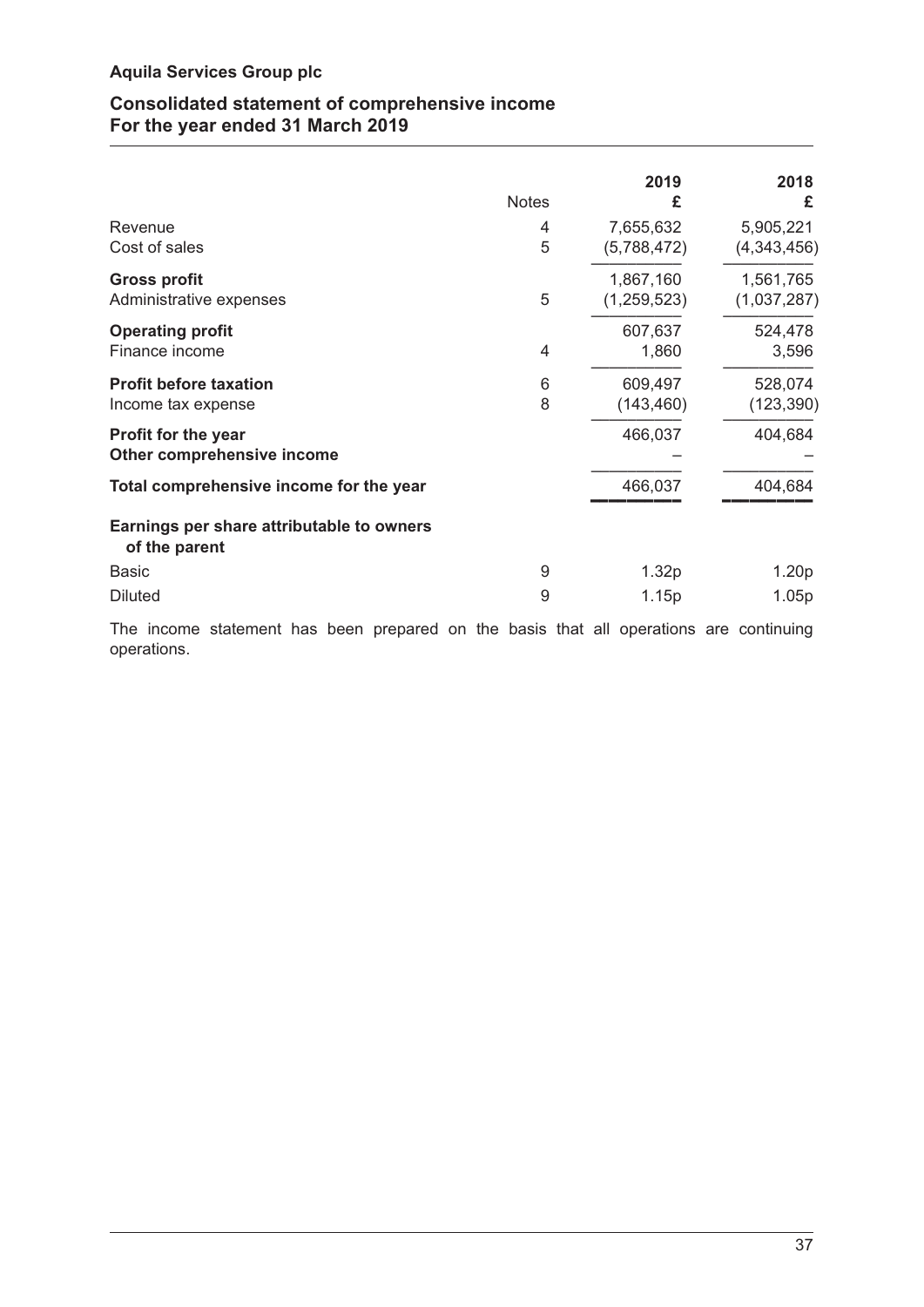# **Aquila Services Group plc**

# **Consolidated and Company statements of financial position As at 31 March 2019**

|                                          |              | <b>Group</b><br>2019 | <b>Group</b><br>2018<br>As restated | Company<br>2019 | Company<br>2018<br>As restated |
|------------------------------------------|--------------|----------------------|-------------------------------------|-----------------|--------------------------------|
|                                          | <b>Notes</b> | £                    | £                                   | £               | £                              |
| <b>Non-current assets</b>                |              |                      |                                     |                 |                                |
| Goodwill                                 | 10           | 2,027,688            | 2,027,688                           |                 |                                |
| Property, plant and equipment            | 11           | 72,270               | 95,747                              | 37,548          | 58,967                         |
| Investment in subsidiaries               | 12           |                      |                                     | 2,817,930       | 2,700,859                      |
| Investment in associates                 | 13           | 226,620              | 226,620                             | 226,620         | 226,620                        |
| Investments                              | 14           | 121,104              | 121,104                             | 121,104         | 121,104                        |
|                                          |              | 2,447,682            | 2,471,159                           | 3,203,202       | 3,107,550                      |
| <b>Current assets</b>                    |              |                      |                                     |                 |                                |
| Trade and other receivables              | 15           | 2,193,927            | 2,109,678                           | 1,084,914       | 1,127,499                      |
| Cash and bank balances                   |              | 1,719,068            | 969,987                             | 334,563         | 343,269                        |
|                                          |              | 3,912,995            | 3,079,665                           | 1,419,477       | 1,470,768                      |
| <b>Current liabilities</b>               |              |                      |                                     |                 |                                |
| Trade and other payables                 | 16           | 1,594,632            | 1,094,690                           | 672,895         | 616,971                        |
| Corporation tax                          |              | 162,691              | 141,775                             |                 |                                |
|                                          |              | 1,757,323            | 1,236,465                           | 672,895         | 616,971                        |
| <b>Net current assets</b>                |              | 2,155,672            | 1,843,200                           | 746,582         | 853,797                        |
| <b>Net assets</b>                        |              | 4,603,354            | 4,314,359                           | 3,949,784       | 3,961,347                      |
| <b>Equity</b>                            |              |                      |                                     |                 |                                |
| Share capital                            | 17           | 1,765,389            | 1,763,273                           | 1,765,389       | 1,763,273                      |
| Share premium account                    | 18           | 1,487,512            | 1,487,512                           | 1,487,512       | 1,487,512                      |
| Merger reserve                           | 18           | 2,412,861            | 2,412,861                           |                 |                                |
| Share-based payment reserve              | 20           | 667,878              | 557,653                             | 667,878         | 557,653                        |
| Retained (losses)/earnings               |              | (1,730,286)          | (1,906,940)                         | 29,005          | 152,909                        |
| <b>Equity attributable to the owners</b> |              |                      |                                     |                 |                                |
| of the parent                            |              | 4,603,354            | 4,314,359                           | 3,949,784       | 3,961,347                      |
|                                          |              |                      |                                     |                 |                                |

As permitted by S408 Companies Act 2006, the company has not presented its own profit and loss account and related notes. The company's profit for the year was £165,479 (2018: £299,704).

The financial statements were approved by the board on 26 June 2019.

### **Susan Kane – Group Finance Director**

**Company Registration No. 08988813**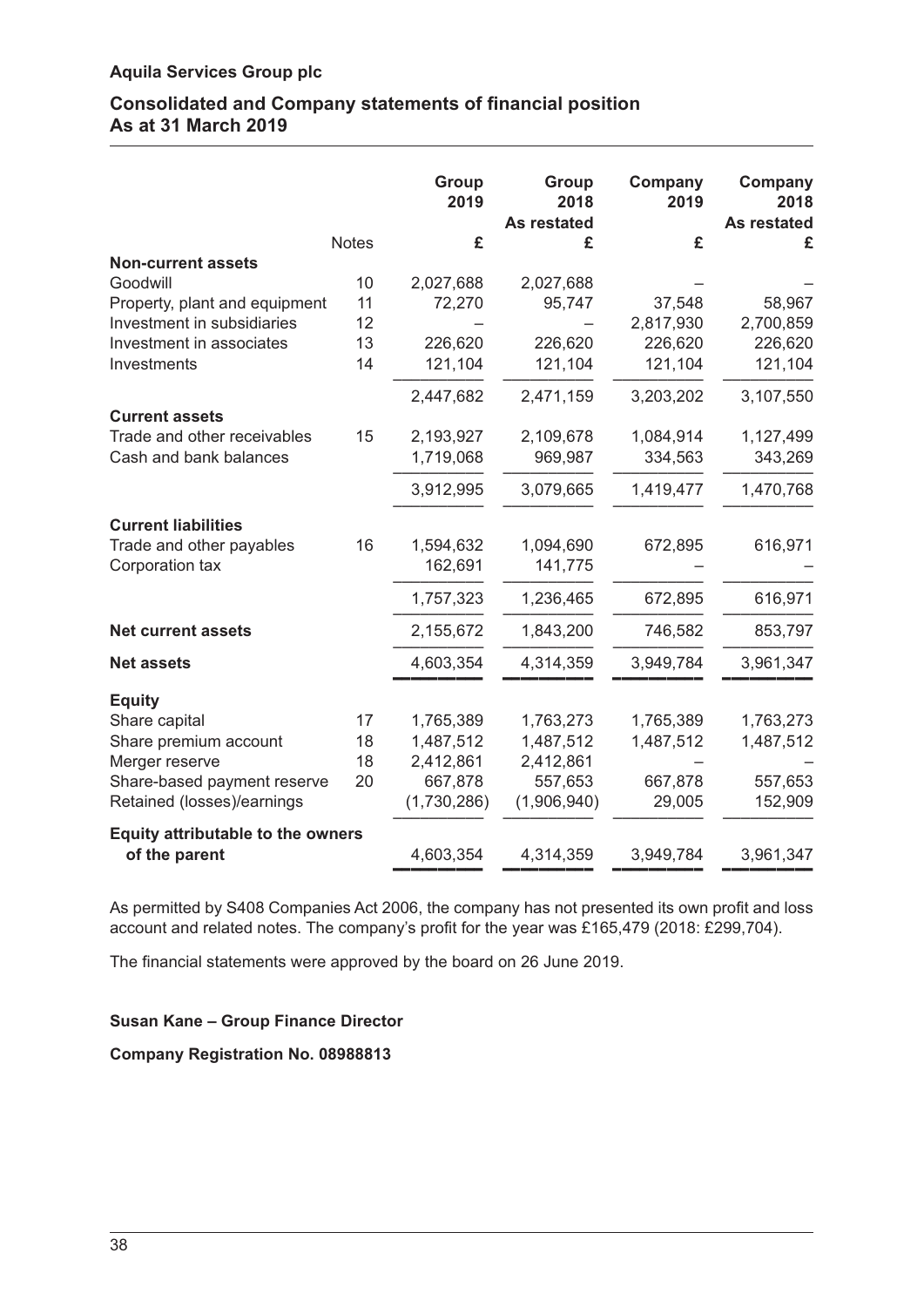Aquila Services Group plc **Aquila Services Group plc**

# Consolidated statement of changes in equity<br>For the year ended 31 March 2019 **Consolidated statement of changes in equity For the year ended 31 March 2019**

|                                 |              |           | Reverse       |               |             |            |              |
|---------------------------------|--------------|-----------|---------------|---------------|-------------|------------|--------------|
|                                 |              | Share     | acquisition   | <b>Merger</b> | Share based |            |              |
|                                 | <b>Share</b> | premium   | reserve       | reserve       | payment     | Retained   | <b>Total</b> |
|                                 | capital      | account   | As restated   | As restated   | reserve     | losses     | equity       |
|                                 |              |           |               |               |             |            |              |
| Balance at 1 April 2017         | 1,632,550    | 533,235   | (4, 771, 473) | 7,184,334     | 422,391     | 2,056,679  | 2,944,358    |
| Issue of shares                 | 723<br>130,7 | 954,277   |               |               |             |            | 1,085,000    |
| Total comprehensive income      |              |           |               |               |             | 404,684    | 404,684      |
| Share based payment charge      |              |           |               |               | 135,262     |            | 135,262      |
| Dividend                        |              |           |               |               |             | (254, 945) | (254, 945)   |
| Restatement adjustment          |              |           | 4,771,473     | (4,771,473)   |             |            |              |
| Balance at 31 March 2018        | 1,763,273    | 1,487,512 |               | 2,412,861     | 557,653     | 1,906,940) | 4,314,359    |
| Balance at 1 April 2018         | 1,763,273    | ,487,512  |               | 2,412,861     | 557,653     | 1,906,940  | 4,314,359    |
| Issue of shares                 | 2,116        |           |               |               |             |            | 2,116        |
| Transfer on exercise of options |              |           |               |               | (6, 846)    | 6,846      |              |
| Total comprehensive income      |              |           |               |               |             | 466,037    | 466,037      |
| Share based payment charge      |              |           |               |               | 117,071     |            | 117,071      |
| Dividend                        |              |           |               |               |             | (296, 229) | (296, 229)   |
| Balance at 31 March 2019        | 1,765,389    | 1,487,512 |               | 2,412,861     | 667,878     | 1,730,286) | 4,603,354    |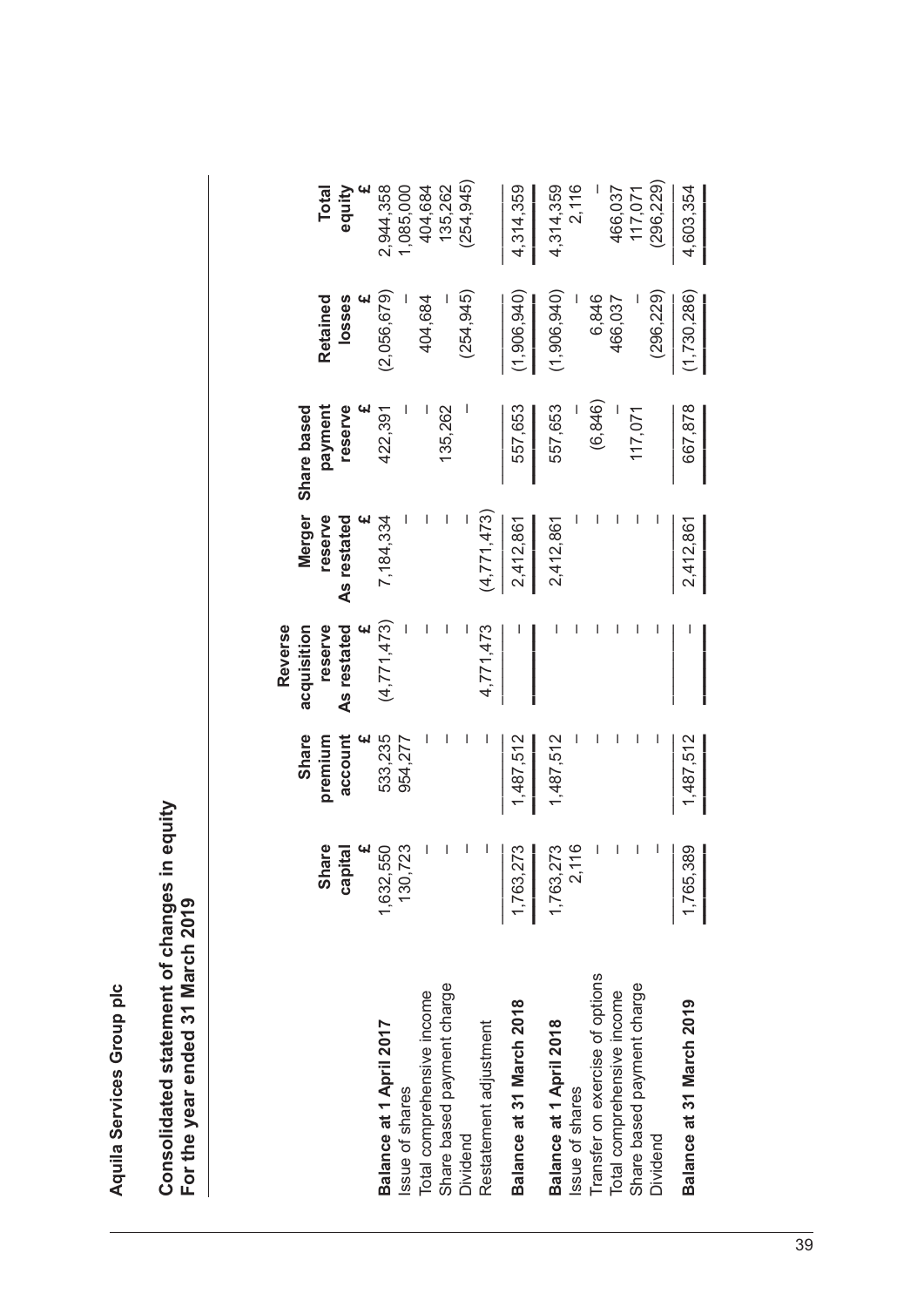| ٠            |
|--------------|
| l<br>j       |
| I            |
|              |
| ı            |
|              |
|              |
| ٠<br>I<br>l  |
| <b>STATE</b> |
| į            |
|              |
| ı            |
| ٠            |
|              |
|              |

**Aquila Services Group plc Company statement of changes in equity For the year ended 31 March 2019**

| Share based payment charge<br>Total comprehensive income<br>Balance at 31 March 2018<br>Balance at 1 April 2018<br>Restatement adjustment<br>Balance at 1 April 2017<br>Issue of shares<br>Dividend | Share<br>130,723<br>1,632,550<br>capital<br>,763,273 | account<br>533,235<br>1,487,512<br>premium<br>954,277<br>1,487,512 | (7, 184, 334)<br>I<br>7,184,334<br>Reserve<br>As restated | 135,262<br>payment<br>reserve<br>557,653<br>557,653<br>422,391 | (254, 945)<br>299,704<br>Retained<br>earnings<br>108,150<br>152,909<br>152,909 | (254, 945)<br>(7, 184, 334)<br>135,262<br><b>Total</b><br>equity<br>9,880,660<br>1,085,000<br>299,704<br>3,961,347<br>3,961,347 |
|-----------------------------------------------------------------------------------------------------------------------------------------------------------------------------------------------------|------------------------------------------------------|--------------------------------------------------------------------|-----------------------------------------------------------|----------------------------------------------------------------|--------------------------------------------------------------------------------|---------------------------------------------------------------------------------------------------------------------------------|
| Transfer on exercise of options<br>Share based payment charge<br>Total comprehensive income<br>Balance at 31 March 2019<br>Issue of shares                                                          | $1,763,273$<br>$2,116$<br>1,765,389                  | I<br>1,487,512                                                     |                                                           | (6, 846)<br>117,071<br>667,878                                 | (296, 229)<br>165,479<br>6,846<br>29,005                                       | (296, 229)<br>165,479<br>2,116<br>117,071<br>3,949,784                                                                          |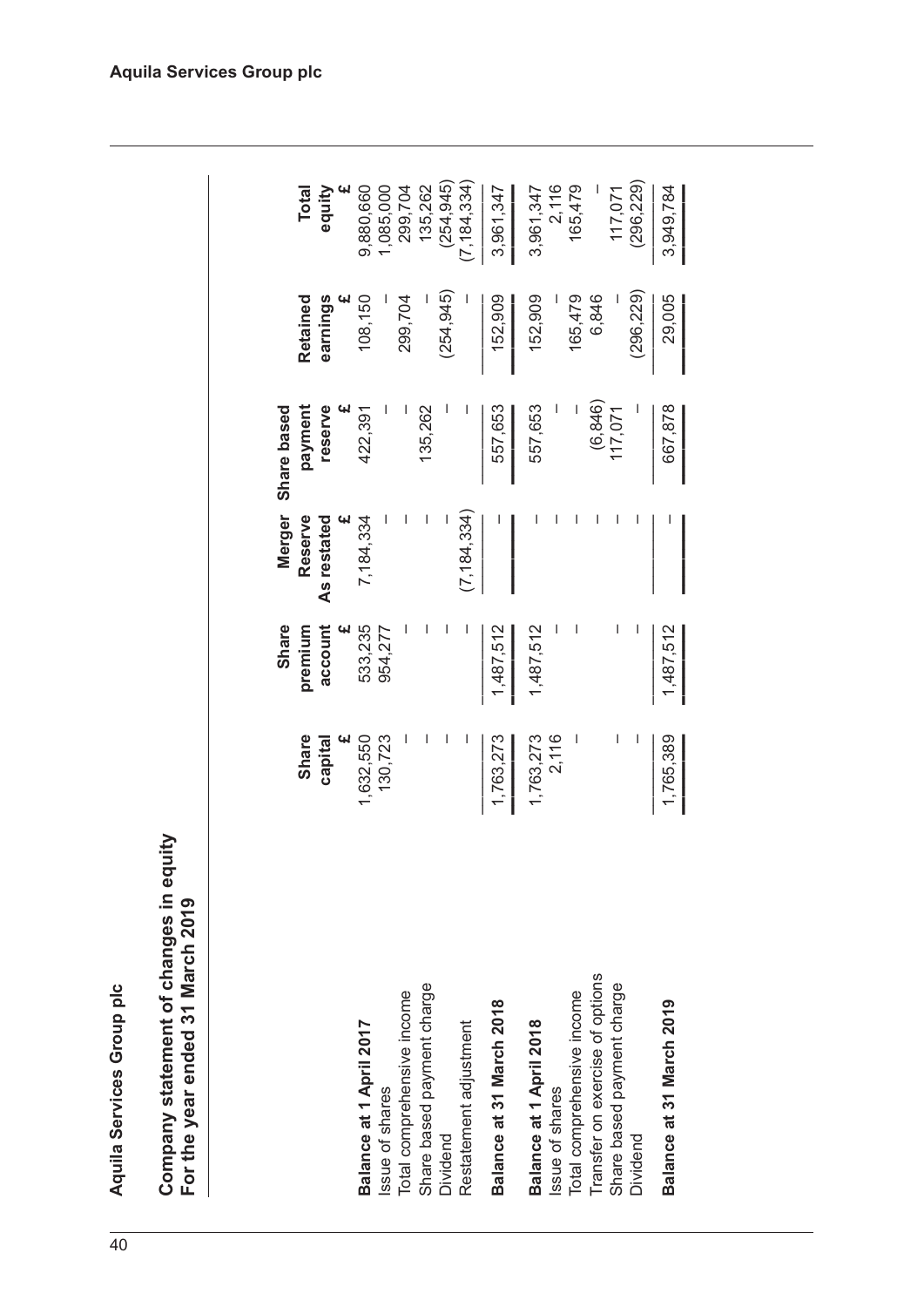# **Aquila Services Group plc**

# **Consolidated statement of cash flow For the year ended 31 March 2019**

|                                                                                                                                                                                                                    | 2019<br>£                                          | 2018<br>£                                                   |
|--------------------------------------------------------------------------------------------------------------------------------------------------------------------------------------------------------------------|----------------------------------------------------|-------------------------------------------------------------|
| <b>Cash flows from operating activities</b><br>Profit for the year<br>Interest received<br>Income tax expense<br>Share based payment charge<br>Depreciation                                                        | 466,037<br>(1,860)<br>143,460<br>117,071<br>51,692 | 404,684<br>(3,596)<br>123,390<br>135,262<br>31,639          |
| Operating cash flows before movement in working capital                                                                                                                                                            | 776,400                                            | 691,379                                                     |
| Increase in trade and other receivables<br>Increase in trade and other payables                                                                                                                                    | (84, 249)<br>565,712                               | (759, 491)<br>76,997                                        |
| Cash generated by operations                                                                                                                                                                                       | 1,257,863                                          | 8,885                                                       |
| Income taxes paid                                                                                                                                                                                                  | (122, 544)                                         | (116, 368)                                                  |
| Net cash inflow/(outflow) from operating activities                                                                                                                                                                | 1,135,319                                          | (107, 483)                                                  |
| <b>Cash flows from investing activities</b><br>Interest received<br>Purchase of property, plant and equipment<br>Acquisition of goodwill<br>Acquisition of investment in an associate<br>Acquisition of investment | 1,860<br>(28, 215)<br>(65, 770)                    | 3,596<br>(76, 827)<br>(625,000)<br>(160, 850)<br>(121, 104) |
| Net cash outflow from investing activities                                                                                                                                                                         | (92, 125)                                          | (980, 185)                                                  |
| <b>Cash flows from financing activities</b><br>Proceeds of share issue<br>Dividends paid                                                                                                                           | 2,116<br>(296, 229)                                | (254, 945)                                                  |
| Net cash outflow from financing activities                                                                                                                                                                         | (294, 113)                                         | (254, 945)                                                  |
| Net increase/(decrease) in cash and cash equivalents                                                                                                                                                               | 749,081                                            | (1,342,613)                                                 |
| Cash and cash equivalents at beginning of the year                                                                                                                                                                 | 969,987                                            | 2,312,600                                                   |
| Cash and cash equivalents at end of the year                                                                                                                                                                       | 1,719,068                                          | 969,987                                                     |

 $\frac{1}{\sqrt{1-\frac{1}{2}}\left(1-\frac{1}{2}\right)}$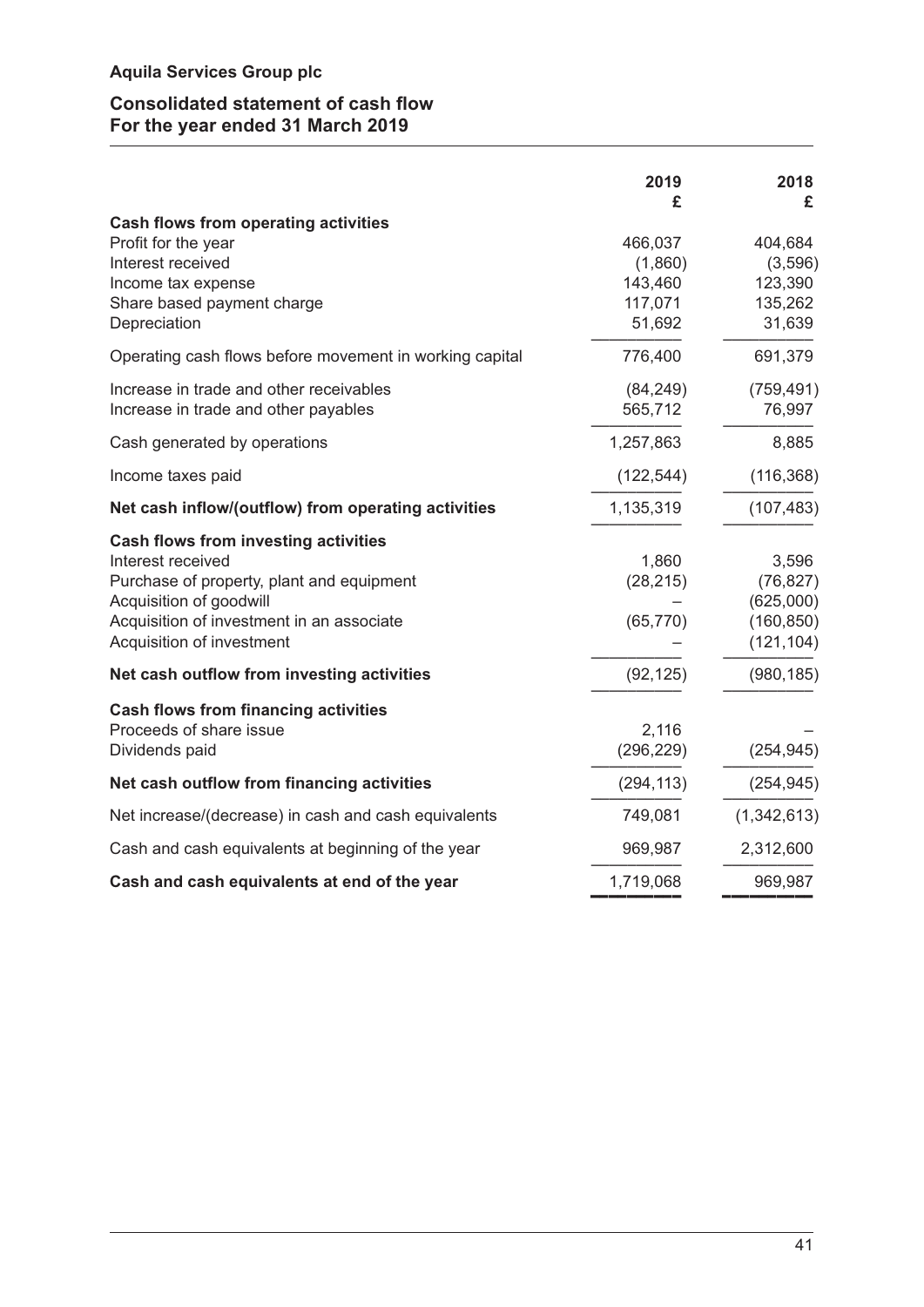# **Aquila Services Group plc**

# **Company statement of cash flow For the year ended 31 March 2019**

|                                                                                                                                                                                                               | 2019<br>£                                          | 2018<br>£                                                 |
|---------------------------------------------------------------------------------------------------------------------------------------------------------------------------------------------------------------|----------------------------------------------------|-----------------------------------------------------------|
| <b>Cash flows from operating activities</b><br>Profit for the year<br>Dividends received<br>Interest received<br>Income tax expense<br>Depreciation                                                           | 165,479<br>(380, 731)<br>(1, 342)<br>206<br>21,421 | 299,704<br>(410, 820)<br>(1,082)<br>205<br>5,355          |
| Operating cash flows before movement in working capital                                                                                                                                                       | (194, 967)                                         | (106, 843)                                                |
| Decrease/(increase) in trade and other receivables<br>Increase in trade and other payables                                                                                                                    | 42,585<br>121,694                                  | (42, 452)<br>333,821                                      |
| Cash (outflow)/generated by operations<br>Income taxes paid                                                                                                                                                   | (30, 688)<br>(207)                                 | 184,526                                                   |
| Net cash (outflow)/inflow from operating activities                                                                                                                                                           | (30, 895)                                          | 184,526                                                   |
| <b>Cash flows from investing activities</b><br>Interest received<br>Dividends received<br>Purchase of property, plant and equipment<br>Acquisition of investment in an associate<br>Acquisition of investment | 1,342<br>380,731<br>(65, 770)                      | 1,082<br>410,820<br>(64, 322)<br>(160, 850)<br>(121, 104) |
| Net cash inflow from investing activities                                                                                                                                                                     | 316,303                                            | 65,626                                                    |
| <b>Cash flows from financing activities</b><br>Proceeds of share issue<br>Dividends paid                                                                                                                      | 2,115<br>(296, 229)                                | (254, 945)                                                |
| Net cash outflow from financing activities                                                                                                                                                                    | (294, 114)                                         | (254, 945)                                                |
| Net decrease in cash and cash equivalents                                                                                                                                                                     | (8,706)                                            | (4, 793)                                                  |
| Cash and cash equivalents at beginning of the year                                                                                                                                                            | 343,269                                            | 348,062                                                   |
| Cash and cash equivalents at end of the year                                                                                                                                                                  | 334,563                                            | 343,269                                                   |

 $\frac{1}{\sqrt{1-\frac{1}{2}}\left(1-\frac{1}{2}\right)}$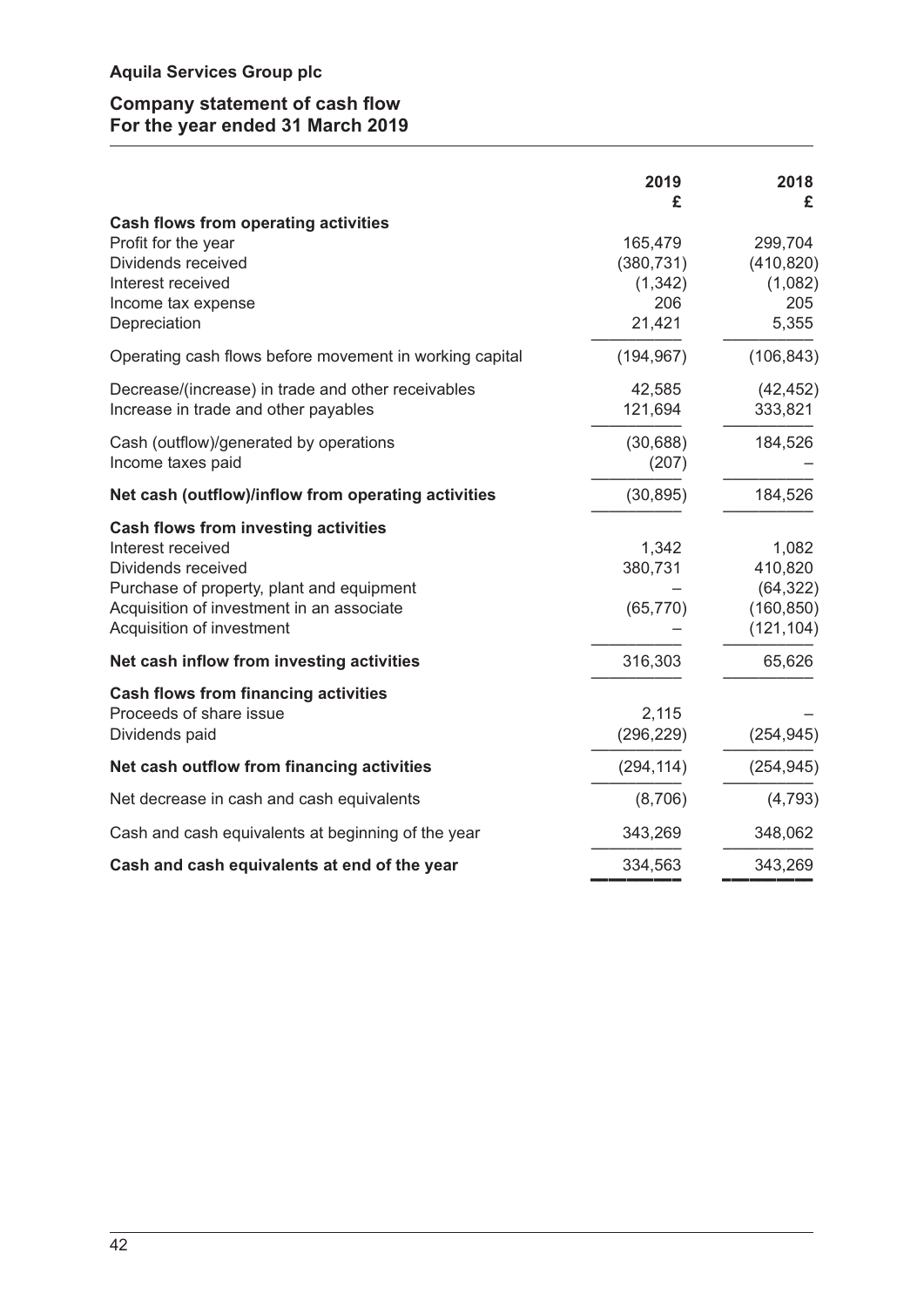### **1 General information**

Aquila Services Group plc ("the Company") and its subsidiaries (together, "the Group") provide specialist housing and treasury management consultancy services. The principal activity of the Company is that of a holding company for the Group as well as providing all the strategic and governance functions of the Group.

The Company is a public limited company which is listed on the London Stock Exchange, domiciled in the United Kingdom and incorporated and registered in England and Wales. The Company's registered office is Tempus Wharf, 29a Bermondsey Wall West, London, SE16 4SA.

### **2 Accounting policies**

The principal accounting policies applied in preparation of these consolidated financial statements are set out below. These policies have been consistently applied unless otherwise stated.

### *Basis of preparation*

The financial statements have been prepared in accordance with International Reporting Standards as adopted by the European Union (IFRSs), issued by the International Accounting Standards Board (IASB), including interpretations issued by the International Financial Reporting Interpretations Committee (IFRIC), and the Companies Act 2006 applicable to companies reporting under IFRS.

The financial statements have been prepared on the historical cost basis.

The financial statements are presented in Pounds Sterling which is the functional and presentational currency of all companies within the group.

The preparation of the financial statements in conformity with IFRS requires the use of certain critical accounting estimates. It also requires management to exercise its judgement in the process of applying the Group's accounting policies. The areas of critical accounting estimates and judgements are set out in note 3.

### *Basis of consolidation*

The consolidated financial statements incorporate the financial statements of subsidiary entities. A subsidiary is defined as an entity over which the Company has control. Control is achieved when the Company has power over an entity, is exposed to, or has rights to, variable returns from its involvement with the entity, and could use its power to affects its returns.

Consolidation of a subsidiary begins when the Company obtains control and ceases when control is lost. The Company reassesses whether it controls an entity if facts and circumstances indicate that there are changes to one or more of the three control elements listed above.

All intragroup assets and liabilities, equity, income, expenses and cash flows relating to transactions between members of the Group are eliminated on consolidation.

Where necessary, adjustments are made to the financial statements of subsidiaries to bring accounting policies used into line with the Group's accounting policies.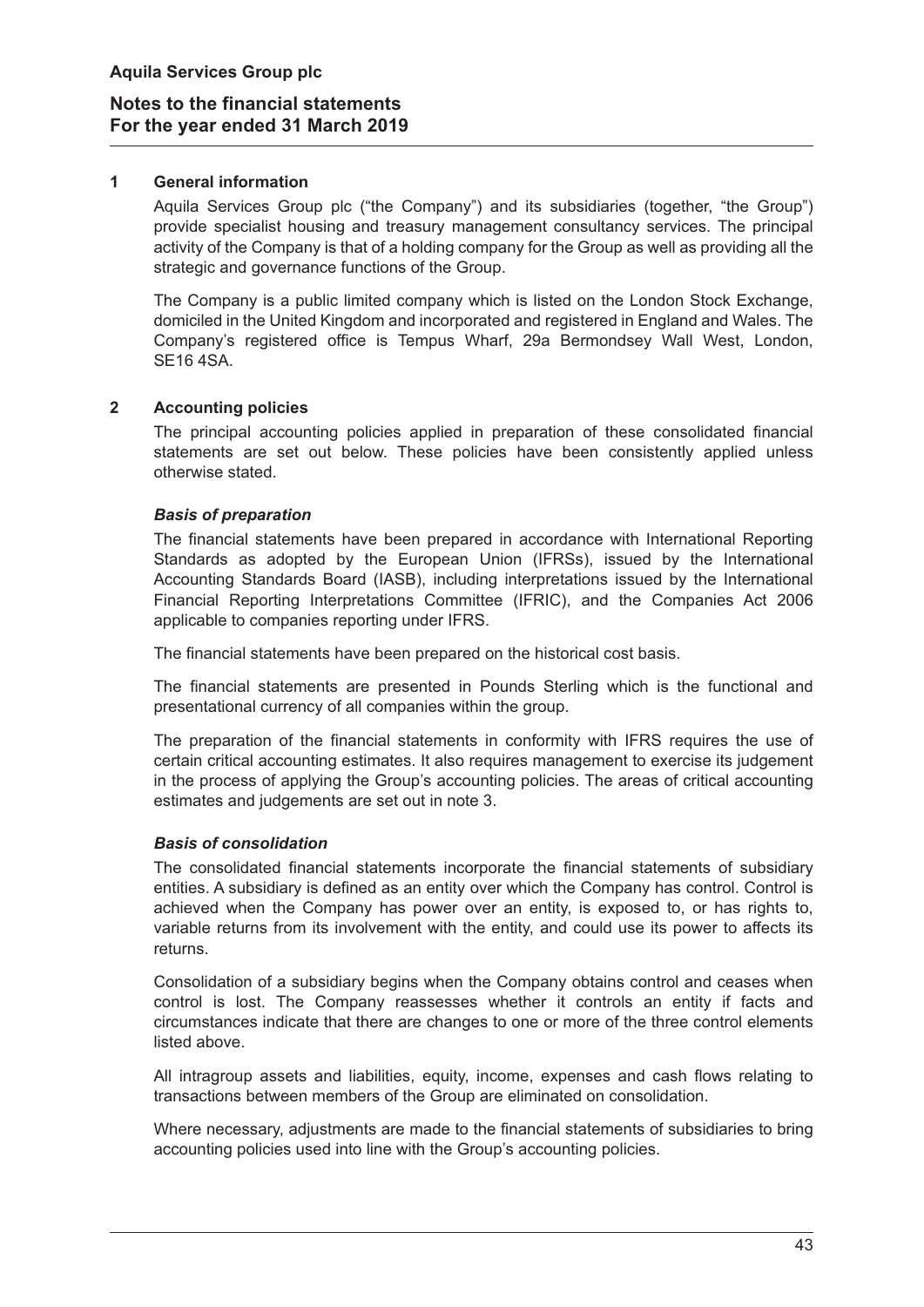# **2 Accounting policies (continued)**

### *Business combinations*

Acquisitions of subsidiaries are accounted for using the acquisition method. The consideration transferred in a business combination is measured at fair value, which is calculated as the sum of the acquisition-date fair values of assets transferred by the Group, liabilities incurred by the Group to the former owners of the acquiree and the equity interest issued by the Group in exchange for control of the acquiree.

Any excess of the consideration over the fair value of the identifiable assets and liabilities acquired is recognised as goodwill. Goodwill is not amortised but is reviewed for impairment at least annually. If the consideration is less than the fair value of the identifiable assets and liabilities acquired, the difference is recognised in the Statement of comprehensive income.

### *Revenue recognition*

The group earns income from the following principal services:

- Revenue from consultancy services
- Revenue from interim management
- Revenue from treasury management

For all these principal services, revenue represents amounts recoverable from clients for professional services provided during the year. Revenue is measured based on the consideration to which the Group expects to be entitled in a contract with a customer and excludes amounts collected on behalf of third parties.

Revenue is recognised when control of a product or service is transferred to a customer. Revenue from fixed fee assignments is recognised over a period of time by reference to the stage of completion of the actual services provided at the reporting date, as a proportion of the total services to be provided because the customer receives and uses the benefits simultaneously. This is determined based on the actual labour hours spent relative to the total expected labour hours.

Time and materials assignments are recognised as services are provided at the fee rate agreed with the client. Unbilled revenue on individual client assignments is classified as accrued income for client work within trade and other receivables. Where individual onaccount billings exceed recognised revenue on a client assignment, the excess is classified as contract liabilities for client work within trade and other payables.

### *Property, plant and equipment*

Property, plant and equipment are stated at cost less accumulated depreciation and any recognised impairment loss. The cost of an item of property, plant and equipment initially recognised includes its purchase price and any cost that is directly attributable to bringing the asset to the location and condition necessary for use. Depreciation is recognised to write-off the cost of assets less their residual values over their estimated useful lives, using the straight-line method, on the following bases:

Computer equipment 33% per annum Fixtures and fittings 33% per annum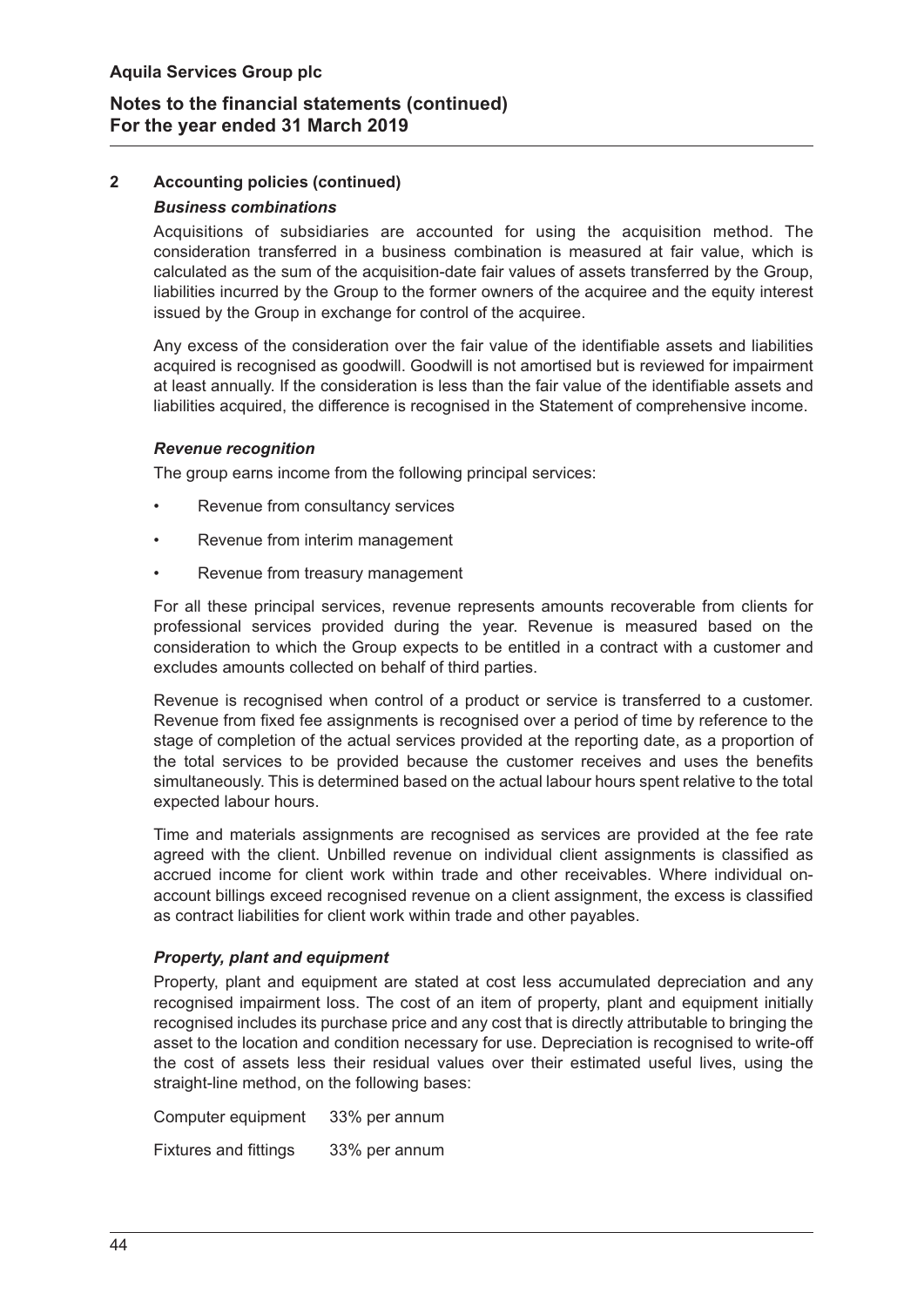### **2 Accounting policies (continued)**

### *Property, plant and equipment (continued)*

The estimated useful lives, residual values and depreciation method are reviewed at the end of each reporting period, with the effect of any changes in estimate accounted for on a prospective basis.

An item of property, plant and equipment is derecognised upon disposal or when no future economic benefits are expected to arise from the continued use of the asset. The gain or loss arising on the disposal of an asset is determined as the difference between the sales proceeds and the carrying amount of the asset and is recognised in the Statement of comprehensive income.

### *Investment in subsidiaries*

In the company's separate annual financial statements, investments in subsidiaries are carried at cost less any accumulated impairment.

The cost of an investment in a subsidiary is the aggregate of the fair value, at the date of exchange, of assets given, liabilities incurred or assumed, and equity instruments issued by the company, plus any costs directly attributable to the purchase of the subsidiary.

### *Investments in associates*

An associate is an entity over which the Group has significant influence and that is neither a subsidiary nor an interest in a joint venture. Significant influence is the power to participate in the financial and operating policy decisions of the investee but is not control over those policies.

The results and assets and liabilities of associates are incorporated in these financial statements using the equity method of accounting. Under the equity method, an investment in an associate is initially recognised in the consolidated statement of financial position at cost and adjusted thereafter to recognise the Group's share of profit or loss and other comprehensive income of the associate.

An investment in an associate is accounted for using the equity method from the date on which the investee becomes an associate. On acquisition of the investment in an associate, any excess of cost over the Group's share of the net fair value of the identifiable assets and liabilities of the investee is recognised as goodwill, which is included in the carrying amount of the investment.

### *Financial instruments*

Financial assets and financial liabilities are recognised on the Group's balance sheet when the Group becomes a party to the contractual provisions of the instrument.

### *Financial assets*

Financial assets are classified into the following specified categories: financial assets 'at fair value through profit or loss' (FVTPL) and 'amortised cost'. The classification depends on the financial asset's contractual cash flow characteristics and the Group's business model for managing them and is determined at the time of initial recognition. Financial assets with cash flows that are not solely payments of principal and interest are classified and measured at fair value through profit or loss, irrespective of the business model.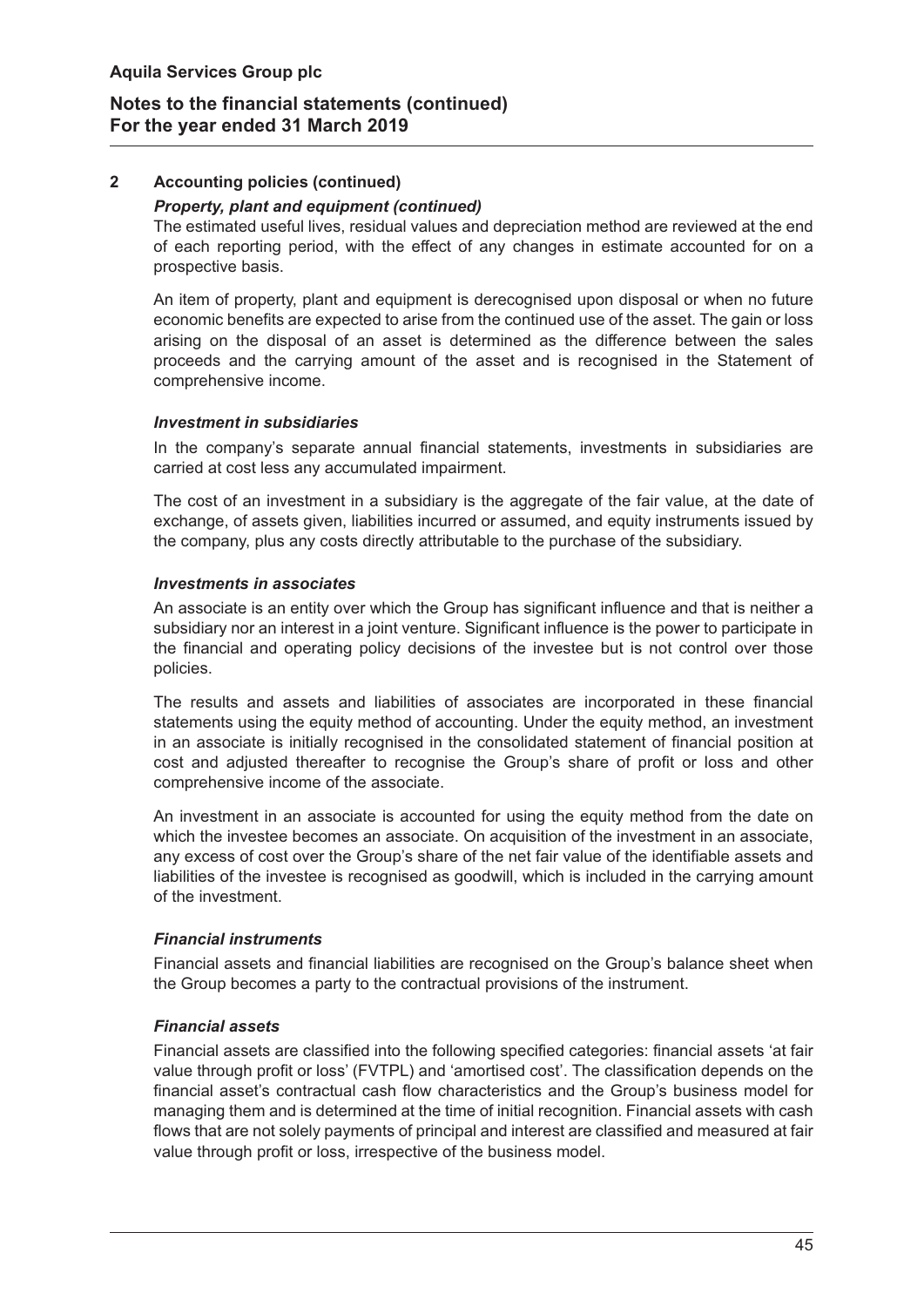# *Amortised cost* **2 Accounting policies (continued)**

### *Financial assets at amortised cost*

These assets are held within a business model whose objective is to collect contractual cash flows which are solely payments of principals and interest and therefore classified as subsequently measured at amortised cost. With the exception of trade receivables which are initially measured at transaction price determined in accordance with IFRS 15, financial assets at amortised cost are initially recognised at fair value plus transaction costs that are directly attributable to their acquisition, and are subsequently carried at amortised cost using the effective interest rate method, less provision for impairment. The Group's financial assets measured at amortised cost comprise trade and other receivables and cash and cash equivalents. Cash comprises cash in hand and deposits repayable on demand, less overdrafts payable on demand which have a right of offset against cash balances. These instruments are readily convertible to a known amount of cash and are subject to an insignificant risk of change in value.

### *Financial assets at fair value through profit or loss*

Assets that do not meet the criteria for amortised cost are measured at FVPL. A gain or loss on a debt investment that is subsequently measured at FVPL is recognised in profit or loss and presented net within other gains/(losses) in the period in which it arises. The Group's financial assets measured at FVPL comprise unquoted equity investments.

### *Impairment of financial assets*

Impairment provisions for current and non-current trade receivables are recognised based on the simplified approach within IFRS 9 using a provision matrix in the determination of credit losses. During this process the probability of the non-payment of the trade receivable is assessed. This probability is then multiplied by the amount of the expected loss arising from default to determine the expected credit loss for the trade receivables. Provisions are recorded net in a separate provision account with the loss being recognised in the consolidated income statement. On confirmation that the trade receivable will not be collectable, the gross carrying value of the asset is written off against the associated provision. Impairment provisions for receivables from related parties and loans to related parties are recognised based on a forward-looking expected credit loss model. The methodology used to determine the amount of provision is based on whether there has been a significant increase in credit risk since the initial recognition of the asset.

### *Financial liabilities and equity*

Financial liabilities and equity instruments are classified according to the substance of the contractual arrangements entered into.

### *Equity instruments*

An equity instrument is any contract that evidences a residual interest in the assets of the Group after deducting all of its liabilities. Equity instruments issued by the Group are recorded at the proceeds received, net of direct issue costs.

### *Financial liabilities*

Financial liabilities are classified as either financial liabilities 'at FVTPL' or 'amortised cost'. The Group does not currently hold any financial liabilities 'at FVTPL'.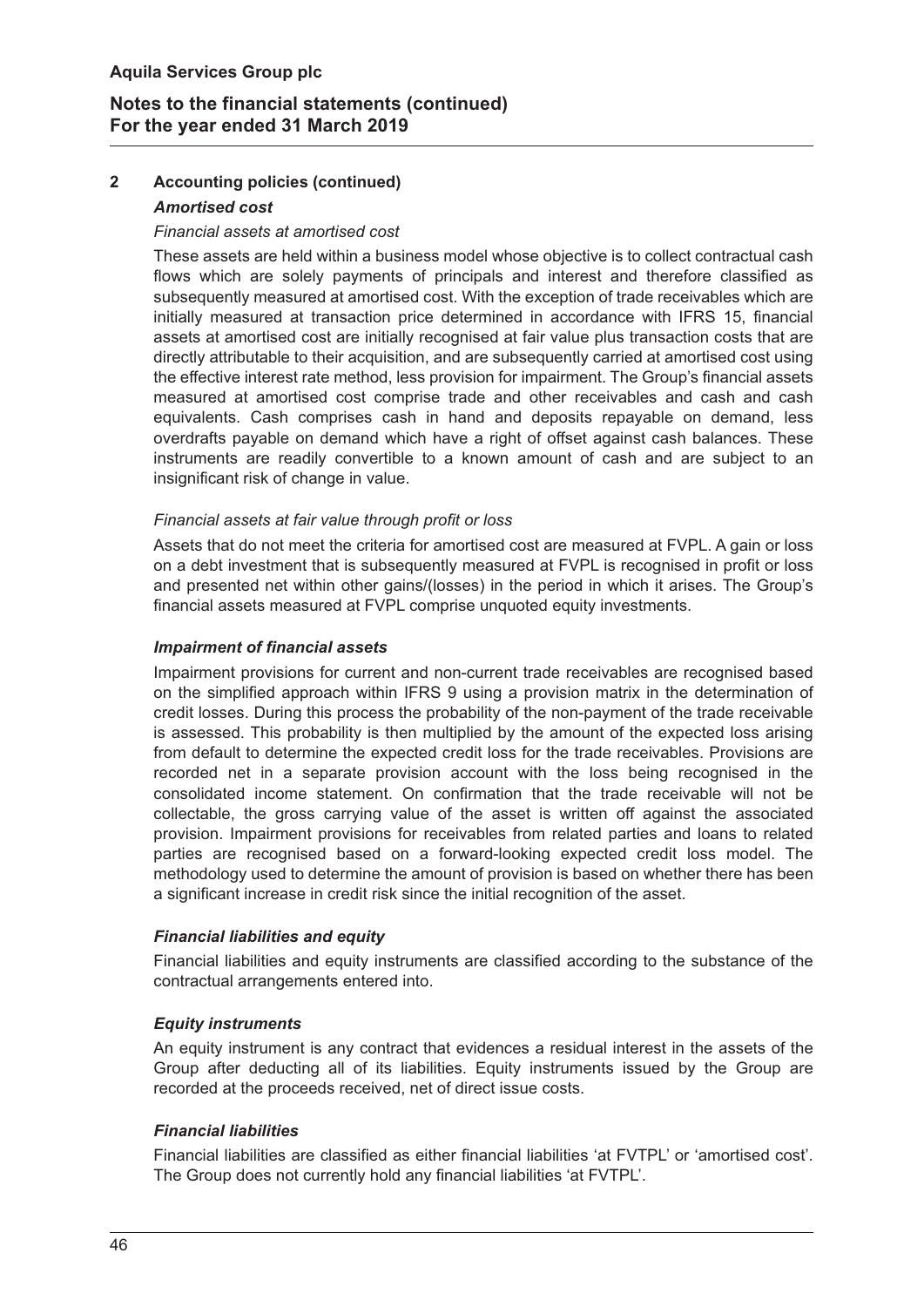### **2 Accounting policies (continued)**

### *Pensions*

The Group contributes to defined contribution schemes for the benefit of its directors and employees. Contributions payable are charged to the statement of comprehensive income in the year they are payable.

### *Current and deferred income tax*

The tax expense represents the sum of the tax currently payable and deferred tax.

The tax currently payable is based on taxable profit for the year. Taxable profit differs from net profit as reported in the profit or loss, because it excludes items of income or expense that are taxable or deductible in other years and it further excludes items that are never taxable or deductible. The Company's liability for current tax is calculated using tax rates that have been enacted or substantively enacted by the reporting date.

Deferred tax is the tax expected to be payable or recoverable on differences between the carrying amount of assets and liabilities in the financial information and the corresponding tax bases used in the computation of taxable profit, and, is accounted for using the balance sheet liability method. Deferred tax liabilities are recognised for all taxable temporary differences and deferred tax assets are recognised to the extent that it is probable that taxable profits will be available against which deductible temporary differences can be utilised. Such assets and liabilities are not recognised if the temporary difference arises from the initial recognition of goodwill or from the initial recognition (other than in a business combination) of other assets and liabilities in a transaction which affects neither the tax profit nor the accounting profit.

Deferred tax is calculated at the tax rates that are expected to apply to the year when the asset is realised, or the liability is settled. Deferred tax is charged or credited in the profit or loss, except when it relates to items credited or charged in other comprehensive income directly to equity, in which case the deferred tax is also dealt with in other comprehensive income.

### *Deferred tax assets*

Management regularly assesses the likelihood that deferred tax assets will be recovered from future taxable income. No deferred tax asset is recognised when management believe that it is more likely than not that a deferred asset will not be realised.

### *Impairment of assets*

The Group assesses at each statement of financial position date if there is any indication that an asset may be impaired. If any such indication exists, the Group estimates the recoverable amount of the asset.

If there is any indication that an asset may be impaired, the recoverable amount is estimated for the individual asset. If it is not possible to estimate the recoverable amount of the individual asset, the recoverable amount of the cash-generating unit to which the asset belongs is determined.

The recoverable amount of an asset or a cash-generating unit is the higher of its fair value less costs to sell and its value in use.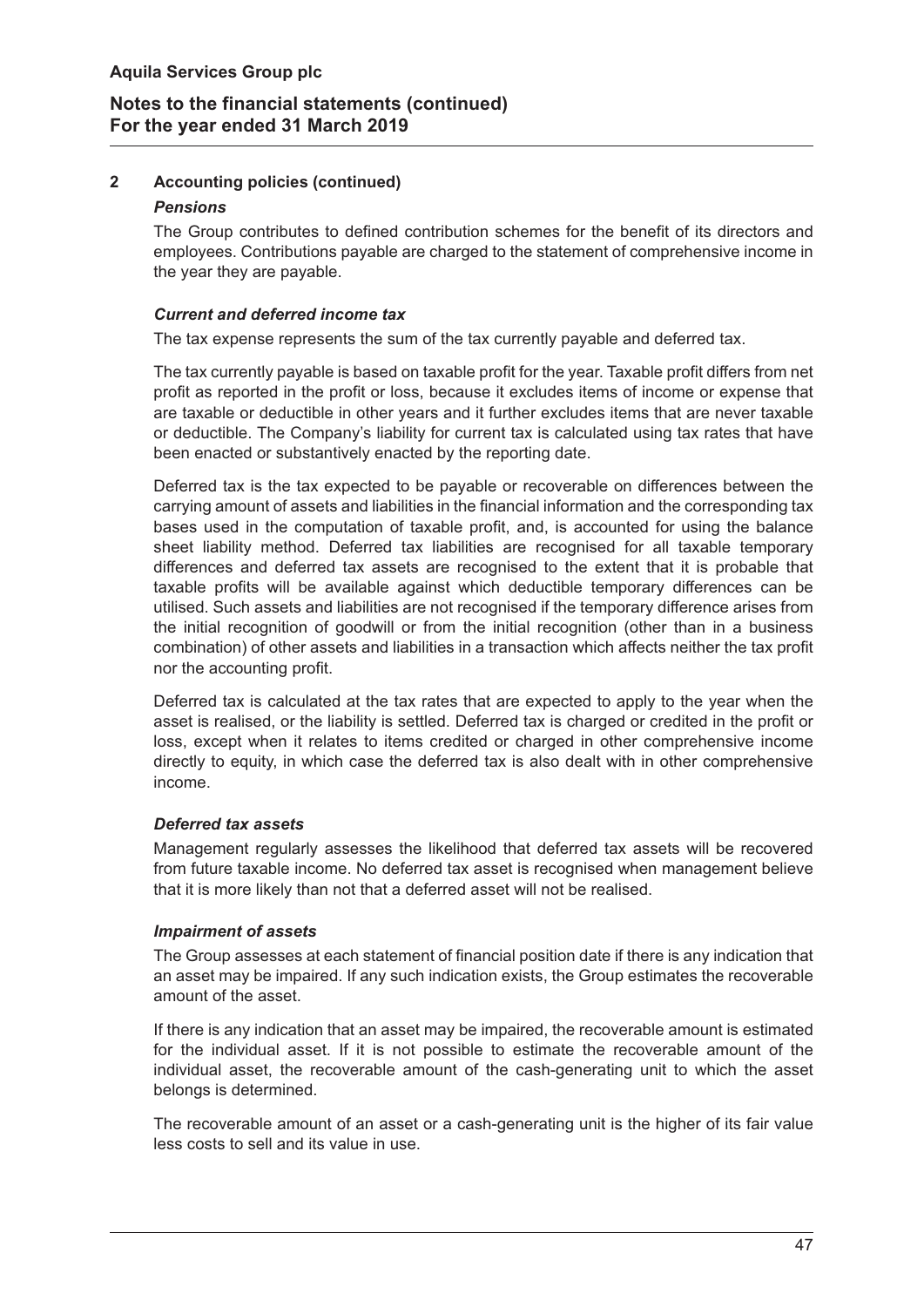# **2 Accounting policies (continued)**

# *Impairment of assets (continued)*

If the recoverable amount of an asset is less than its carrying amount, the carrying amount of the asset is reduced to its recoverable amount. That reduction is an impairment loss.

An impairment loss of assets carried at cost less any accumulated depreciation or amortisation is recognised immediately in profit or loss.

An entity assesses at each reporting date whether there is any indication that an impairment loss recognised in prior periods for assets other than goodwill may no longer exist or may have decreased. If any such indication exists, the recoverable amounts of those assets are estimated.

The increased carrying amount of an asset other than goodwill attributable to a reversal of an impairment loss does not exceed the carrying amount that would have been determined had no impairment loss been recognised for the asset in prior periods.

A reversal of an impairment loss of assets carried at cost less accumulated depreciation or amortisation other than goodwill is recognised immediately in profit or loss.

### *Provisions*

Provisions are recognised when the Group has a present legal or constructive obligation as a result of past events, it is probable that an outflow of resources will be required to settle the obligation and a reliable estimate of the amount can be made. If the effect is material, provisions are determined by discounting the expected future cash flows at an appropriate pre-tax discount rate.

### *Operating leases*

Rentals payable under operating leases, net of lease incentives, are charged to the statement of comprehensive income on a straight-line basis over the term of the lease.

### *Share capital/equity instruments*

Ordinary shares are classified as equity. Equity instruments issued by the Company are recorded at the proceeds received, net of direct issue costs. The Company has one class Ordinary share which carries no right to fixed income. Each share carries the right to one vote at general meetings of the Company.

### *Share based payments*

Equity-settled share-based payments to employees and directors are measured at the fair value of the equity instruments at grant date. The fair value excludes the effect of nonmarket-based vesting conditions.

The fair value determined at the grant date of the equity-settled share based-payments is expensed on a straight-line basis over the vesting period, based on the Group's estimate of equity instruments that will eventually vest. At each balance sheet date, the Group revises the estimate of the number of equity instruments expected to vest as a result of the effect of non-market-based vesting conditions. The impact of the revision of the original estimates, if any, is recognised in profit or loss such that the cumulative expense reflects the revised estimate, with a corresponding adjustment to equity reserves.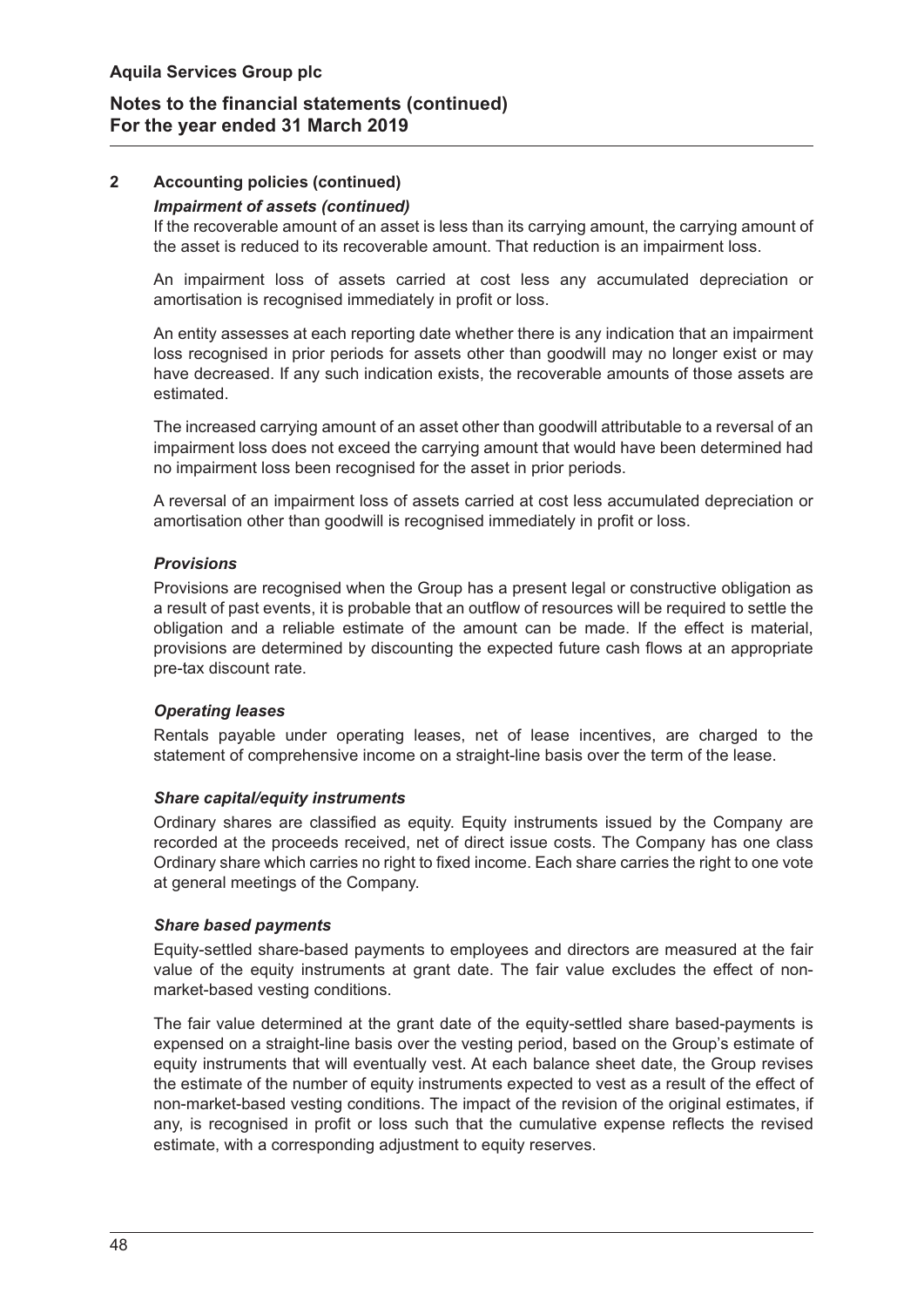# **2 Accounting policies (continued)**

### *Restatement*

The directors have reconsidered the Group's accounting policy choice in respect of acquisitions which fall within merger relief provisions. The directors consider that the parent company financial statements better reflect the impact of the acquisition by not recording an amount equivalent to share premium as a merger relief reserve. The consequences of change of accounting policy choices are that within the parent Company's balance sheet the merger relief reserve of £7.18m is eliminated and the cost of investment in subsidiaries is reduced by an equivalent amount. The impact on the Group accounts is in effect a re-designation of reserves such that the reverse acquisition reserve eliminates, and the merger reserve is reported as a credit of £2.41m.

### *Adoption of new and revised standards*

The following pronouncements have been adopted in the year and either had no impact on the financial statements or resulted in changes to presentation and disclosure only:

- IFRS 2 (amendments) Classification and Measurement of Share-based Payment Transactions\*
- IFRS 9 Financial Instruments\*
- IFRS 15 (amendments) Revenue from Contracts with Customers\*
- IFRIC 22 Foreign Currency Transactions and Advance Consideration\*

\*Effective for annual periods beginning on or after 1 January 2018

### *Standards issued but not yet effective*

At the date of authorisation of these financial statements, the following Standards and Interpretations relevant to the Group, which have not been applied in these financial statements, were in issue but were not yet effective. In some cases, these standards and guidance have not been endorsed by the European Union.

- IFRS 16 Leases\*\*
- IFRIC 23 Uncertainty over Income Tax Treatments\*\*
- IAS 28 (amendments) Long-term Interests in Associates and Joint Ventures\*\*
- Annual improvements 2015-2017 cycle\*\*

\*\*Effective for annual periods beginning on or after 1 January 2019

The directors have assessed the impact of the standards in issue but not yet effective and have noted below their conclusions on the key new standards.

IFRS 16 (latest amendment issued in January 2016) introduces a new basis for the accounting of leases. It is effective for all accounting periods beginning on or after 1 January 2019.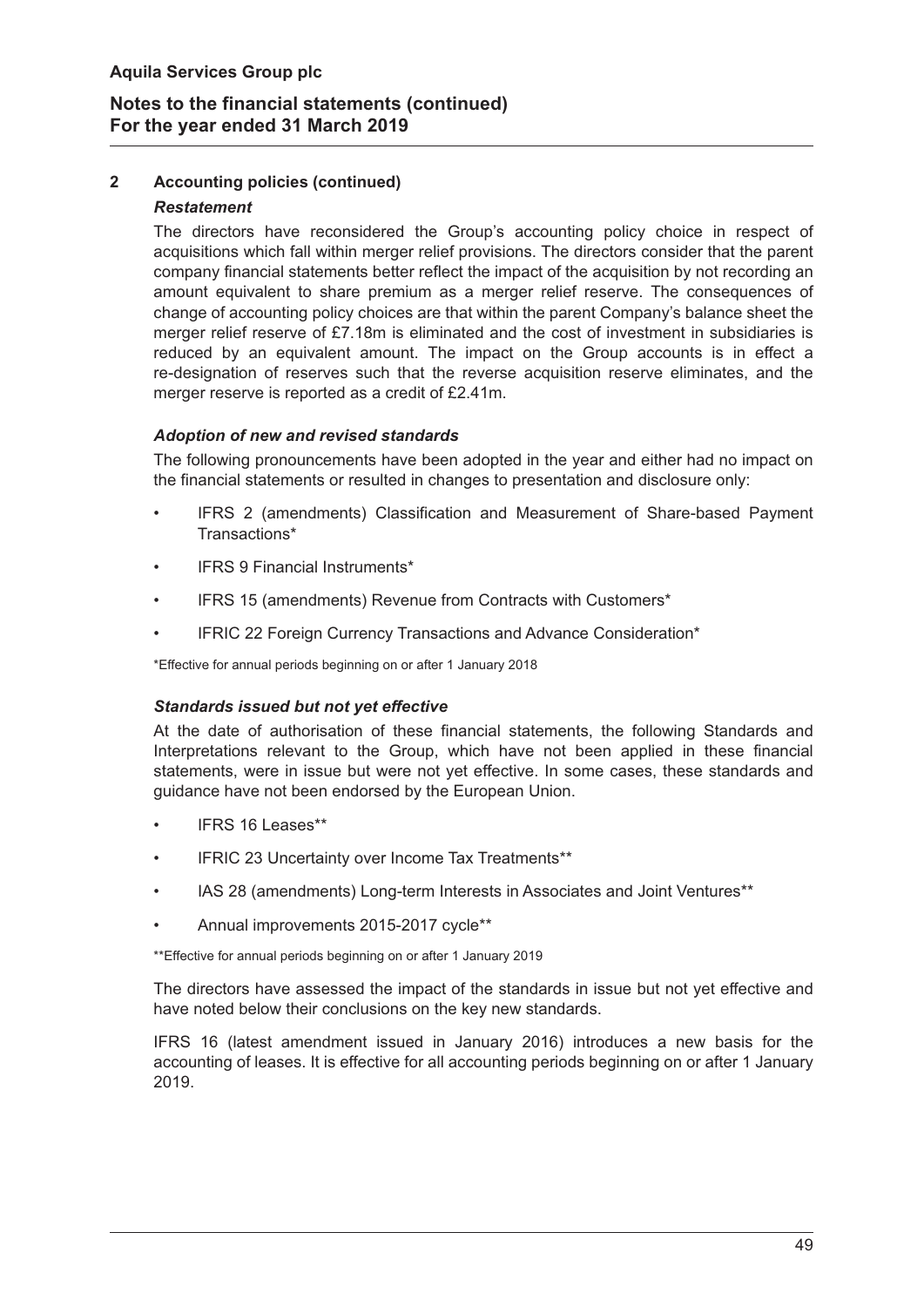### **2 Accounting policies (continued)**

### *Standards issued but not yet effective (continued)*

The directors have considered the potential impact of IFRS 16 Leases for the accounting period beginning on 1 January 2019 for all existing lease agreements. At present, the existing lease agreements are either of too short a nature or too low a value to qualify for a transitional change. The directors are aware that the new standard may impact future lease agreements and will account for any new agreements in line with IFRS 16 Leases.

### **3 Critical accounting estimates and judgements**

In application of the Group's accounting policies, which are described in note 2, the directors are required to make judgements, estimates and assumptions about the carrying amounts of assets and liabilities that are not readily apparent from other sources. The estimates and associated assumptions are based on historical experience and other factors that are relevant. Actual results may differ from these estimates.

The estimates and underlying assumptions are reviewed on an ongoing basis. Revisions to accounting estimates are recognised in the period in which the estimate is revised if the revision affects only that period, or in the period of the revision and future periods if the revision affects both current and future periods.

### *Critical judgements in applying the Group's accounting policies*

The following are the critical judgements, apart from those involving estimations, that the directors have made in the process of applying the Group's accounting policies and that have a significant effect on the amounts recognised in the financial statements.

### *Revenue recognition*

Work in progress is calculated on a project by project basis using the fair value of chargeable time that is un-invoiced at the period end. Historic analysis shows that recovery rates of work in progress are very high; the Group does not expect any work in progress to be irrecoverable. Work in progress is reviewed on a monthly basis to ensure it is recognised appropriately, it is probable that economic benefits will flow to the Group and that the fair value can be reliably measured (note 4).

### *Share based payments*

The Company has granted share options to certain employees and directors of the Group. The share options granted become exercisable at varying future dates. If certain conditions are met, following the vesting period, the employee will be eligible to exercise their option at an exercise price determined on the date the share options are granted.

The share-based payment charge is recognised in the statement of comprehensive income and is calculated based on the Company's estimate of the number of share options that will eventually vest.

Assumptions regarding the fair value of the Company's shares and assumptions regarding employee fluctuation are considered when measuring the value of share-based payments for employees, which are required to be accounted for as equity-settled share-based payment transactions pursuant to IFRS 2. The resulting staff costs are recognised pro rata in the statement of comprehensive income to reflect the services rendered as consideration during the vesting period (note 20).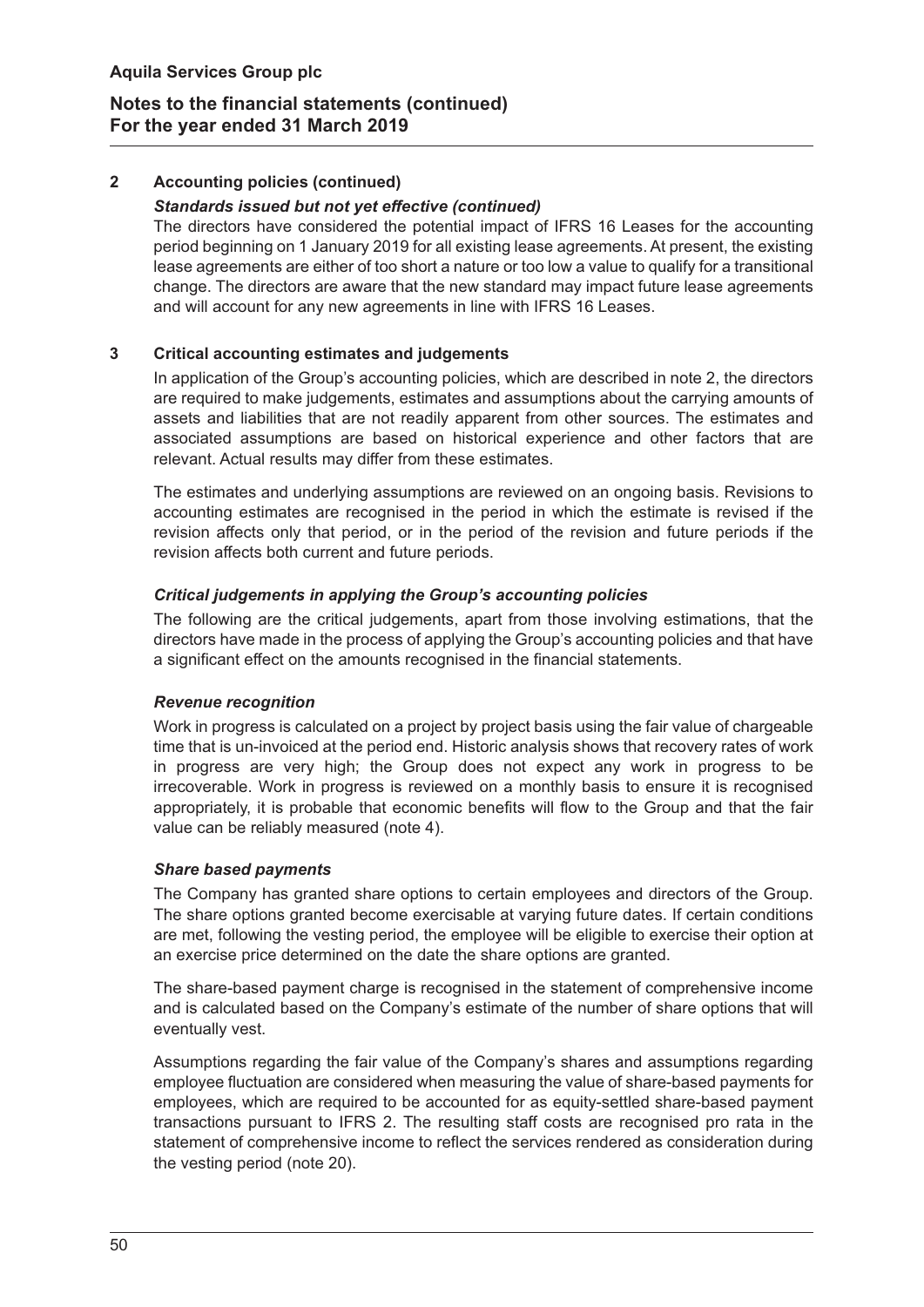## **3 Critical accounting estimates and judgements (continued)**

### *Key sources of estimation uncertainty*

The key assumptions concerning the future, and other key sources of estimation uncertainty at the balance sheet date, that may have a significant risk of causing material adjustment to the carrying amounts of assets and liabilities within the next financial year, are discussed below.

### *Impairment of goodwill*

The carrying amounts of the Group's assets value are reviewed at each balance sheet date to determine whether there is any indication of impairment. If any such indication exists, the asset's recoverable amount is estimated, and an impairment loss is recognised where the recoverable amount is less than the carrying value of the asset. Any impairment losses are recognised in the income statement.

### *Valuation of unquoted investments*

The Group determines the fair value of these financial instruments using recent transactions or valuation models if information about recent transactions is not available. The values derived from applying these models are significantly impacted by the choice of the valuation model used and the underlying assumptions made, such as the amounts and timing of future cash flows, discount rates, volatility and credit risk.

Management reviewed information available at 31 March 2019 and concluded that there is both insufficient more recent information available to measure fair value and there is a wide range of possible fair value measurements as such cost is considered to be an appropriate estimate of fair value.

### **4 Revenue and Finance income**

An analysis of the Group's revenue is as follows:

|                                               | 2019<br>£ | 2018<br>£ |
|-----------------------------------------------|-----------|-----------|
| Continuing operations – rendering of services |           |           |
| Specialist housing consultancy income         | 7,086,961 | 5,320,054 |
| Treasury management consultancy income        | 568,671   | 585,167   |
|                                               | 7,655,632 | 5,905,221 |
| Finance income is comprised of:               |           |           |
| Interest revenue on bank deposits             | 1,860     | 3,596     |
|                                               | 7,657,492 | 5,908,817 |
|                                               |           |           |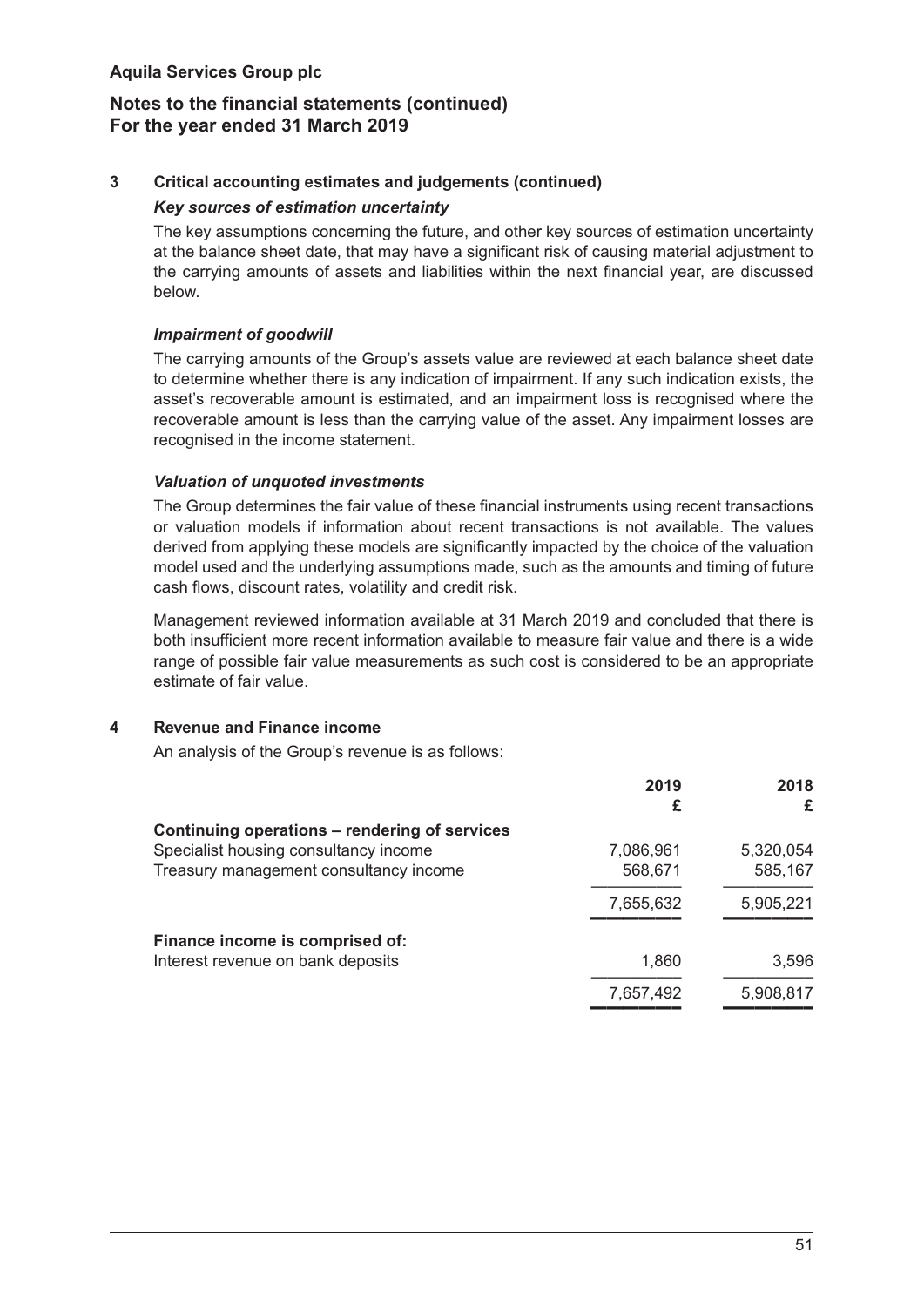### **5 Operating segments**

The Group has three reportable segments being; consultancy, interim management and treasury management services, the results of which are included within the financial information. In accordance with IFRS8 'Operating Segments', information on segment assets is not shown, as this is not provided to the chief operating decision-maker.

The principal activities of the Group are as follows:

*Consultancy* – a range of services to support the business needs of a diverse range of organisations (including housing associations and local authorities) across the housing sector. Most consultancy projects run over one to two months and on-going business development is required to ensure a full pipeline of consultancy work for the employed team.

*Interim Management* – individuals are embedded within housing organisations (normally housing associations, local authorities and ALMOs) in a substantive role, normally for a specified period. Interim management provides the Group with a more extended forward sales pipeline as the average contract is for six months. This section of the business provides low risk as the interim consultants are placed on rolling contractual basis and provides minimal financial commitment as associates to the business, rather than employees, are used for these roles.

*Treasury Management* – a range of services providing treasury advice and fund-raising services to non-profit making organisations working in the affordable housing and education sectors. Within this segment of the business several client organisations enter fixed period retainers to ensure immediate call-off of the required services.

The accounting policies of the reportable segments are the same as the Group's accounting policies described in note 2. Segment profit represents the profit earned by each segment, without allocation of central administration costs, including Directors' salaries, finance costs and income tax expense. This is the measure reported to the Group's Chief Executive for the purpose of resource allocation and assessment of segment performance.

|                                        | 2019<br>£   | 2018<br>£   |
|----------------------------------------|-------------|-------------|
| Revenue from Consultancy               | 5,867,295   | 4,214,909   |
| Revenue from Interim management        | 1,219,668   | 1,152,950   |
| Revenue from Treasury management       | 568,669     | 537,362     |
|                                        | 7,655,632   | 5,905,221   |
| Cost of sales from Consultancy         | 4,381,010   | 3,036,105   |
| Cost of sales from Interim management  | 1,009,498   | 914,801     |
| Cost of sales from Treasury management | 397,964     | 392,550     |
|                                        | 5,788,472   | 4,343,456   |
| Gross profit from Consultancy          | 1,486,285   | 1,178,804   |
| Gross profit from Interim management   | 210,170     | 238,149     |
| Gross profit from Treasury management  | 170,705     | 144,812     |
|                                        | 1,867,160   | 1,561,765   |
| Administrative expenses                | (1,259,523) | (1,037,287) |
| Operating profit                       | 607,637     | 524,478     |
|                                        |             |             |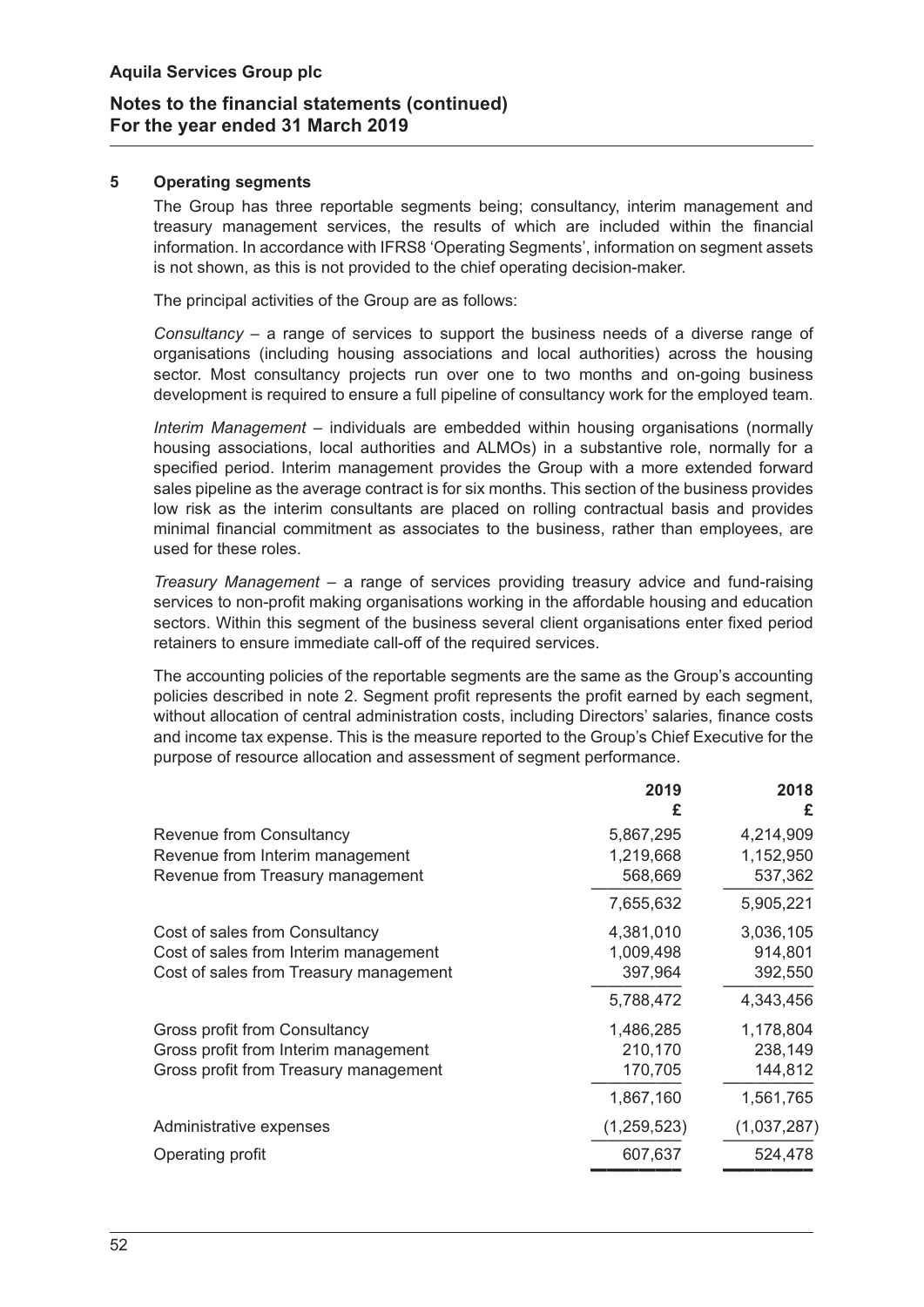# **5 Operating segments (continued)**

Within consultancy revenues, approximately 6% (2018: 3%) has arisen from the segment's largest customer; within interim management 12% (2018: 14%); within treasury management 34% (2018: 46%).

### *Geographical information*

Revenues from external customers, based on location of the customer, are shown below:

|   |                                                                                                                                                                                                           | 2019<br>£                                  | 2018<br>£                                 |
|---|-----------------------------------------------------------------------------------------------------------------------------------------------------------------------------------------------------------|--------------------------------------------|-------------------------------------------|
|   | <b>UK</b><br>Republic of Ireland<br><b>Rest of World</b>                                                                                                                                                  | 7,179,360<br>305,008<br>171,264            | 5,530,360<br>298,212<br>76,649            |
|   |                                                                                                                                                                                                           | 7,655,632                                  | 5,905,221                                 |
| 6 | <b>Profit before taxation</b>                                                                                                                                                                             |                                            |                                           |
|   |                                                                                                                                                                                                           | 2019<br>£                                  | 2018<br>£                                 |
|   | Profit before taxation is arrived at after charging:<br>Auditors' remuneration<br>Depreciation of property, plant and equipment<br>Staff costs (see note 7)<br>Operating lease costs - land and buildings | 37,750<br>51,692<br>4,270,476<br>41,882    | 37,975<br>31,639<br>2,943,663<br>49,605   |
| 7 | <b>Staff costs</b>                                                                                                                                                                                        |                                            |                                           |
|   |                                                                                                                                                                                                           | 2019                                       | 2018                                      |
|   | The average monthly number of employees (including directors)<br>employed by the Group was:                                                                                                               | 52                                         | 40                                        |
|   |                                                                                                                                                                                                           | 2019<br>£                                  | 2018<br>£                                 |
|   | <b>Aggregate remuneration (including directors)</b>                                                                                                                                                       |                                            |                                           |
|   | Wages and salaries<br>Share-based payments<br>Pension contributions<br>Social security costs                                                                                                              | 3,604,701<br>117,071<br>161,003<br>387,701 | 2,436,180<br>135,262<br>96,160<br>276,061 |
|   |                                                                                                                                                                                                           | 4,270,476                                  | 2,943,663                                 |
|   |                                                                                                                                                                                                           | 2019                                       | 2018<br>£                                 |
|   | <b>Directors' remuneration</b>                                                                                                                                                                            |                                            |                                           |
|   | Salary (including taxable benefits)<br>Share-based payments                                                                                                                                               | 389,752<br>43,440                          | 333,957<br>65,871                         |
|   | Pension contributions                                                                                                                                                                                     | 16,800                                     | 12,600                                    |
|   |                                                                                                                                                                                                           | 449,992                                    | 412,428                                   |
|   |                                                                                                                                                                                                           |                                            |                                           |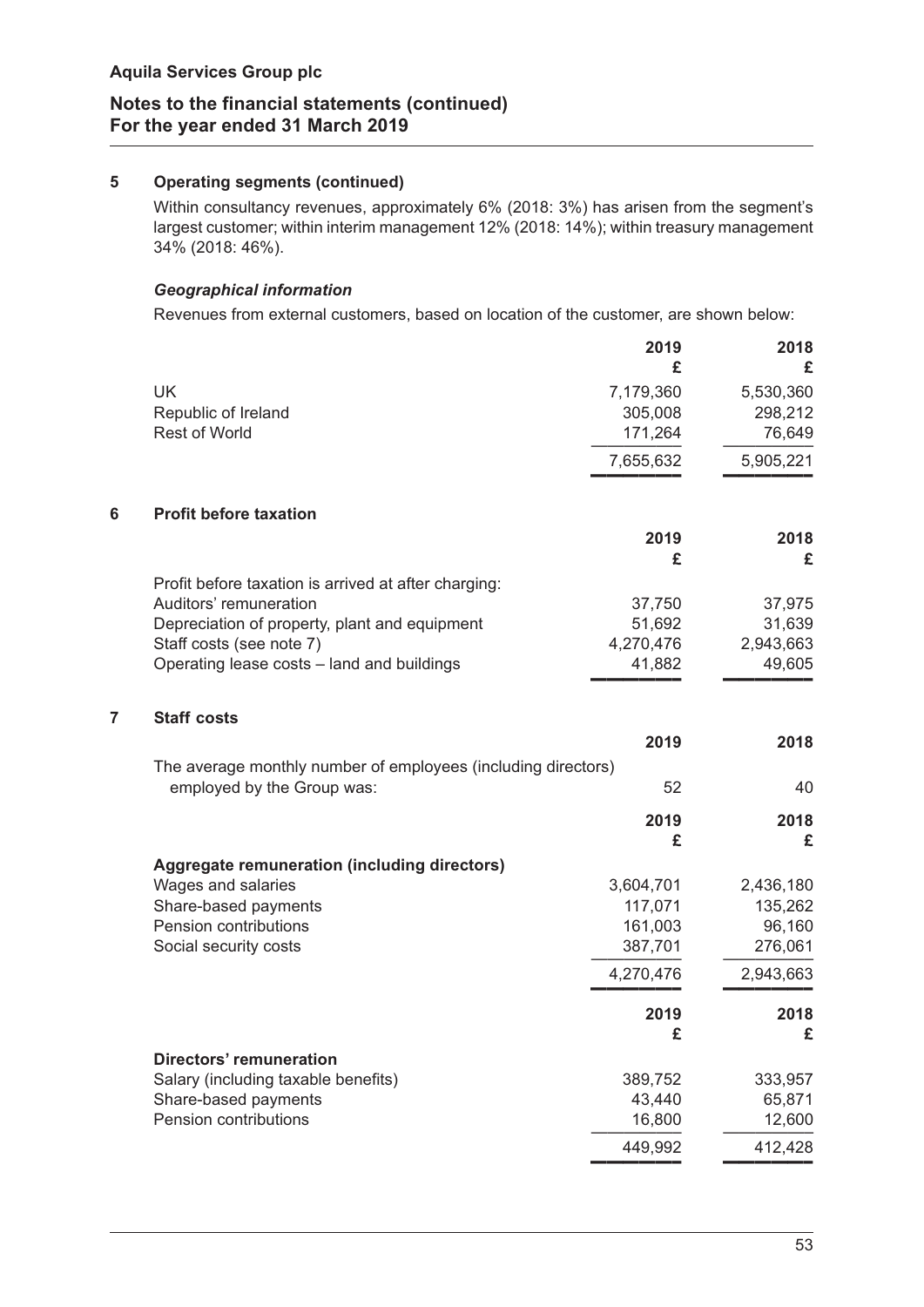### **7 Staff costs (continued)**

Two directors are members of the company's defined contribution pension scheme.

The amounts set out above include remuneration to the highest paid director as follows:

| Salary (including taxable benefits) | 161.600 | 126,389 |
|-------------------------------------|---------|---------|
| Share-based payments                | 14.735  | 21,957  |
| Pension contributions               | 8.400   | 6.300   |
|                                     | 184.735 | 154.646 |
|                                     |         |         |

### *Remuneration of key management personnel*

The remuneration of the key management personnel of the Group, including all directors, is set out below in aggregate for each of the categories specified in IAS 24 Related Party Disclosures.

|   |                              | 2019    | 2018    |
|---|------------------------------|---------|---------|
|   |                              | £       | £       |
|   | Short-term employee benefits | 655,495 | 571,880 |
|   | Share-based payments         | 64,232  | 113,000 |
|   | Post-retirement benefits     | 21,900  | 17,700  |
|   |                              | 741,627 | 702,580 |
| 8 | <b>Taxation</b>              |         |         |
|   |                              | 2019    | 2018    |
|   |                              | £       | £       |
|   | Corporation tax:             |         |         |
|   | Current year                 | 143,460 | 123,390 |

 —————– —————– The tax charge for the year can be reconciled to the profit in the income statement as follows:

|                                                       | 2019    | 2018    |
|-------------------------------------------------------|---------|---------|
|                                                       |         | £       |
| Profit before taxation                                | 609,497 | 528,074 |
| Tax at the UK corporation tax rate of 19% (2018: 19%) | 115,804 | 100,334 |
| Expenses not deductible                               | 27,656  | 23,056  |
| Tax expense for the year                              | 143,460 | 123,390 |
|                                                       |         |         |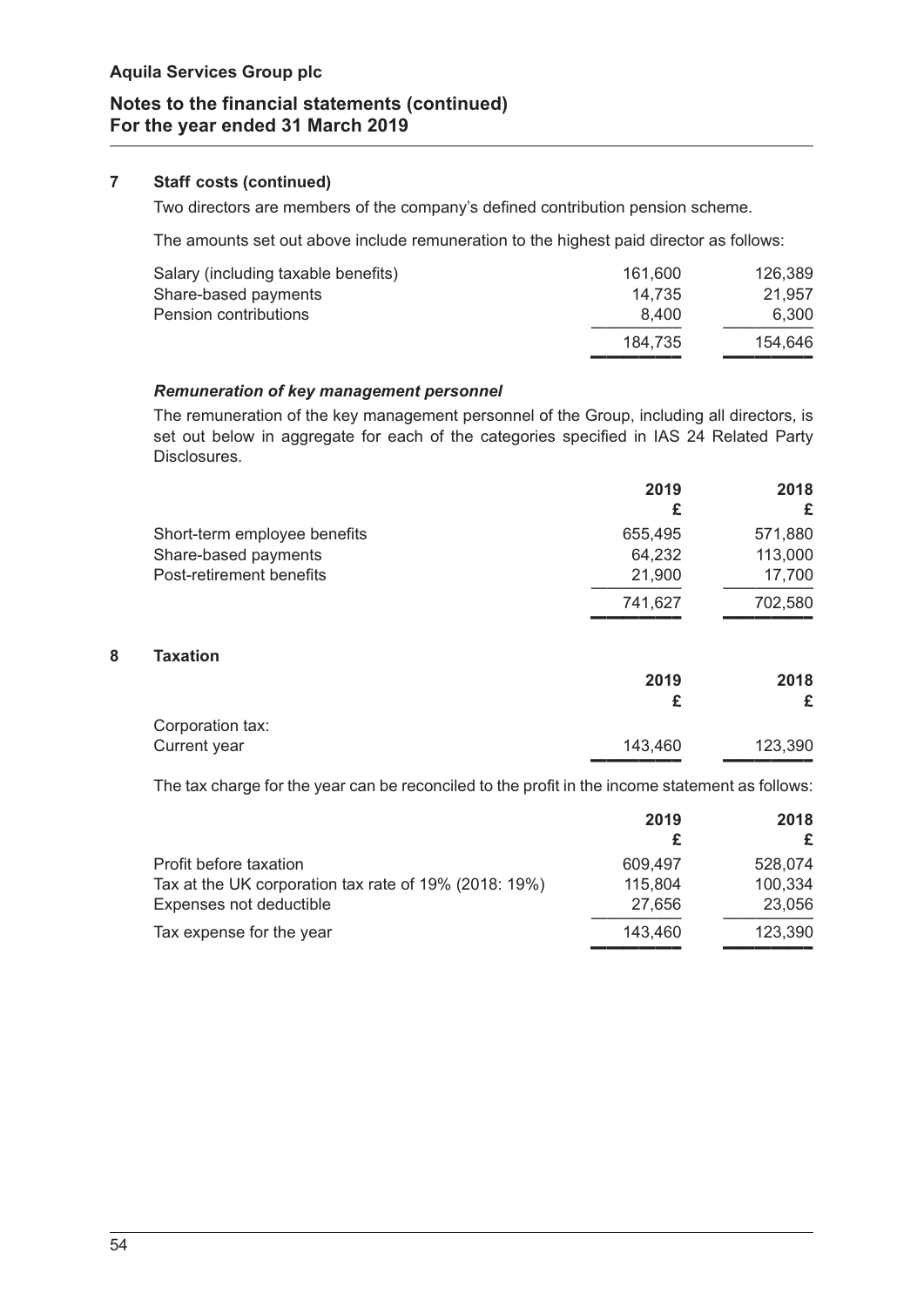### **9 Earnings per share**

**10 Goodwill**

Basic earnings per share is calculated by dividing the profit after tax attributable to the equity holders of the Group by the weighted average number of shares in issue during the year. Diluted earnings per share is calculated by adjusting the weighted average number of shares outstanding to assume conversion of all potential dilutive shares, namely share options. Details of which are set out in note 20.

|                                                                                            | 2019<br>£         | 2018<br>£         |
|--------------------------------------------------------------------------------------------|-------------------|-------------------|
| Profit after tax attributable to owners of the parent<br>Weighted average number of shares | 466,037           | 404,684           |
| - Basic                                                                                    | 35,272,301        | 33,746,926        |
| - Diluted                                                                                  | 40,353,113        | 38,429,011        |
| <b>Basic earnings per share</b>                                                            | 1.32 <sub>p</sub> | 1.20 <sub>p</sub> |
| Diluted earnings per share                                                                 | 1.15p             | 1.05p             |
| Goodwill                                                                                   |                   |                   |
| <b>Group</b>                                                                               |                   | Goodwill<br>£     |
| Cost                                                                                       |                   |                   |
| At 1 April 2017                                                                            |                   | 317,688           |
| Additions                                                                                  |                   | 1,710,000         |
| At 31 March 2018<br>Additions                                                              |                   | 2,027,688         |
| At 31 March 2019                                                                           |                   | 2,027,688         |
| <b>Accumulated impairment losses</b>                                                       |                   |                   |
| At 1 April 2017 and 31 March 2018                                                          |                   |                   |
| Impairment losses for the year                                                             |                   |                   |
| <b>At 31 March 2019</b>                                                                    |                   |                   |
| <b>Net book value</b>                                                                      |                   |                   |
| At 1 April 2017                                                                            |                   | 317,688           |
| At 31 March 2018                                                                           |                   | 2,027,688         |
| <b>At 31 March 2019</b>                                                                    |                   | 2,027,688         |
|                                                                                            |                   |                   |

Goodwill acquired in a business combination is allocated, at acquisition, to the cash generating units that are expected to benefit from that business combination.

On 27 October 2017, the Group acquired the business of pod LLP and pod Partnership Limited for a fair value consideration of £1,710,000, satisfied by cash consideration of £625,000 and 2,614,458 shares issued at the market price of 41.5p per share.

The Group tests goodwill annually for impairment, or more frequently if there are any indications that goodwill might be impaired.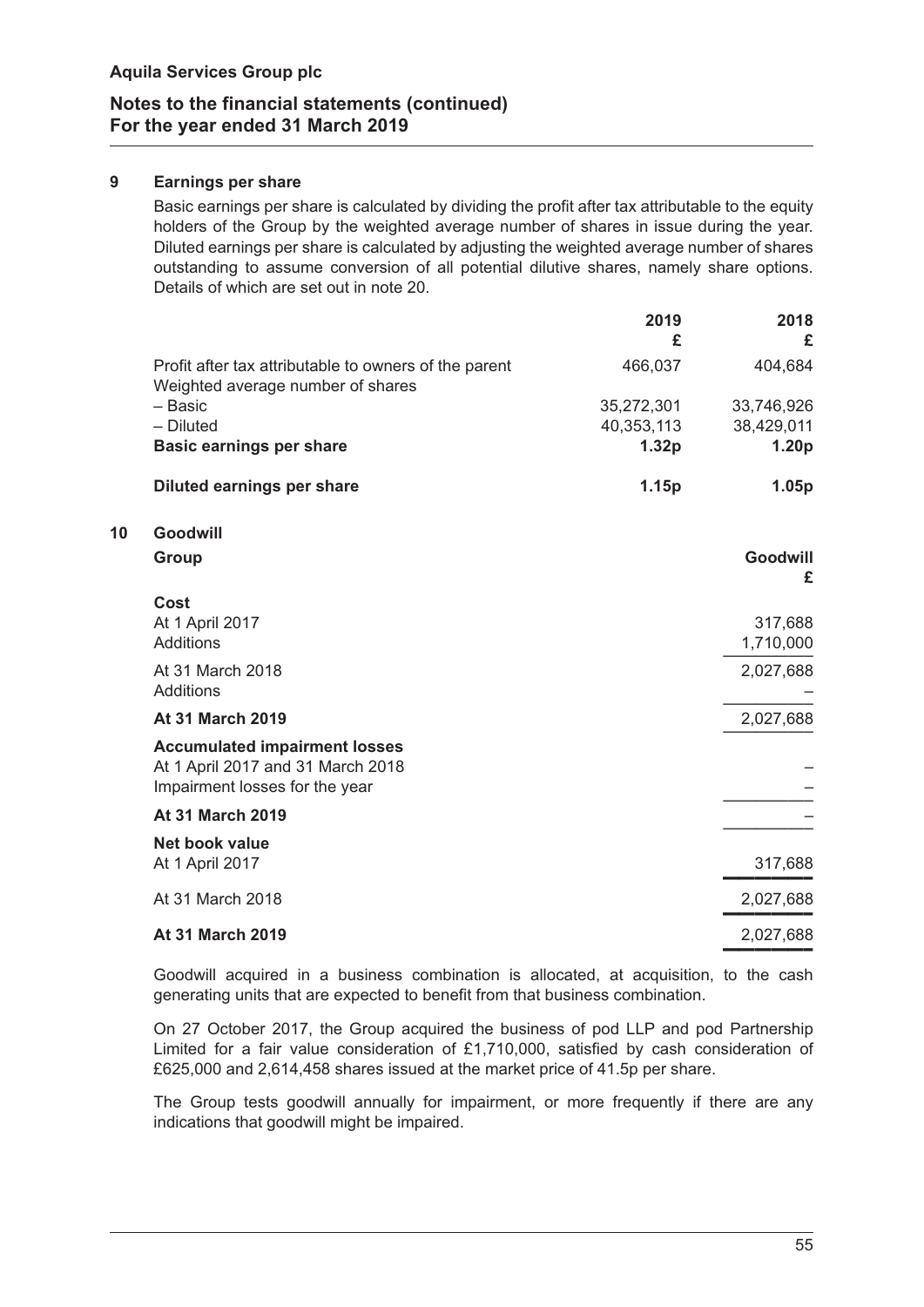### **10 Goodwill (continued)**

The recoverable amount of goodwill is determined from value in use calculations. The key assumptions for the value in use calculations are those regarding growth rate of client base and project fees. Management's approach to determining the values to each key assumption is based on experience and project work already secured for future periods. Management have projected cash flows over a period of 5 years, based on a minimum average growth rate of 10% per annum, this is based on past performance and expected future activity. Projected cash flows have been discounted at a rate of 5%, this is the rate at which the bank would likely loan cash to the Group. No terminal value has been applied. Sensitivities have been applied to the model and an impairment would occur if the growth rate was 0% and a discount rate of 10% was applied, it is considered that these are not reasonable possible changes and therefore no impairment has been made.

### **11 Property, plant and equipment**

|                                 | <b>Fixtures</b><br>and fittings | <b>Computer</b><br>equipment | Total   |
|---------------------------------|---------------------------------|------------------------------|---------|
| Group                           | £                               | £                            | £       |
| Cost                            |                                 |                              |         |
| At 1 April 2017                 | 34,339                          | 33,371                       | 67,710  |
| <b>Additions</b>                |                                 | 76,827                       | 76,827  |
| At 31 March 2018                | 34,339                          | 110,198                      | 144,537 |
| Additions                       |                                 | 28,215                       | 28,215  |
| <b>At 31 March 2019</b>         | 34,339                          | 138,413                      | 172,752 |
| <b>Accumulated depreciation</b> |                                 |                              |         |
| At 1 April 2017                 | 953                             | 16,198                       | 17,151  |
| Charge for the year             | 11,435                          | 20,204                       | 31,639  |
| At 31 March 2018                | 12,388                          | 36,402                       | 48,790  |
| Charge for the year             | 11,435                          | 40,257                       | 51,692  |
| <b>At 31 March 2019</b>         | 23,823                          | 76,659                       | 100,482 |
| Net book value                  |                                 |                              |         |
| At 1 April 2017                 | 33,386                          | 17,173                       | 50,559  |
| At 31 March 2018                | 21,951                          | 73,796                       | 95,747  |
| <b>At 31 March 2019</b>         | 10,516                          | 61,754                       | 72,270  |
|                                 |                                 |                              |         |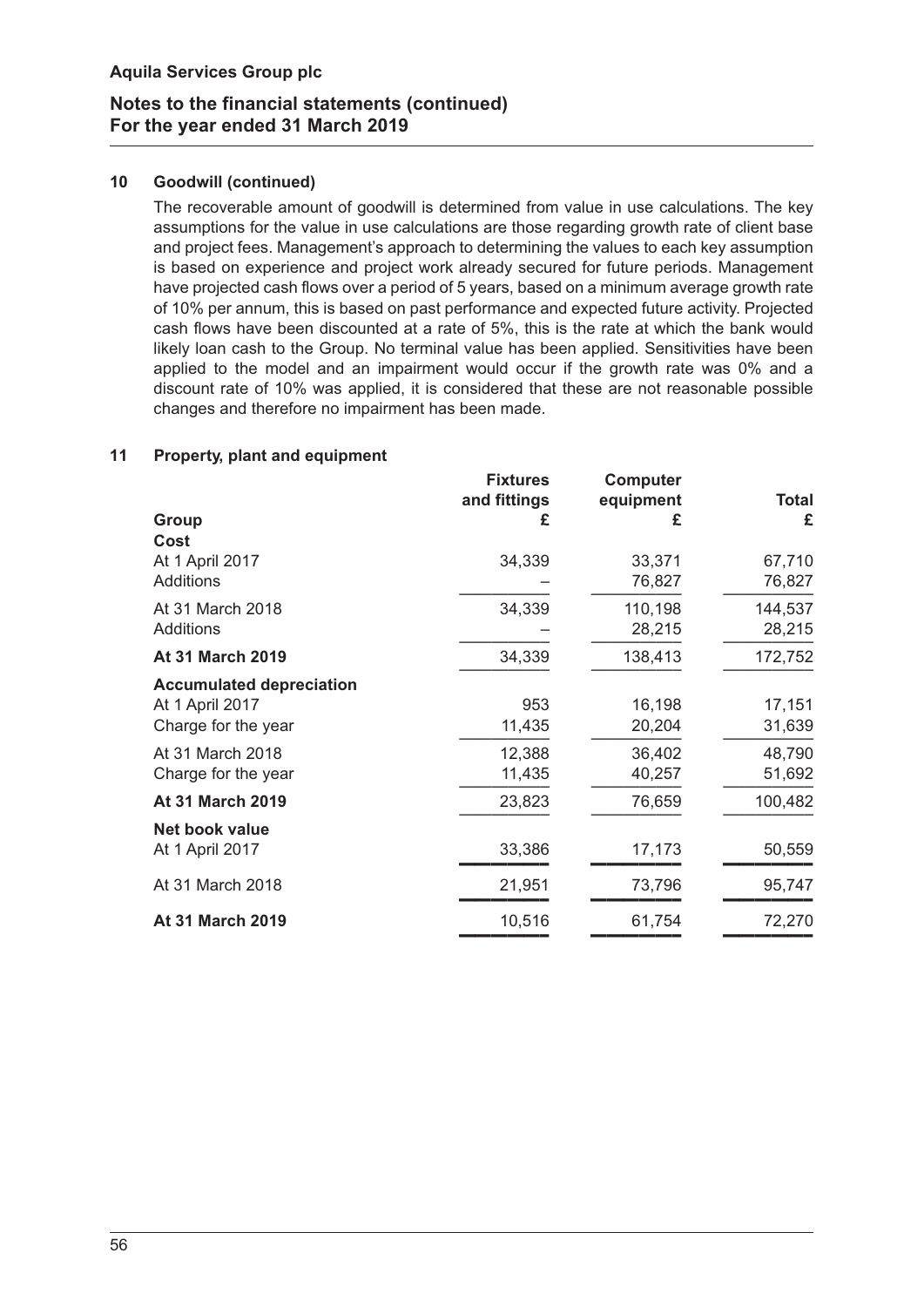# **11 Property, plant and equipment (continued)**

|    |                                         | <b>Computer</b><br>equipment          |
|----|-----------------------------------------|---------------------------------------|
|    | Company<br>Cost                         | £                                     |
|    | At 1 April 2017                         |                                       |
|    | <b>Additions</b>                        | 64,322                                |
|    | At 31 March 2018                        | 64,322                                |
|    | <b>Additions</b>                        |                                       |
|    | <b>At 31 March 2019</b>                 | 64,322                                |
|    | <b>Accumulated depreciation</b>         |                                       |
|    | At 1 April 2017                         |                                       |
|    | Charge for the year                     | 5,355                                 |
|    | At 31 March 2018<br>Charge for the year | 5,355<br>21,419                       |
|    | <b>At 31 March 2019</b>                 | 26,774                                |
|    |                                         |                                       |
|    | Net book value<br>At 1 April 2017       |                                       |
|    |                                         |                                       |
|    | At 31 March 2018                        | 58,967                                |
|    | <b>At 31 March 2019</b>                 | 37,548                                |
| 12 | <b>Investment in subsidiaries</b>       |                                       |
|    |                                         | <b>Investments</b><br>in subsidiaries |

| Company                                                                                                     | As restated<br>£     |
|-------------------------------------------------------------------------------------------------------------|----------------------|
| Cost<br>At 1 April 2017<br>Additions                                                                        | 2,565,597<br>135,262 |
| At 31 March 2018<br>Additions                                                                               | 2,700,859<br>117,071 |
| <b>At 31 March 2019</b>                                                                                     | 2,817,930            |
| <b>Accumulated impairment losses</b><br>At 1 April 2017 and 31 March 2018<br>Impairment losses for the year |                      |
| <b>At 31 March 2019</b>                                                                                     |                      |
| Net book value<br>At 1 April 2017                                                                           | 2,565,597            |
| At 31 March 2018                                                                                            | 2,700,859            |
| <b>At 31 March 2019</b>                                                                                     | 2,817,930            |
|                                                                                                             |                      |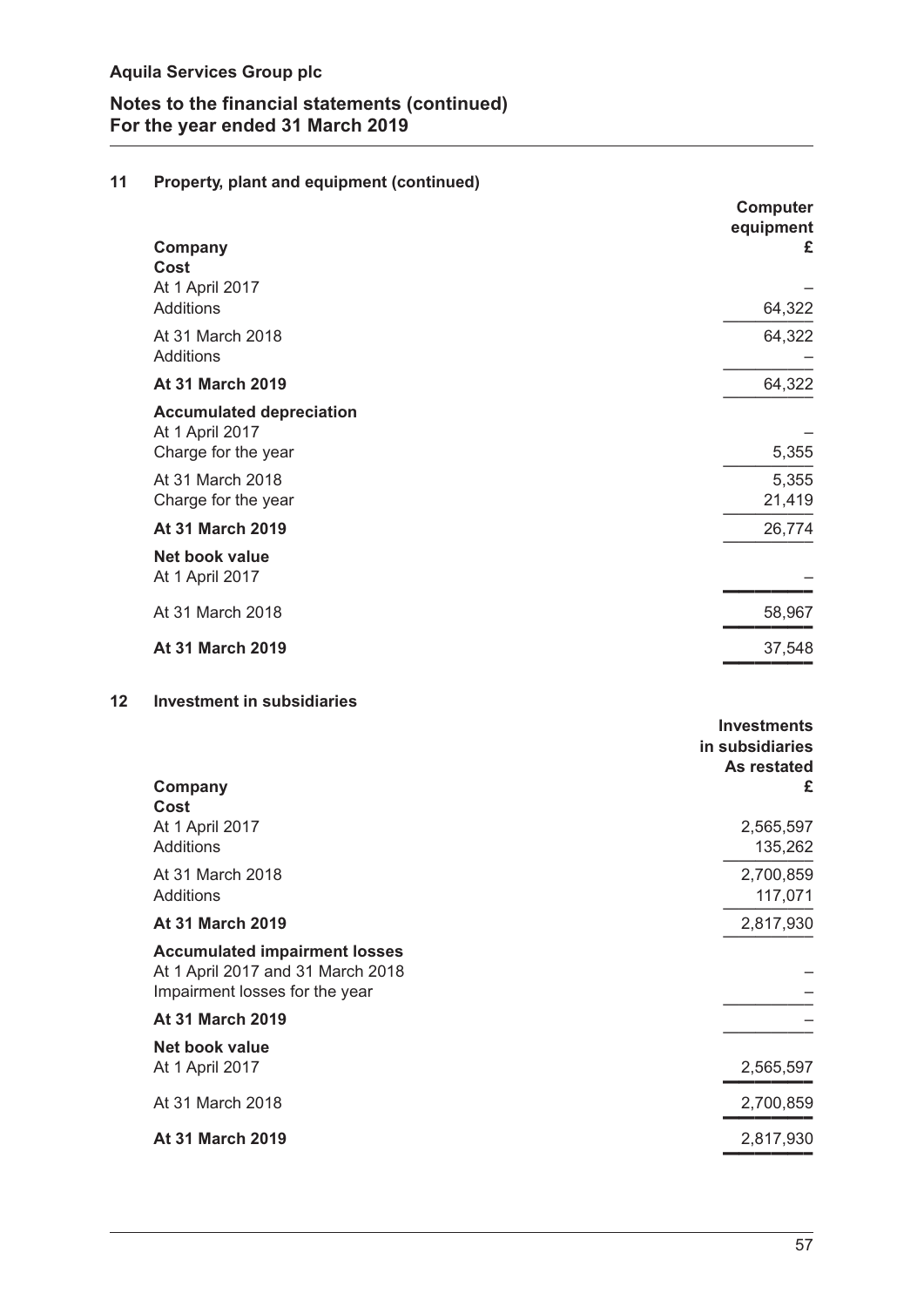### **12 Investment in subsidiaries (continued)**

The addition of £117,071 represents capital contributions made to the Company's subsidiaries in respect of the share option expense recognised in those subsidiaries on share options issued by the Company.

Details of the Company's subsidiaries at 31 March 2019 are as follows:

|                                                            | <b>Place of</b><br>incorporation<br>and operation | <b>Principal</b><br>activity       | <b>Proportion of</b><br>ownership and<br>voting rights held |
|------------------------------------------------------------|---------------------------------------------------|------------------------------------|-------------------------------------------------------------|
| Altair Consultancy and<br><b>Advisory Services Limited</b> | <b>England and Wales</b>                          | Specialist housing<br>consultancy  | 100%                                                        |
| Aquila Treasury and<br><b>Finance Solutions Limited</b>    | <b>England and Wales</b>                          | Treasury management<br>consultancy | 100%                                                        |

The accounting reference date of each of the subsidiaries is co-terminus with that of the Company. The registered office of each subsidiary is Tempus Wharf, 29a Bermondsey Wall West, London, SE16 4SA.

### **13 Investment in Associates**

Details of the Group's material associates at 31 March 2019 are as follows:

|                        | <b>Place of</b>                |                              | <b>Proportion of</b>                |
|------------------------|--------------------------------|------------------------------|-------------------------------------|
|                        | incorporation<br>and operation | <b>Principal</b><br>activity | ownership and<br>voting rights held |
| 3C Consultants Limited | <b>England and Wales</b>       | IT consultancy               | 25%                                 |

The principal activity of the associate is seen as complementing the Group's operations and contributing to achieving the Group's overall strategy.

The above associate is accounted for using the equity method in these consolidated financial statements as set out in the accounting policies in note 2.

| 2019    | 2018    |
|---------|---------|
|         |         |
| 226,620 | 226,620 |
|         |         |

The Group's share of the net assets in the associate company is £25,670 (2018: £9,413). Although the associate made a profit for the year of which £16,257 (2018: a loss of £13,710) is attributable to Aquila, this has not been recognised in the financial statements because the carrying value of the investment exceeds the proportion of the net assets of the associate attributable to the Group.

Although the Group's share of net assets in the associate is below the carrying value, no impairment has been recorded because the associate was profitable in the year and expected to continue to be profitable going forward.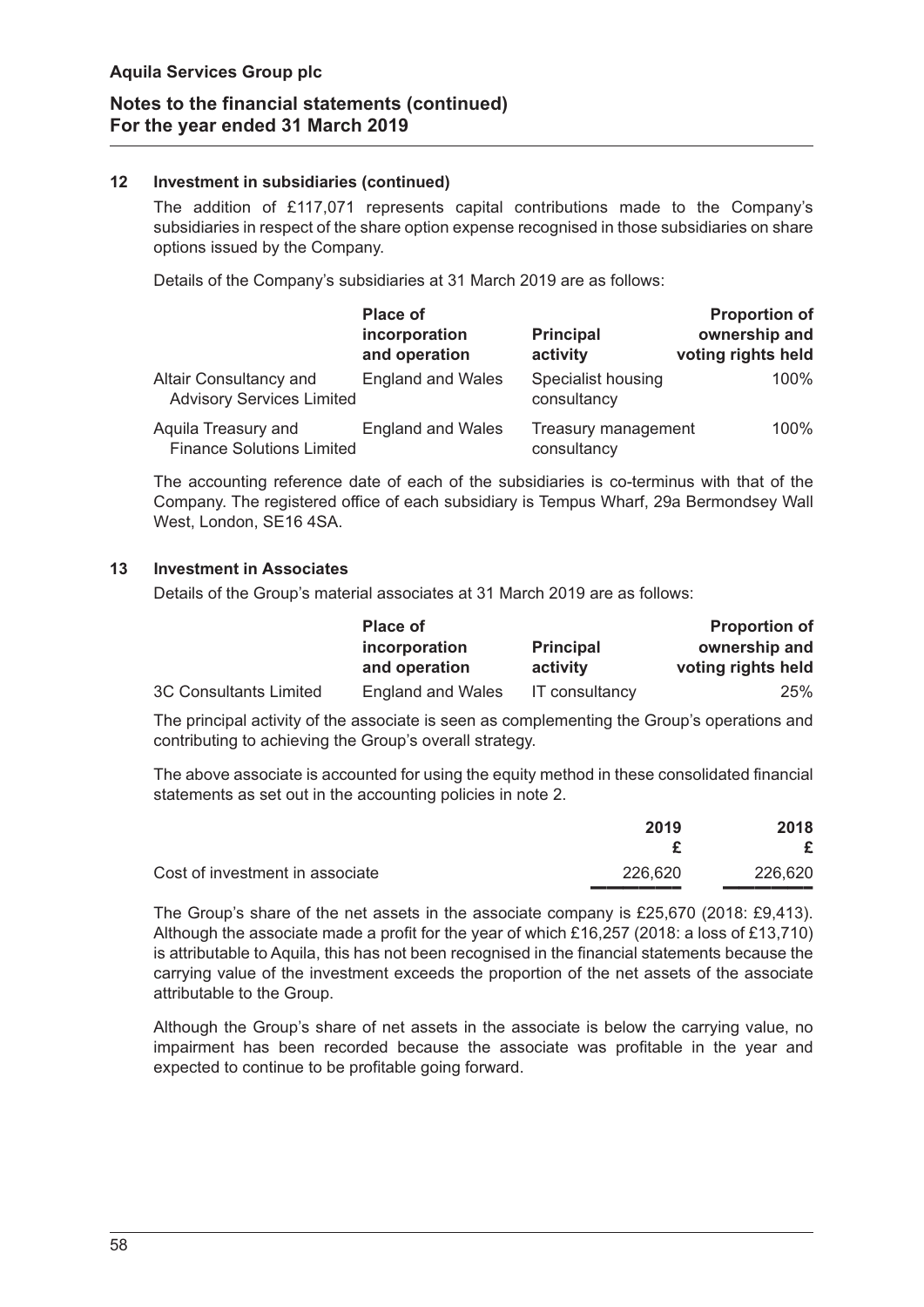# **Aquila Services Group plc**

# **Notes to the financial statements (continued) For the year ended 31 March 2019**

### **13 Investment in Associates (continued)**

Summarised financial information in respect of the Group's associates are set out below:

| <b>3C Consultants Limited</b>                     | 2019<br>£  | 2018<br>£  |
|---------------------------------------------------|------------|------------|
| Current assets                                    | 328,450    | 400,410    |
| Non-current assets                                | 2,996      | 2,210      |
| <b>Current liabilities</b>                        | (222, 183) | (282, 983) |
| Non-current liabilities                           | (6, 583)   | (81,986)   |
| Equity attributable to the owners of the Company  | 102,680    | 37,651     |
| Revenue                                           | 958,875    | 1,000,905  |
| Profit/(loss) for the year                        | 65,029     | (54,838)   |
| Other comprehensive income                        |            |            |
| Total comprehensive income                        | 65,029     | (54,838)   |
| Dividends received from associate during the year |            |            |

Reconciliation of the above summarised financial information to the carrying amount recognised in the consolidated financial statements for the prior year:

|                                                                           | 2018             |
|---------------------------------------------------------------------------|------------------|
| Net assets of associates                                                  | 37,651           |
| Proportion of the Group's ownership interest in the associate<br>Goodwill | 9,413<br>217,207 |
| Carrying amount                                                           | 226,620          |
|                                                                           |                  |

### **14 Investments**

|                             |                             | 2019    | 2018    |
|-----------------------------|-----------------------------|---------|---------|
|                             | <b>Fair Value Hierarchy</b> |         |         |
| Unquoted equity investments | Level 3                     | 121.104 | 121.104 |

The Group has an 8% equity shareholding in Assetcore Limited an unquoted company. Assetscore's principal activity is a cloud-based platform used to manage loan security within the affordable housing sector. As explained in Note 3, based on the information available at the reporting date the Directors consider cost to be an appropriate estimate of fair value.

Financial instruments measured at fair value subsequent to initial recognition are grouped into levels 1 to 3 based on the degree to which the fair value is observable, ie:

Level 1 fair value measurements are those derived from quoted prices (unadjusted) in active markets for identical assets or liabilities.

Level 2 fair value measurements are those derived from inputs other than quoted prices included within level 1 that are observable for the asset or liability, either directly or indirectly.

Level 3 fair value measurements are those derived from valuation techniques that include inputs for the asset or liability that are not based on observable market data (unobservable inputs).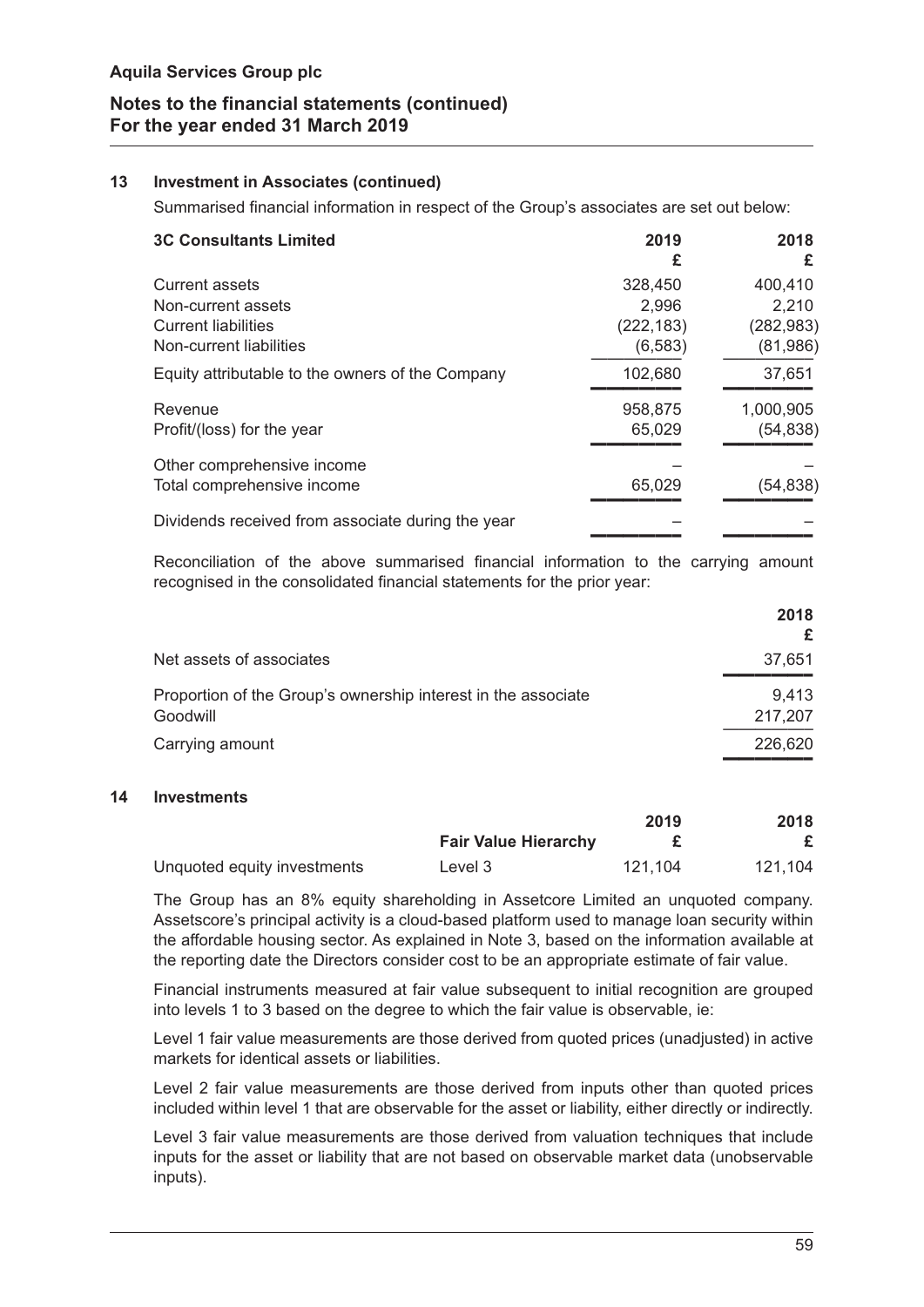### **15 Trade and other receivables**

|                         |                   | Group<br>2019<br>£ | Group<br>2018<br>£ | Company<br>2019<br>£ | Company<br>2018<br>£ |
|-------------------------|-------------------|--------------------|--------------------|----------------------|----------------------|
| Trade receivables       |                   | 1,872,528          | 1,815,073          |                      |                      |
| Group undertakings      |                   |                    |                    | 1,081,715            | 1,124,665            |
| Other receivables       |                   | 9,100              | 24,115             | 200                  | 2,259                |
| Prepayments and accrued |                   |                    |                    |                      |                      |
| income                  |                   | 312,299            | 270,490            | 2,999                | 575                  |
|                         |                   | 2,193,927          | 2,109,678          | 1,084,914            | 1,127,499            |
|                         | <b>Total</b><br>£ | <30 days<br>£      | 30-60 days<br>£    | 66-90 days<br>£      | >90 days<br>£        |
| 31 March 2019           | 1,872,528         | 1,744,465          | 50,369             | 23,201               | 54,493               |
| 31 March 2018           | 1,815,073         | 1,650,520          |                    | 76,495               | 88,058               |

No expected credit loss is recognised in the accounts as the amount is not material.

### **16 Trade and other payables**

|                                       | Group<br>2019<br>£ | Group<br>2018<br>£ | Company<br>2019<br>£ | Company<br>2018<br>£ |
|---------------------------------------|--------------------|--------------------|----------------------|----------------------|
| Trade payables                        | 252,632            | 254,782            | 690                  | 12,505               |
| Other payables                        | 27,821             | 88,063             |                      | 65,770               |
| Amounts owed to Group<br>undertakings |                    |                    | 560,205              | 500,000              |
| Taxes and social security costs       | 518,504            | 200,487            |                      |                      |
| Accruals                              | 568,896            | 324,917            | 112,000              | 38,696               |
| <b>Contract liabilities</b>           | 226,779            | 226,441            |                      |                      |
|                                       | 1,594,632          | 1,094,690          | 672,895              | 616,971              |

Of the contract liability brought forward at the start of the year £226,441 (2018: £123,608) was recognised in revenue in the year.

### **17 Share capital**

|                                                          | 2019      | 2018      |
|----------------------------------------------------------|-----------|-----------|
|                                                          |           |           |
| Allotted, called up and fully paid                       |           |           |
| 35,307,776 (2018: 35,265,461) Ordinary shares of 5p each | 1.765.389 | 1,763,273 |

 —————– —————– The Company has one class Ordinary share which carries no right to fixed income. Each share carries the right to one vote at general meetings of the Company.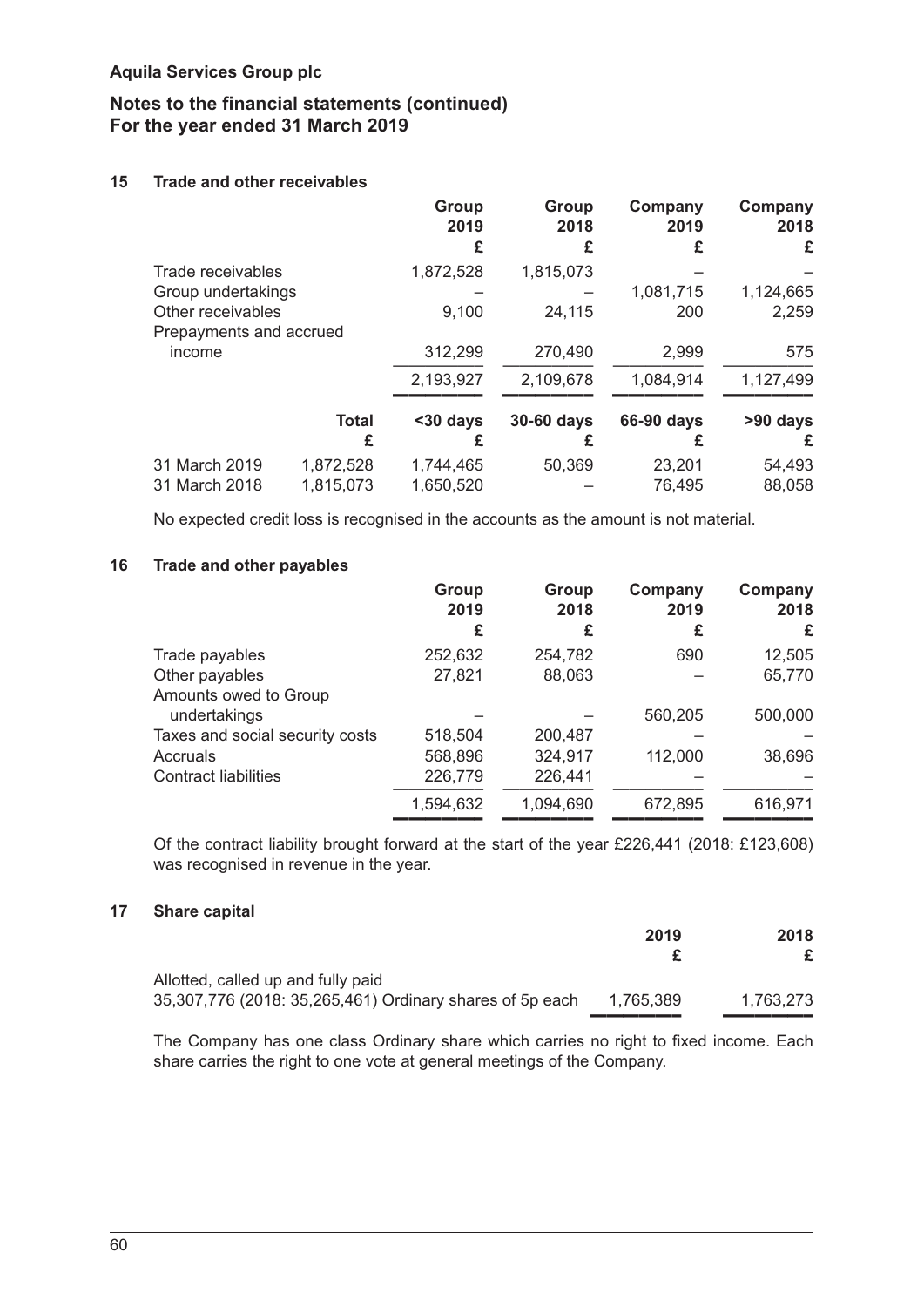### **17 Share capital (continued)**

A reconciliation of share capital, share premium account and merger reserve is set out below:

|                                                         | Number of<br>shares | <b>Amount</b><br>Ordinary called up and<br>fully paid | <b>Share</b><br>premium | <b>As Restated</b><br><b>Merger</b><br>reserve |
|---------------------------------------------------------|---------------------|-------------------------------------------------------|-------------------------|------------------------------------------------|
|                                                         | £                   | £                                                     | £                       | £                                              |
| <b>At 31 March 2017</b><br>Issued at 41.5p per share on | 32,651,003          | 1,632,550                                             | 533,235                 | 2,412,861                                      |
| 27 October 2017                                         | 2,614,458           | 130,723                                               | 954,277                 |                                                |
| <b>At 31 March 2018</b><br>Issued at 5p per share on    | 35,265,461          | 1,763,273                                             | 1,487,512               | 2,412,861                                      |
| 1 February 2019                                         | 42,315              | 2,116                                                 |                         |                                                |
| <b>At 31 March 2019</b>                                 | 35,307,776          | 1,765,389                                             | 1,487,512               | 2,412,861                                      |
|                                                         |                     |                                                       |                         |                                                |

### **18 Reserves**

The share premium account represents the amount received on the issue of Ordinary shares by the Company in excess of their nominal value and is non-distributable.

The merger relief reserve arose on the Company's acquisition of Altair. There is no legal share premium on the shares issued as consideration as section 612 of the Companies Act 2006, which deals with merger relief, applies in respect of the acquisition. Since the shareholders of Altair became the majority shareholders of the enlarged group, the acquisition is accounted for as though the legal acquiree is the accounting acquirer.

As a consequence of a change in accounting policy choices in the Group accounts there has been a re-designation of reserves (see note 2).

### **19 Dividends**

|                                                          | 2019    | 2018    |
|----------------------------------------------------------|---------|---------|
| Amounts recognised as distributions to equity holders    |         | £       |
| Final dividend for the year ended 31 March 2018 of       |         |         |
| 0.55p per share (2017: 0.50p)                            | 193.960 | 163.255 |
| Interim dividend for the year ended 31 March 2019 of     |         |         |
| 0.29p per share (2018: 0.26p)                            | 102,270 | 91,690  |
|                                                          | 296,230 | 254,945 |
| Proposed final dividend for the year ended 31 March 2019 |         |         |
| of 0.6p per share (2018: 0.55p)                          | 211,847 | 193.960 |
|                                                          |         |         |

The proposed final dividend is subject to approval by shareholders at the Annual General Meeting and has not been included as a liability in these financial statements. The proposed dividend is payable on 2 August 2019 to shareholders on the Register of Members at 19 July 2019. The total recommended dividend to be paid is 0.6p per share. The payment of this dividend will not have any tax consequences for the Group.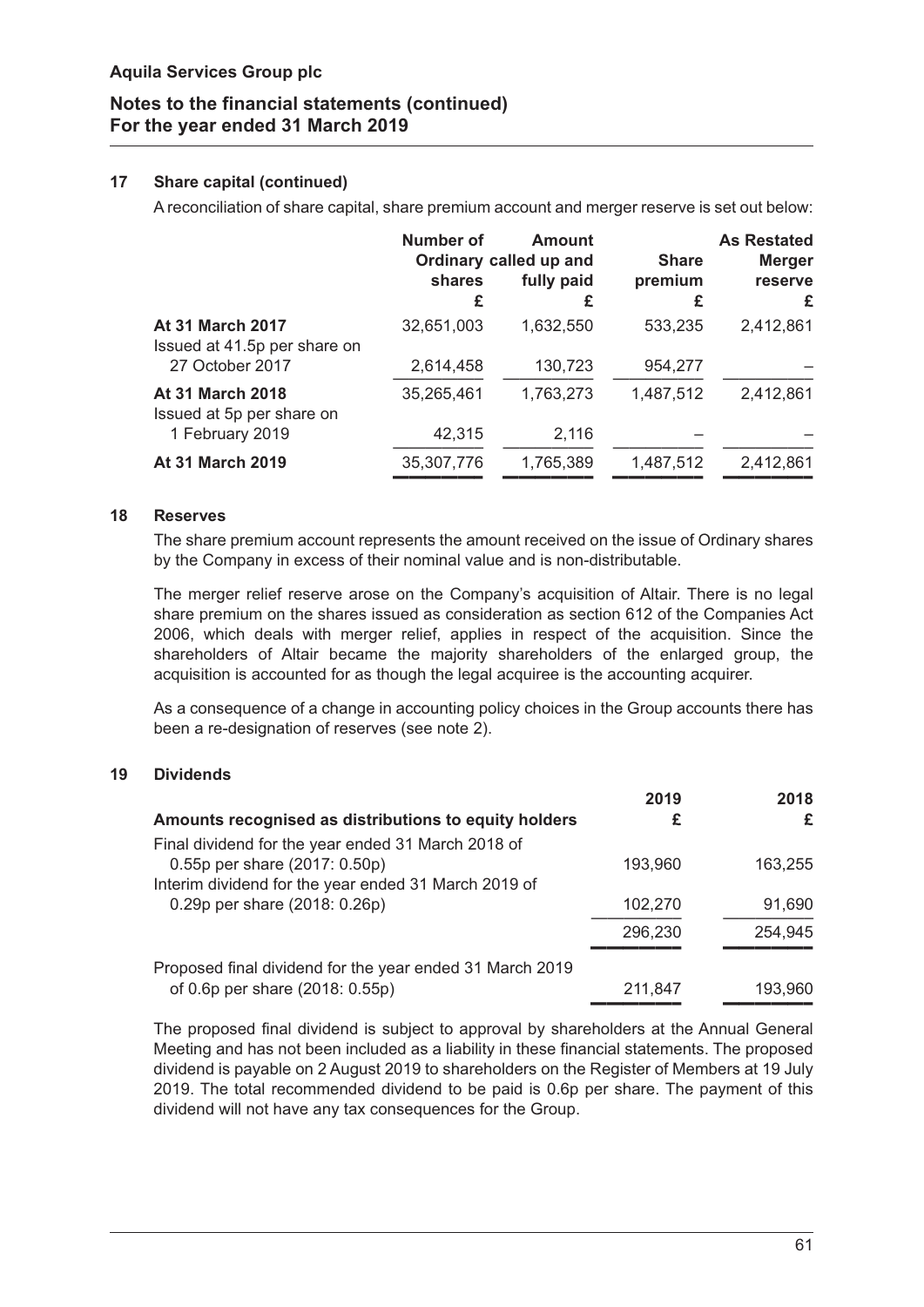### **20 Share-based payment transactions**

The Company operates an Unapproved Scheme and an Enterprise Management Incentives Scheme. The total expense recognised in the year to 31 March 2019 arising from share-based payment transactions is £117,071 (2018: £135,262).

|                                                   |               | Weighted<br>average |
|---------------------------------------------------|---------------|---------------------|
| <b>Unapproved scheme</b>                          | <b>Number</b> | exercise price      |
| Number of options outstanding at 1 April 2018     | 2,587,093     | £0.23               |
| Granted during period                             |               |                     |
| Forfeited during period                           |               |                     |
| Exercised during period                           |               |                     |
| Number of options outstanding as at 31 March 2019 | 2,587,093     | £0.23               |
| Number of options exercisable as at 31 March 2019 | 2,587,093     | £0.23               |

The exercise price of the options outstanding at 31 March 2019 ranges between £0.10 and £0.42. The weighted average remaining contractual life of the options outstanding at 31 March 2019 is 1 year (2018: 2 years).

—————–

|                                                   |               | Weighted       |
|---------------------------------------------------|---------------|----------------|
|                                                   |               | average        |
| <b>EMI scheme</b>                                 | <b>Number</b> | exercise price |
| Number of options outstanding at 1 April 2018     | 2,077,983     | £0.05          |
| Granted during period                             | 836,929       | £0.05          |
| Forfeited during period                           | (21, 158)     | £0.05          |
| Exercised during period                           | (42, 315)     | £0.05          |
| Number of options outstanding as at 31 March 2019 | 2,851,439     | £0.05          |
| Number of options exercisable as at 31 March 2019 | 1,544,511     | £0.05          |
|                                                   |               |                |

The weighted average remaining contractual life of the options outstanding at 31 March 2019 is 6 years (2018: 7 years).

On 1 September 2018, the Company granted 736,929 options to certain employees and directors of the Group at an exercise price of 5p. The options are exercisable between 1 September 2021 and 31 August 2028. The weighted average fair value of the options at grant date was £0.3720. The fair value of the options was measured using the Black Scholes options valuation model. The inputs into that model in respect of the EMI share options were as follows:

| £0.415   |
|----------|
| £0.05    |
| 17.80%   |
| 10 years |
| 1.5%     |
|          |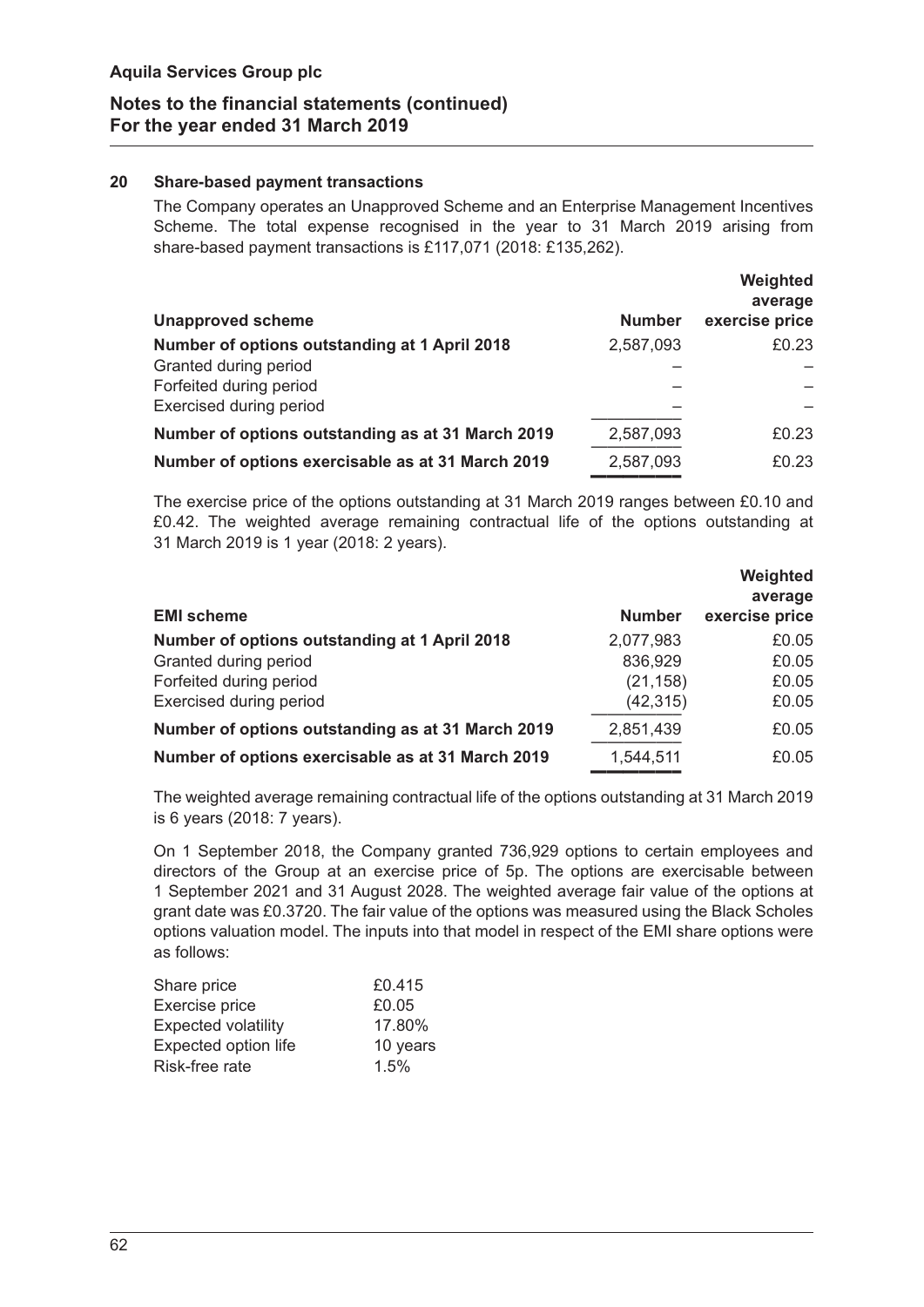### **20 Share-based payment transactions (continued)**

On 29 January 2019, the Company granted 100,000 options to two directors of the Group at an exercise price of 5p. The options are exercisable between 29 January 2022 and 28 January 2029. The weighted average fair value of the options at grant date was £0.2753. The fair value of the options was measured using the Black Scholes options valuation model. The inputs into that model in respect of the EMI share options were as follows:

| Share price                 | £0.32    |
|-----------------------------|----------|
| Exercise price              | £0.05    |
| <b>Expected volatility</b>  | 18.84%   |
| <b>Expected option life</b> | 10 years |
| Risk-free rate              | 1.1%     |

The risk-free rate is based on the yield of a 10-year government bond.

The expected share price volatility is based on the Company's share price since 20 August 2015.

### **21 Operating lease arrangements**

At the balance sheet date, the Group had outstanding commitments for future minimum lease payments under non-cancellable operating leases, which fall due as follows:

|                                        | 2019   | 2018<br>£ |
|----------------------------------------|--------|-----------|
| Within one year                        | 21,524 | 49,650    |
| In the second to fifth years inclusive |        | 21,524    |
|                                        | 21,524 | 71,174    |
|                                        |        |           |

Operating lease payments represent rentals payable by the Group for certain of its office properties.

### **22 Related party disclosures**

Balances and transactions between the Group and other related parties are disclosed below:

Dividends totalling £137,609 (2018: £171,722) were paid in the year in respect of Ordinary Shares held by the Company's directors.

During the year the Group charged £10,000 (2018: £12,327) to DMJ Consultancy Services Limited for administrative services, a company in which Derek Joseph serves as a director. At 31 March 2019, the balance owed to the Group by DMJ Consulting Limited was £Nil (2018: £5,000).

At 31 March 2019, the balance owed to Richard Wollenberg for services as a non-executive director were £4,500 (2018: £4,000).

### **23 Control**

In the opinion of the Directors there is no single ultimate controlling party.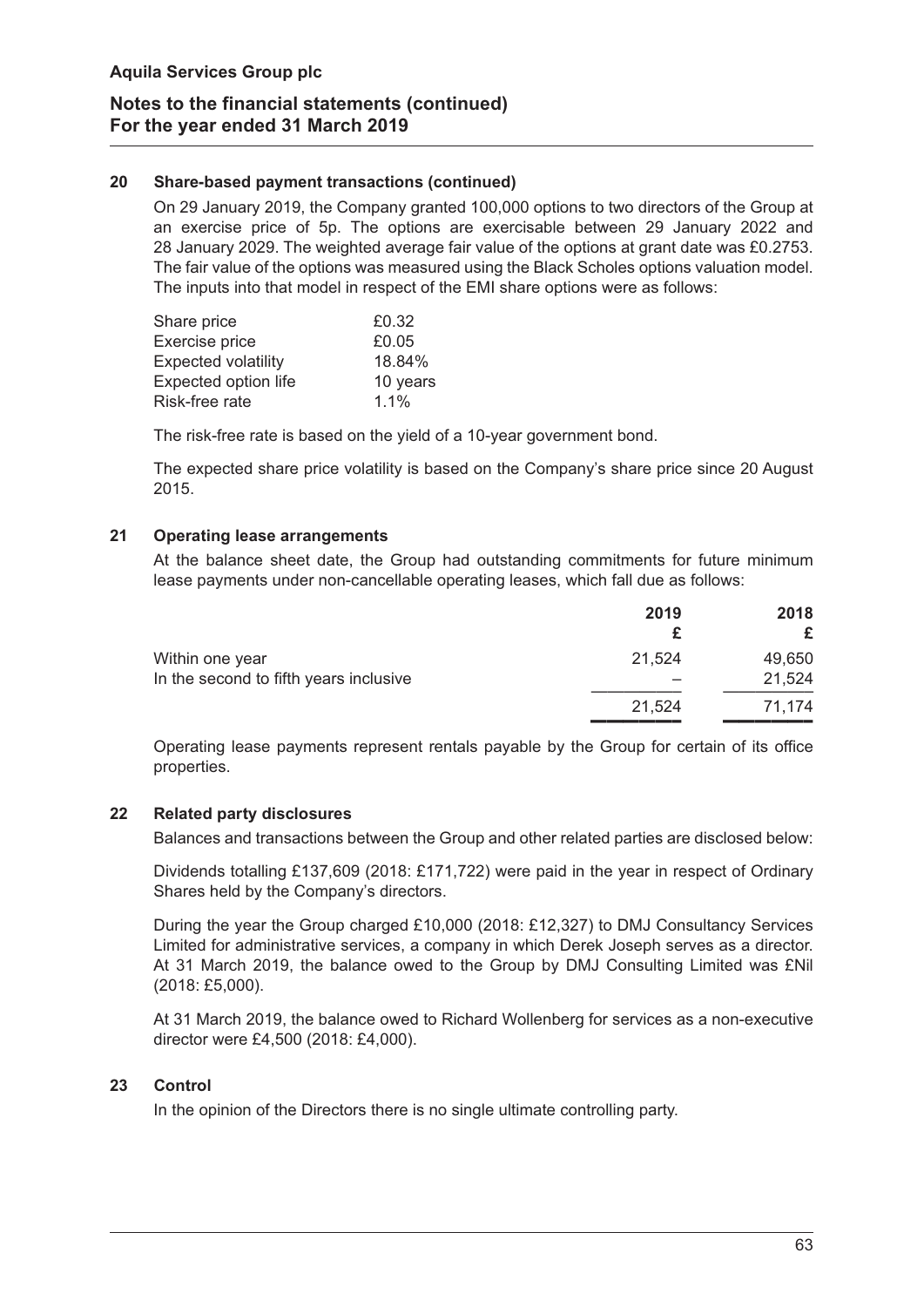### **24 Financial instruments**

### *Financial risk management*

The Group's activities are exposed to a variety of market risk (including foreign currency risk and interest rate risk), credit risk and liquidity risk.

### *Credit risk*

Credit risk is the risk of financial loss to the Group resulting from counterparties failing to discharge their obligations to the Group. The Group's principal financial assets are trade and other receivables and cash and cash equivalents.

The Group considers its credit risk to be low. Of the total trade receivables at the 2019 yearend £148,103 (2018: £121,626) is due from one customer. There are no other customers that represent more than 7% of the total balance of trade receivables. The maximum exposure to credit risk is equal to the carrying value of these instruments.

### *Liquidity risk*

Liquidity risk is the risk of the Group being unable to meet its liabilities as they fall due. The Group manages liquidity risk by maintaining enough cash reserves and holding banking facilities, and by continuously monitoring forecast and actual cash flows. In addition, the Group is a cash generative business with income being received regularly over the course of the year. The Group held cash reserves of £1,719,068 (2018: £969,987) at the year-end.

### *Foreign currency risk*

Foreign exchange risk is the risk of loss due to adverse movements in the exchange rates affecting the Group's profits and cash flows. Only a very small number of clients are invoiced in Euros and USD and the foreign exchange exposure is not considered a significant risk. The Group's principal financial assets are cash and cash equivalents and trade and other receivables, which are almost exclusively denominated in Pounds Sterling.

### *Interest rate risk*

The Group does not undertake any hedging activity in this area. The main element in interest rate risk involves sterling deposits which are placed on deposit.

### *Capital risk management*

Internal working capital requirements are low and are regularly monitored. Externally imposed capital requirements to which the Group is subject have been complied with in the year.

The Groups' objective when managing capital is to safeguard the Group's ability to continue as a going concern in order to provide return for shareholders, benefits for other stakeholders and to maintain optimal capital structure and to reduce the cost of capital.

In order to ensure an appropriate return for shareholder capital invested in the Group, management thoroughly evaluates all material projects and potential acquisitions and has them approved by the Board of Directors where applicable.

The Group monitors capital on a short- and medium-term view. Internal working capital requirements are low and are regularly monitored.

Externally imposed capital requirements to which the Group is subject have been complied with in the year.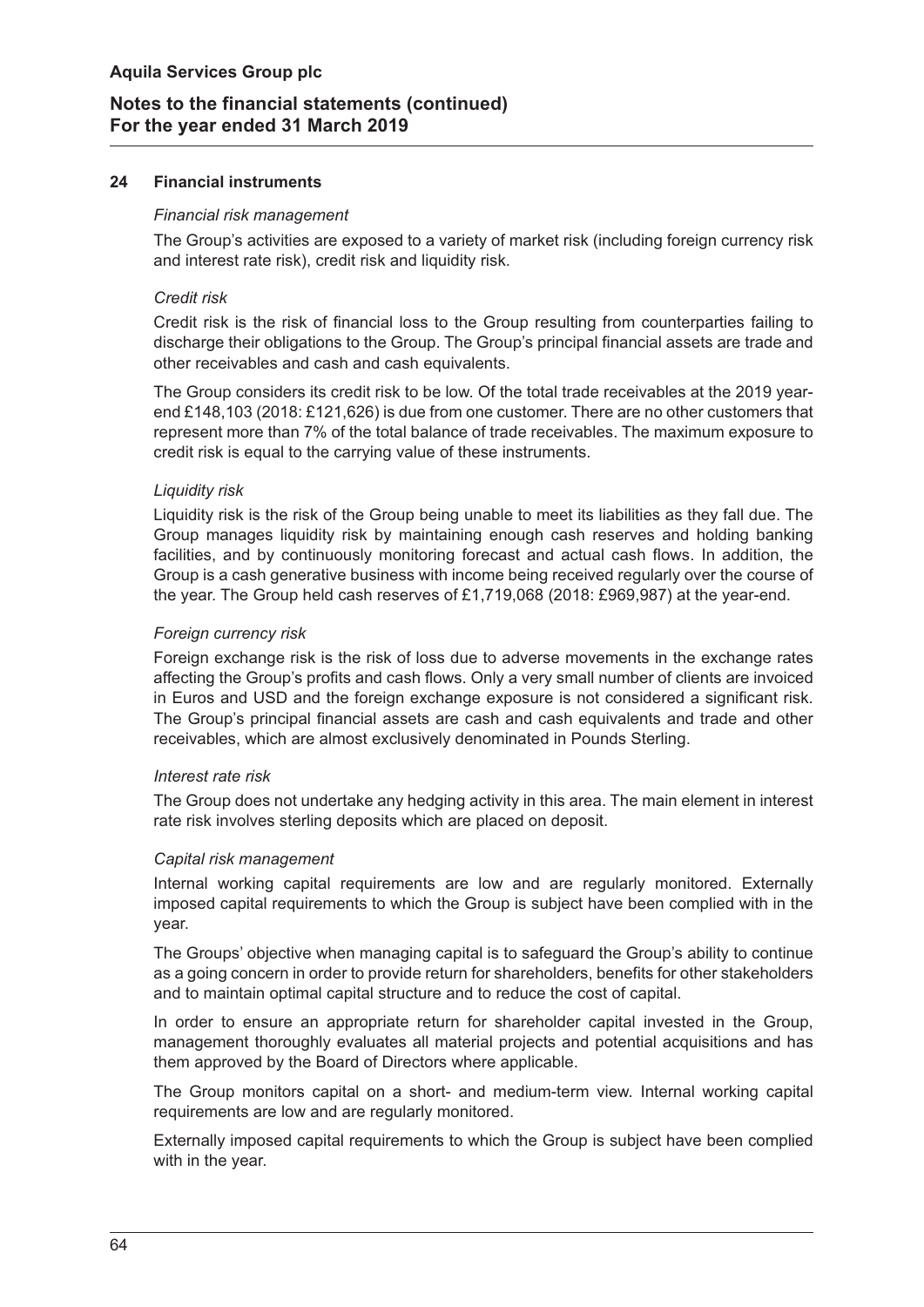### **25 Post Balance Sheet event**

On 11 June the Group acquired the entire share capital of Oaks Consultancy Limited, the total consideration for the purchase, including the maximum payment for meeting targets over the next two financial years will not exceed £1.7m of which 35% is cash and 65% new ordinary shares.

### **26 Capital commitments**

There were no capital commitments at 31 March 2019.

### **27 Contingent liabilities**

There were no contingent liabilities at 31 March 2019.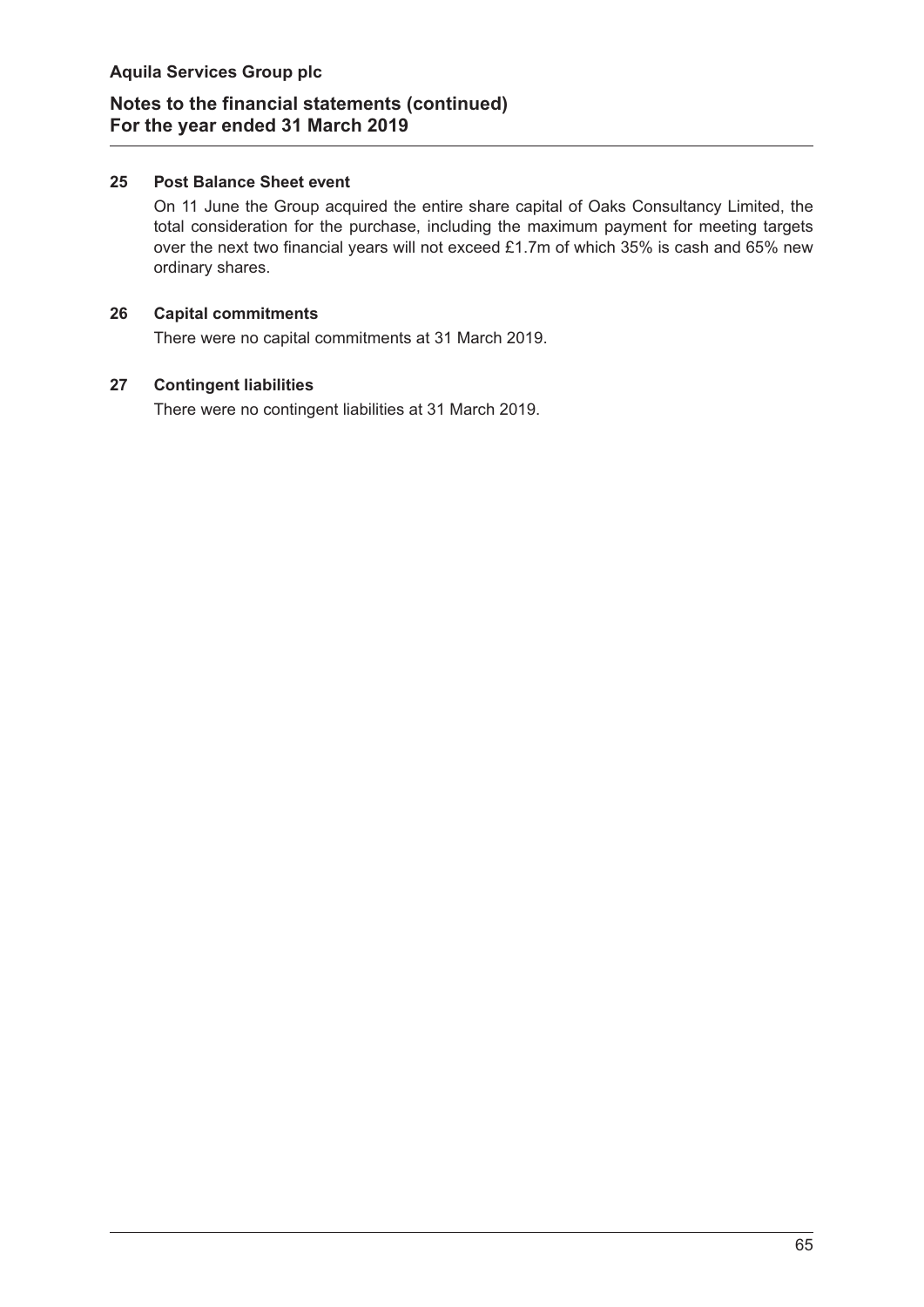Notice is hereby given that the Annual General Meeting of Aquila Services Group plc will be held at Tempus Wharf 29A, Bermondsey Wall West, London, SE16 4SA on 24 July 2019 at 3:00 pm, for the purpose of considering and, if thought fit, passing the following resolutions, of which resolutions numbered 1 to 8 and 10 will be proposed as ordinary resolutions and resolution 9 will be proposed as a special resolution:

### **Ordinary business**

- 1. To receive the reports of the directors and auditor and the financial statements for the period ended 31 March 2019.
- 2. To approve the remuneration report for the period ended 31 March 2019.
- 3. That, following a recommendation by the directors, a final dividend payment of 0.6p per Ordinary Share shall be paid to those persons who were named on the register of shareholders on 19 July 2019.
- 4. That Crowe UK LLP be and is hereby reappointed as auditor of the Company and that the directors be authorised to determine the auditor's remuneration.
- 5. To re-elect as a director, Steven Douglas, who was re-elected at the AGM held on 21 July 2016.
- 6. To re-elect as a director, Fiona Underwood, who was re-elected at the AGM held on 21 July 2016.
- 7. That Claire Banks be and is hereby appointed as a director of the Company.

### **Special business**

- 8. That, in accordance with section 551 of the Companies Act 2006 ("**CA 2006**"), the directors be generally and unconditionally authorised to issue and allot equity securities (as defined by section 560 of the CA 2006) up to an aggregate nominal amount of:
	- 8.1 £206,580 in connection with the valid exercise of the options (both approved and unapproved) granted by the Company (as set out in the prospectus issued by the Company dated 20 July 2015), any unapproved options granted to current or former officers of the Company and options granted to employees and officers of the Company and/or its subsidiaries in accordance with the terms of the Company's Employee Share Option Scheme ("**Options**"); and
	- 8.2 in any other case, £588,463 (such amount to be reduced by the nominal amount of any equity securities allotted pursuant to the authorities in paragraph 8.1 above in excess of the stated amount)

provided that this authority shall, unless renewed, varied or revoked by the Company, expire on the date of the next annual general meeting of the Company save that the Company may, before such expiry, make offers or agreements which would or might require relevant securities to be allotted and the directors may allot relevant securities in pursuance of such offer or agreement notwithstanding that the authority conferred by this resolution has expired.

This resolution revokes and replaces all unexercised authorities previously granted to the directors to allot relevant securities but without prejudice to any allotment of shares or grant of rights already made, offered or agreed to be made pursuant to such authorities.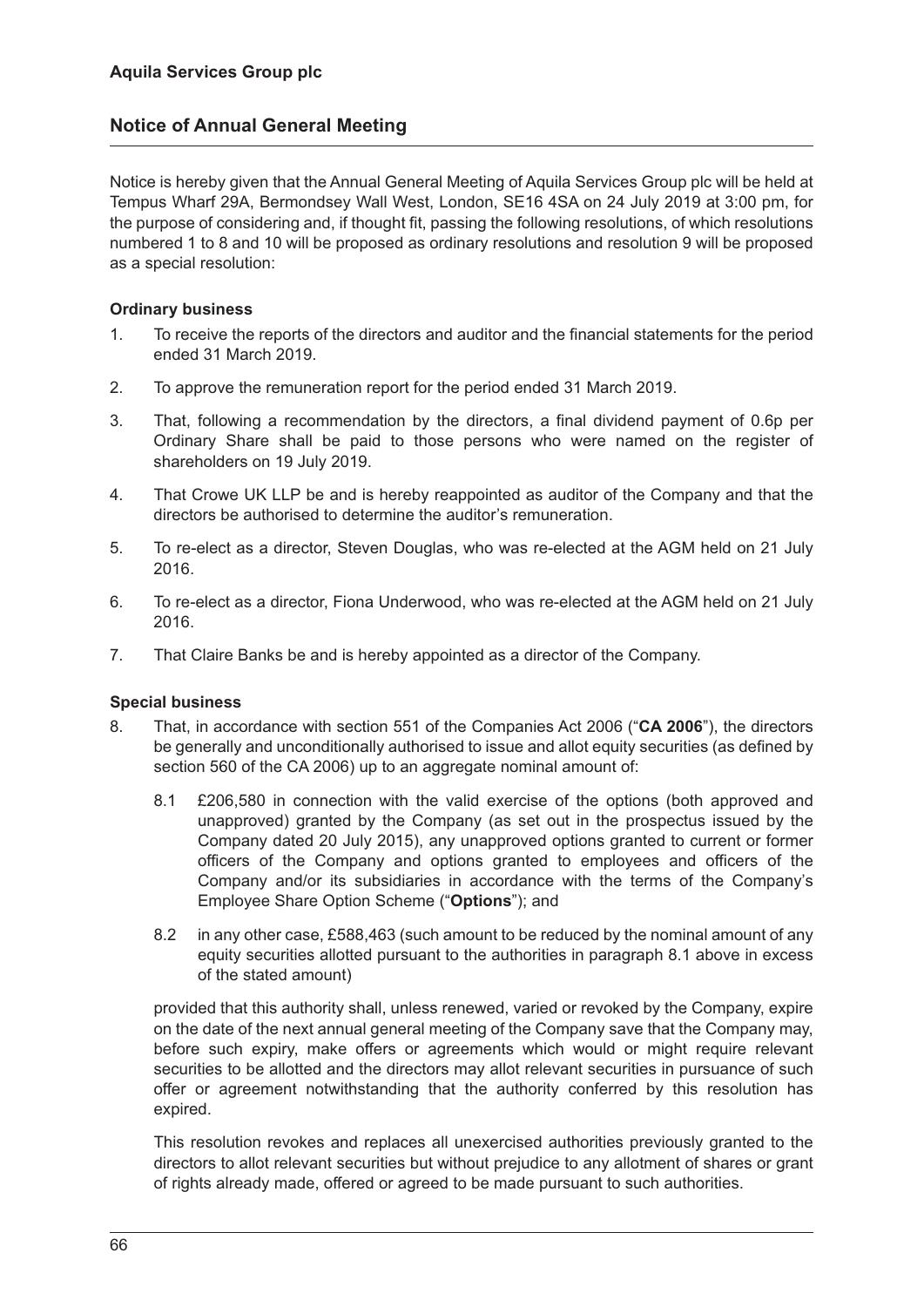- 9. That, subject to Resolution 8 above being duly passed, the directors of the Company be and are hereby empowered, pursuant to section 570 of the CA 2006, to allot equity securities (as defined in section 560 of the CA 2006) wholly for cash pursuant to the authority conferred upon them by Resolution 8 above (as varied, renewed or revoked from time to time by the Company at a general meeting) as if section 561(1) of the CA 2006 did not apply to any such allotment provided that such power shall be limited to the allotment of equity securities:
	- 9.1 in connection with a rights issue or any other pre-emptive offer in favour of holders of equity securities where the equity securities offered to each such holder is proportionate (as nearly as may be) to the respective amounts of equity securities held by each such holder subject only to such exclusion or other arrangements as the Directors may consider appropriate to deal with fractional entitlements or legal or practical difficulties under the laws of or the requirements of any recognised regulatory body in any territory or otherwise;
	- 9.2 in connection with the valid exercise of Options;
	- 9.3 in connection with the valid exercise of any share options granted to employees of the Group in accordance with the terms of the Employee Share Option Scheme; and
	- 9.4 otherwise, up to a maximum nominal amount of £88,269.

The power granted by this resolution will expire on the conclusion of the Company's next annual general meeting (unless renewed, varied or revoked by the Company prior to or on such date) save that the Company may, before such expiry make offers or agreements which would or might require equity securities to be allotted after such expiry and the directors may allot equity securities in pursuance of any such offer or agreement notwithstanding that the power conferred by this resolution has expired.

This resolution revokes and replaces all unexercised powers previously granted to the directors to allot equity securities as if section 561(1) of the CA 2006 did not apply but without prejudice to any allotment of equity securities already made or agreed to be made pursuant to such authorities.

- 10. That the Company be and is hereby authorised generally and unconditionally to make market purchases (within the meaning of section 693(4) of the CA 2006) of its ordinary shares ("**Ordinary Shares**") provided that:
	- 10.1 the maximum aggregate number of Ordinary Shares that may be purchased is 3,530,777;
	- 10.2 the minimum price (exclusive of expenses) which may be paid for an Ordinary Share is £0.05;
	- 10.3 the maximum price (exclusive of expenses) which may be paid for an Ordinary Share is the higher of:
		- (a) 105 per cent of the average closing middle market quotations for the Ordinary Shares as quoted on the Official List of the London Stock Exchange for the five business days prior to the day the purchase is made; and
		- (b) the value of an Ordinary Share calculated on the basis of the higher of the price quoted for:
			- (i) the last independent trade of; and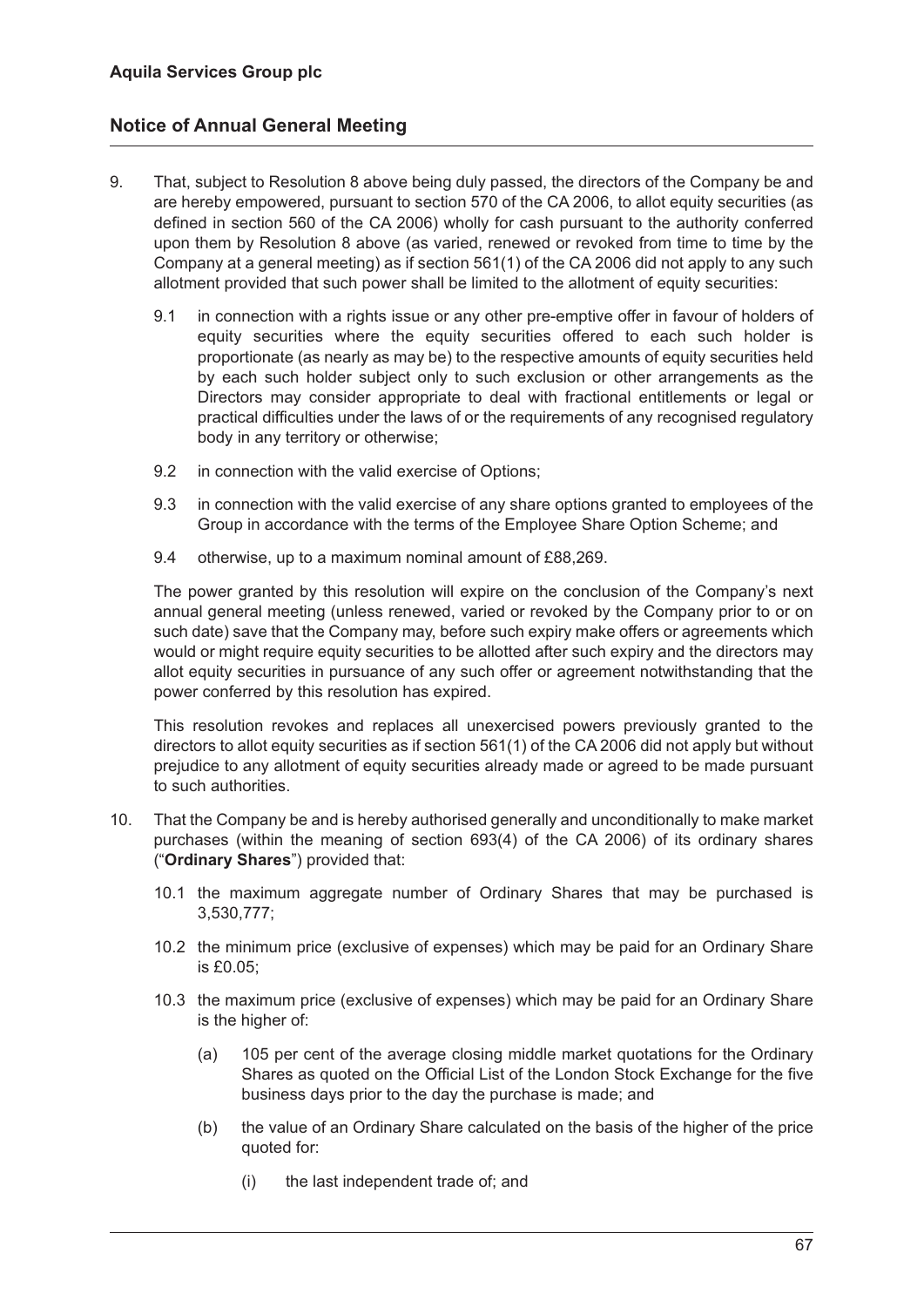- (ii) the highest current independent bid for any number of Ordinary Shares on the Official List.
- 10.4 The authority conferred by this resolution shall expire on the conclusion of the Company's next annual general meeting save that the Company may, before the expiry of the authority granted by this resolution, enter into a contract to purchase Ordinary Shares which will or may be executed wholly or partly after the expiry of such authority.

Tempus Wharf **Dr Fiona May Underwood** 29a Bermondsey Wall West Company Secretary London<br>SE16 4SA

**Registered office: By order of the board** 

26 June 2019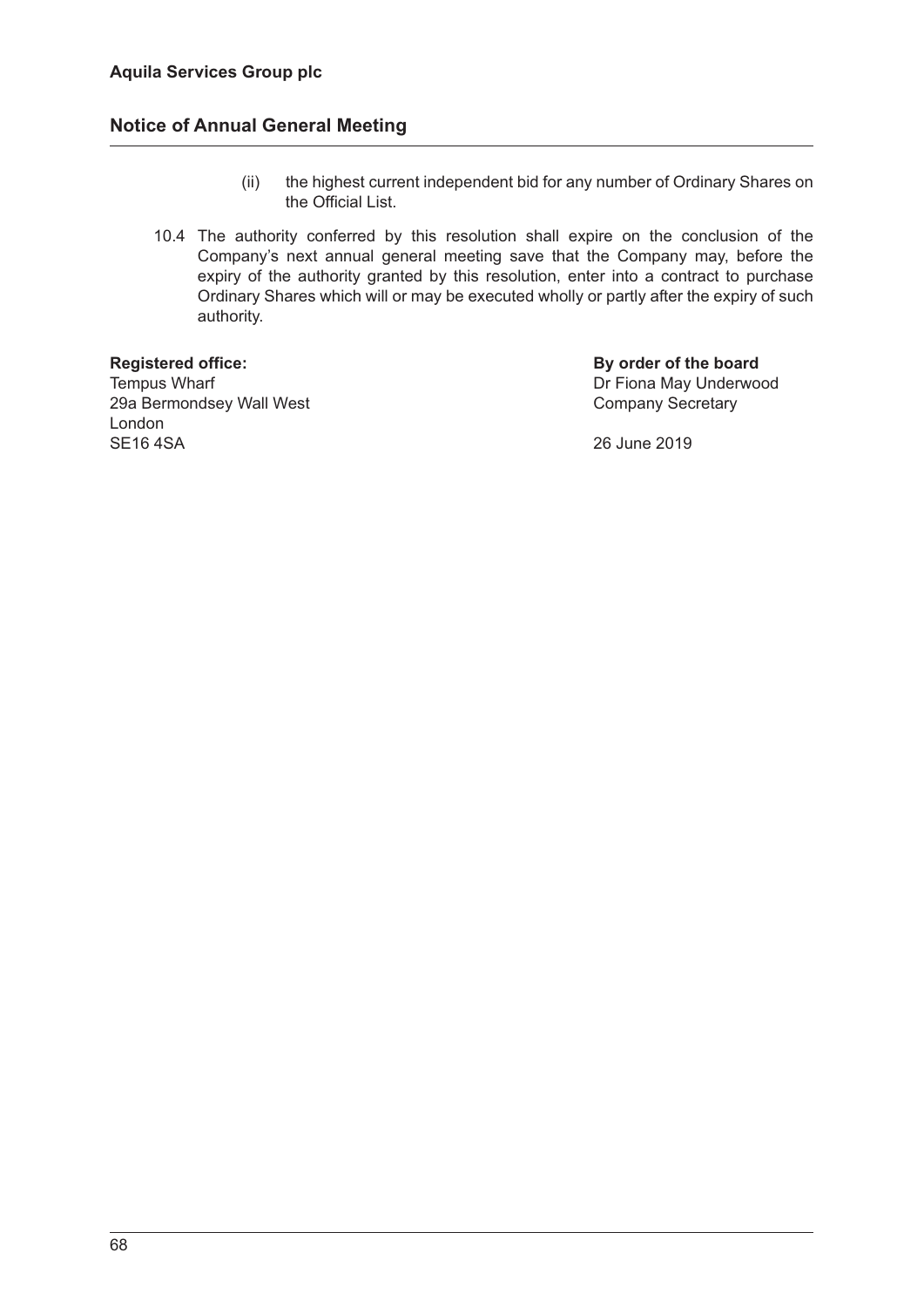### **Notes**

- 1. A member entitled to attend and vote at the above meeting is entitled to appoint a proxy to exercise all or any of their rights to attend, speak and vote on his/her behalf at the meeting. A proxy need not be a member of the company.
- 2. You may appoint more than one proxy provided each proxy is appointed to exercise rights attached to different shares. You may not appoint more than one proxy to exercise rights attached to any one share. To appoint more than one proxy you may photocopy the form of proxy. Please indicate the proxy holder's name and the number of shares in relation to which they are authorised to act as your proxy (which, in aggregate, should not exceed the number of shares held by you). Please also indicate if the proxy instruction is one of multiple instructions being given. All forms must be signed and should be returned together in the same envelope.
- 3. A form of proxy accompanies this notice. Forms of proxy, to be valid, must be delivered to the company's registrars, Neville Registrars Limited, Neville House, Steelpark Road, Halesowen B62 8HD in accordance with the instructions printed thereon, not less than 48 hours before the time appointed for the holding of the meeting.
- 4. If you are not a member of the company but you have been nominated under section 146 of the Companies Act 2006 (the 'Act') by a member of the company to enjoy information rights, you do not have the rights of members in relation to the appointment of proxies set out in notes 1, 2 and 3. The rights described in those notes can only be exercised by members of the company.
- 5. A vote withheld is not a vote in law, which means that the vote will not be counted in the calculation of votes for or against the resolution. If you either select the "Withheld" option or if no voting indication is given, your proxy will vote or abstain from voting at his or her discretion. Your proxy will vote (or abstain from voting) as he or she thinks fit in relation to any other matter which is put before the meeting.
- 6. Information regarding the meeting, including the information required by section 311A of the Act, is available from www.aquilaservicesgroup.co.uk
- 7. As provided by Regulation 41 of the Uncertificated Securities Regulations 2001, only those members registered in the register of members of the company 48 hours before the time set for the meeting shall be entitled to attend and vote at the meeting in respect of the number of shares registered in their name at that time. Changes to entries on the relevant register of securities after that time shall be disregarded in determining the rights of any person to attend or vote at the meeting.
- 8. As at close of business on 26 June 2019 the company's issued share capital comprised 35,307,766 ordinary shares of 5 pence each. Each ordinary share carries the right to one vote at a general meeting of the company and, therefore, the total number of voting rights in the company at close of business on 26 June 2019 is 35,307,766.
- 9. Under section 319A of the Act, the company must answer any question you ask relating to the business being dealt with at the meeting unless (a) answering the question would interfere unduly with the preparation for the meeting or involve the disclosure of confidential information; (b) the answer has already been given on a website in the form of an answer to a question; or (c) it is undesirable in the interests of the company or the good order of the meeting that the question be answered.
- 10. If you are a person who has been nominated under section 146 of the Act to enjoy information rights (a 'Nominated Person'), you may have a right under an agreement between you and the member of the company who has nominated you to have information rights (a 'Relevant Member') to be appointed or to have someone else appointed as a proxy for the meeting. If you either do not have such a right or if you have such a right but do not wish to exercise it, you may have a right under an agreement between you and the Relevant Member to give instructions to the Relevant Member as to the exercise of voting rights. Your main point of contact in terms of your investment in the company remains the Relevant Member (or, perhaps, your custodian or broker) and you should continue to contact them (and not the company) regarding any changes or queries relating to your personal details and your interest in the company (including any administrative matters). The only exception to this is where the company expressly requests a response from you.
- 11. Members satisfying the thresholds in section 338 of the Act may require the company to give, to members of the company entitled to receive notice of the Annual General Meeting, notice of a resolution which those members intend to move (and which may properly be moved) at the Annual General Meeting. A resolution may properly be moved at the Annual General Meeting unless (i) it would, if passed, be ineffective (whether by reason of any inconsistency with any enactment or the company's constitution or otherwise); (ii) it is defamatory of any person; or (iii) it is frivolous or vexatious. The business which may be dealt with at the Annual General Meeting includes a resolution circulated pursuant to this right. A request made pursuant to this right may be in hard copy or electronic form, must identify the resolution of which notice is to be given, must be authenticated by the person(s) making it and must be received by the company not later than 6 weeks before the date of the Annual General Meeting.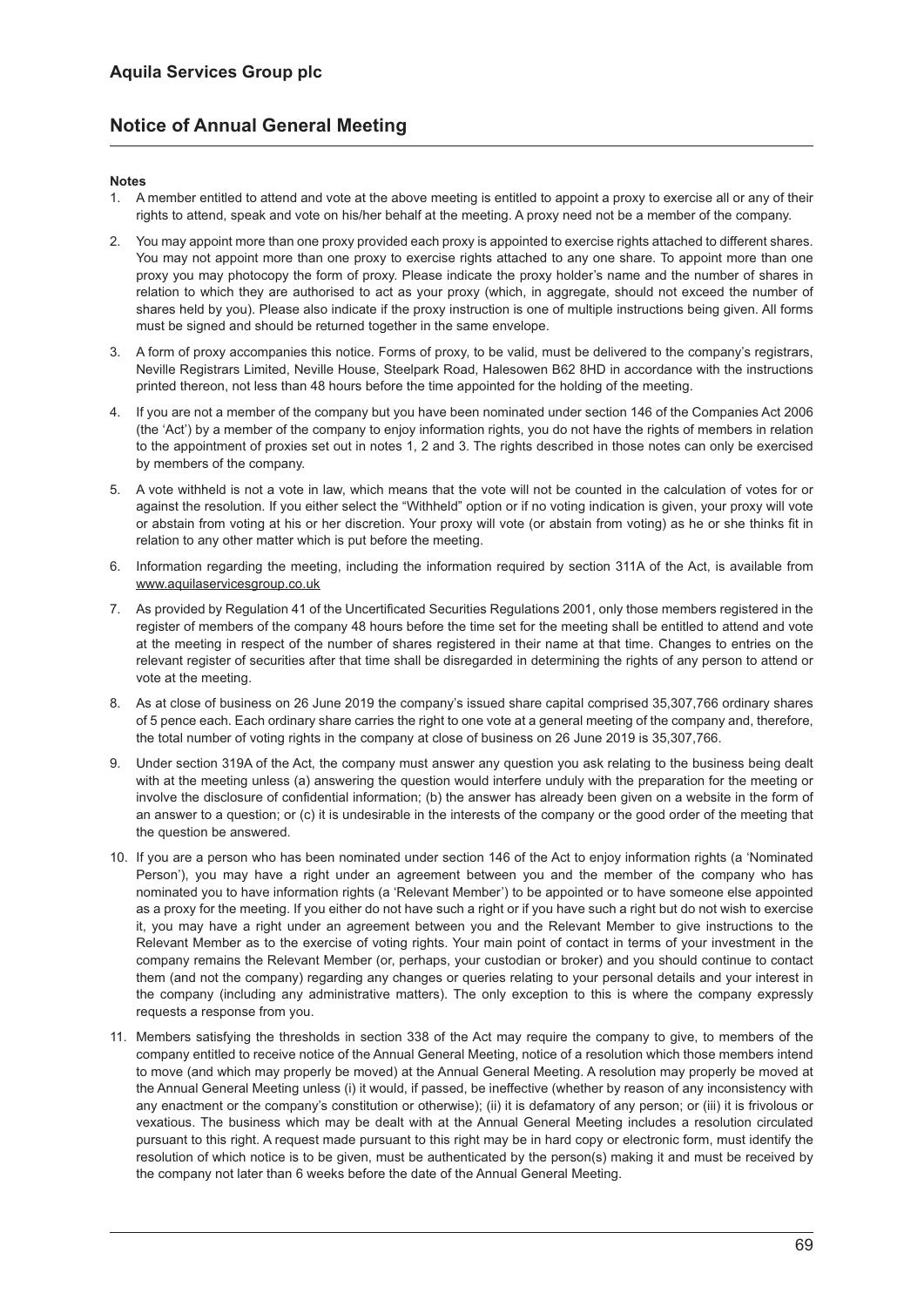- 12. Members satisfying the thresholds in section 338A of the Act may request the company to include in the business to be dealt with at the Annual General Meeting any matter (other than a proposed resolution) which may properly be included in the business at the Annual General Meeting. A matter may properly be included in the business at the Annual General Meeting unless (i) it is defamatory of any person or (ii) it is frivolous or vexatious. A request made pursuant to this right may be in hard copy or electronic form, must identify the matter to be included in the business, must be accompanied by a statement setting out the grounds for the request, must be authenticated by the person(s) making it and must be received by the company not later than 6 weeks before the date of the Annual General Meeting.
- 13. Members satisfying the thresholds in section 527 of the Act can require the company to publish a statement on its website setting out any matter relating to (i) the audit of the company's accounts (including the auditor's report and the conduct of the audit) that are to be laid before the Annual General Meeting; or (ii) any circumstances connected with an auditor of the company ceasing to hold office since the last Annual General Meeting, which the members propose to raise at the meeting. The company cannot require the members requesting the publication to pay its expenses. Any statement placed on the website must also be sent to the company's auditor no later than the time it makes its statement available on the website. The business which may be dealt with at the Annual General Meeting includes any statement that the company has been required to publish on its website pursuant to this right.
- 14. Copies of the directors' service contracts will be available for inspection at the registered office of the company during usual business hours from the date of this notice until the date of the Annual General Meeting, and also during and at least fifteen minutes before the beginning of the Annual General Meeting.